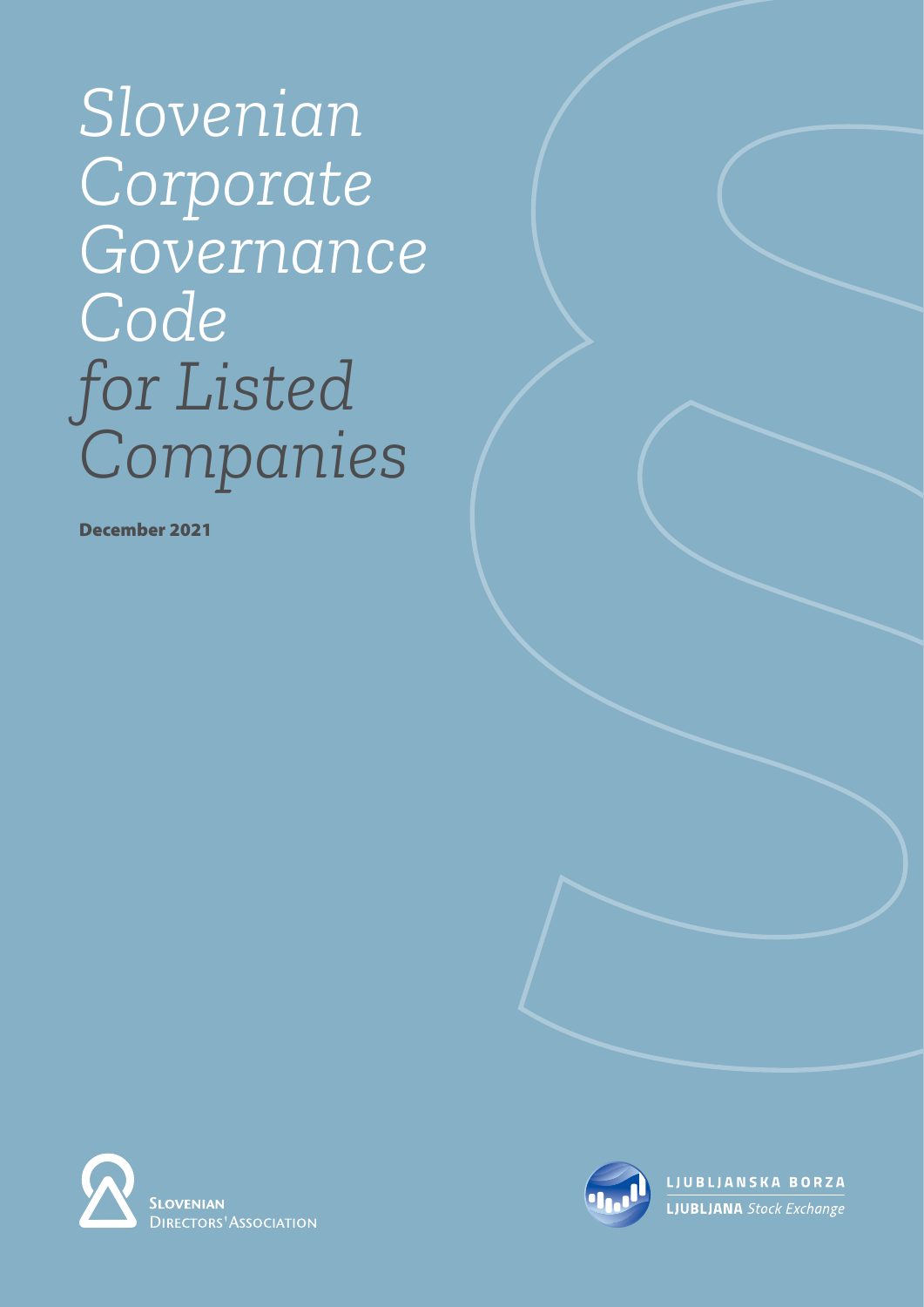# CONTENTS

- **3 I. PREAMBLE**
- **7 II. OPREDELITEV POJMOV**
- **11 III. RECOMMENDATIONS OF THE CORPORATE GOVERNANCE CODE**
- **11 CORPORATE GOVERNANCE FRAMEWORK**
- **14 RELATIONS WITH SHAREHOLDERS**
- **17 SUPERVISORY BOARD**
- **25 MANAGEMENT BOARD**
- **28 INDEPENDENCE AND LOYALTY**
- **30 AUDIT AND SYSTEM OF INTERNAL CONTROLS**
- **31 TRANSPARENCY OF OPERATIONS**
- **34 ADOPTION, AND ENTRY INTO FORCE**
- **35 APPENDIX A: SUPERVISORY BOARD COMMITTEES**
- **38 APPENDIX B: INDEPENDENCE OF THE MEMBERS OF SUPERVISORY BOARD AND COMMITTEES**
- **39 APPENDIX C: COMPOSITION AND REMUNERATION OF THE MANAGEMENT AND SUPERVISORY BOARDS**

#### **Slovenian Corporate Governance Code for Listed Companies [Electronic source].**

Issued by: Ljubljana Stock Exchange Inc. and Slovenian Directors' Association, Ljubljana, 2021

The Slovenian Corporate Governance Code for Listed Companies was jointly drawn up and adopted by the Ljubljana Stock Exchange Inc., the Slovenian Directors' Association and the Managers' Association of Slovenia on 18 March 2004. They agreed to amend and supplement it on 14 December 2005, 5 February 2007 and 8 December 2009.

The subsequent version of the Code was drawn up and adopted by the Ljubljana Stock Exchange Inc. and the Slovenian Directors' Association on 27 October 2016 (edited in January 2018). The current wording of the Code was adopted on 9 December 2021.

This is an English translation of the Code; in case of discrepancies between the translation and the original Slovene version, the Slovene version shall prevail.

© Slovenian Directors' Association

All rights reserved.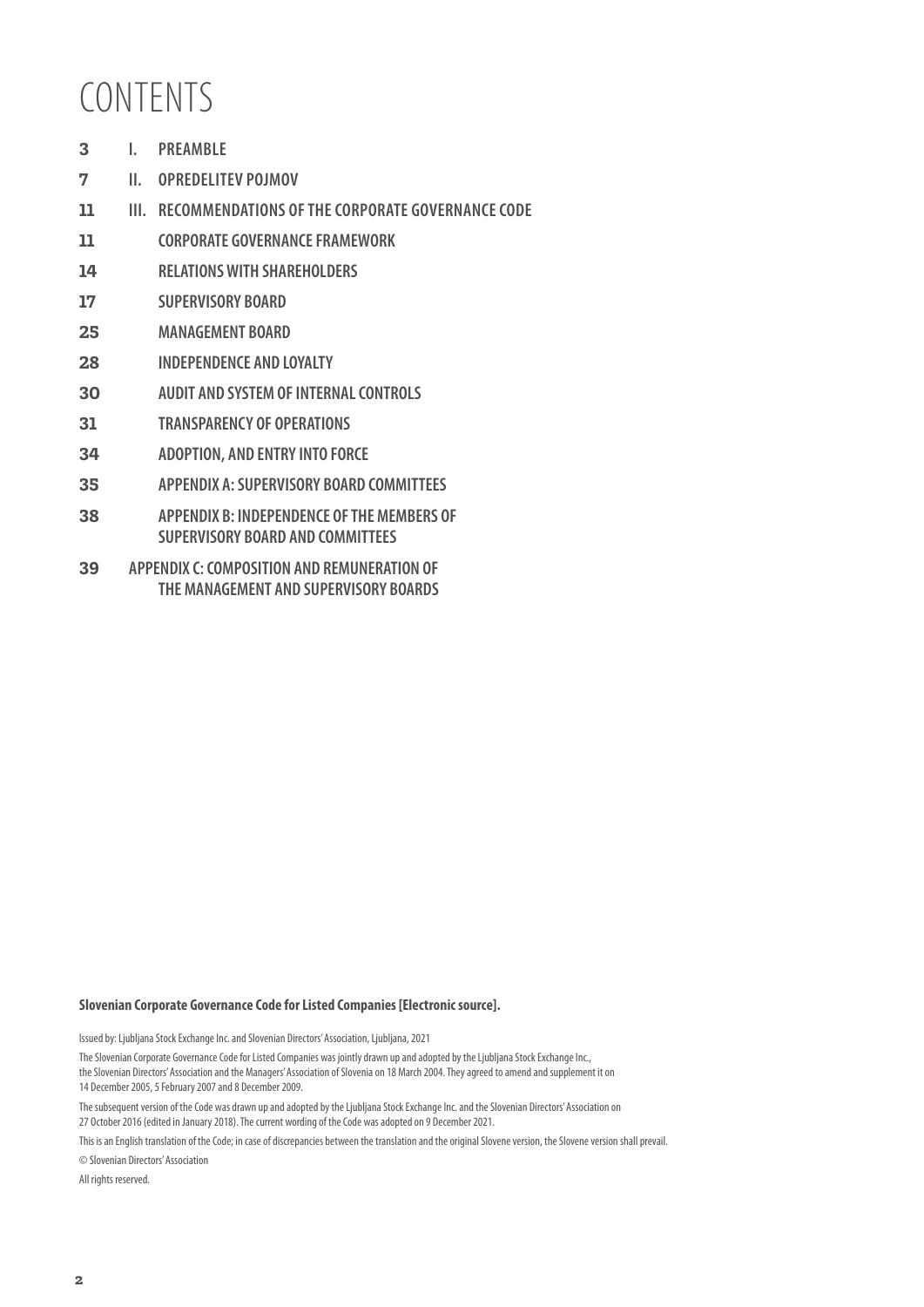# PRFAMBI F

Corporate governance addresses relationships of authority and responsibility between the diferent governance bodies. It depends on a whole set of legal, regulatory, institutional, cultural and ethical norms that determine what public companies may do, who controls them, how such control is exercised, how risks are shared and what are the returns from the activities they undertake. In other words, corporate governance framework is set by a combination of legislation and regulations, codes and best practice recommendations (autonomous legal sources) as well as internal company acts such as the corporate governance policy. The extent to which legislation or codes and best practice recommendations have force in individual countries depends on their legal systems, which may be regulatory or rely on autonomous legal sources. Relying on autonomous legal sources, which are then followed to the greatest extent possible, is typical of countries with high corporate governance culture.

The evolving debate regarding the purpose and the interest of companies on a global level is a logical consequence of the development of the existing corporate governance system, intending to make companies more transparent and sustainable. At the same time, the discussions point to a potential paradigm shift and the beginning of a real change in the role of companies in society.

Crises have shown that the dominant infuence of a particular group of stakeholders cannot be determined once and for all. This notion is supported by the response to the Covid-19 pandemic, during which the importance of particular stakeholder groups has changed signifcantly in response to ever-changing circumstances and is continuously adapting. The management and supervisory bodies need to ensure that trade-ofs between diferent stakeholder interests are addressed in line with the company's obligations towards these groups as well as the long-term health of the company. To achieve this, the management and supervisory bodies must have a common understanding of the company purpose and strategy and defne a framework that identifes the relevant stakeholders of the company and the responsibilities towards each of them.

Sound corporate governance should ensure sustainable, responsible, and efficient operation of companies. The confdence of legislators and the public in sustainable and responsible business is crucial if companies are to freely pursue their value creation strategies. The confdence of the existing and potential shareholders is key to their investments in the company, thereby enabling companies to develop on the traditional capital markets as well as to access venture capital markets.

Respect for human rights in business is one of the fundamental prerequisites of modern constitutional democracies based on the rule of law and the protection of human dignity. Companies are obliged to respect and protect human rights and fundamental freedoms in their operations, both in domestic and international markets.<sup>1</sup> In line with this premise, modern corporate governance must maintain a balance between economic, environmental and social objectives, as well as between individual and collective objectives. In recent years, an increasing number of companies have been addressing issues such as sustainability of operations and sustainable development, diversity and gender equality, and integrated reporting, and have considered them as prerequisites for commercial and long-term success in partnership with relevant stakeholders. On the one hand, in the European Union, the European Commission intervenes in the business operations and the functioning of companies with its recommendations and legislation making certain social objectives legally binding. Such regulation has far-reaching consequences for the competitiveness of companies and the economy. On the other hand, there is a widespread perception among various experts, market players and companies that self-regulation is preferable to legislation.

Corporate governance codes are the main instrument of self-regulation in corporate governance. The extent to which the combination of legal regulation, non-legally binding but recommended guidelines and selfregulation at the level of an individual company inspires investor confdence and supports sustainable development is a matter for capital market players to determine.

(Corporate) governance codes are sets of non-binding recommendations to improve and guide corporate governance practices, considering the specific legal and business environment.<sup>2</sup> Such codes are usually

<sup>1</sup> With the adoption of the National Action Plan on Business and Human Rights (2018), Slovenia committed to including the UN Guiding Principles on Business and Human Rights as binding and autonomous legal sources in the Slovenian legal order.

<sup>2</sup> Code: Short for this code (the Slovenian Corporate Governance Code for Listed Companies) and thus capitalised herein.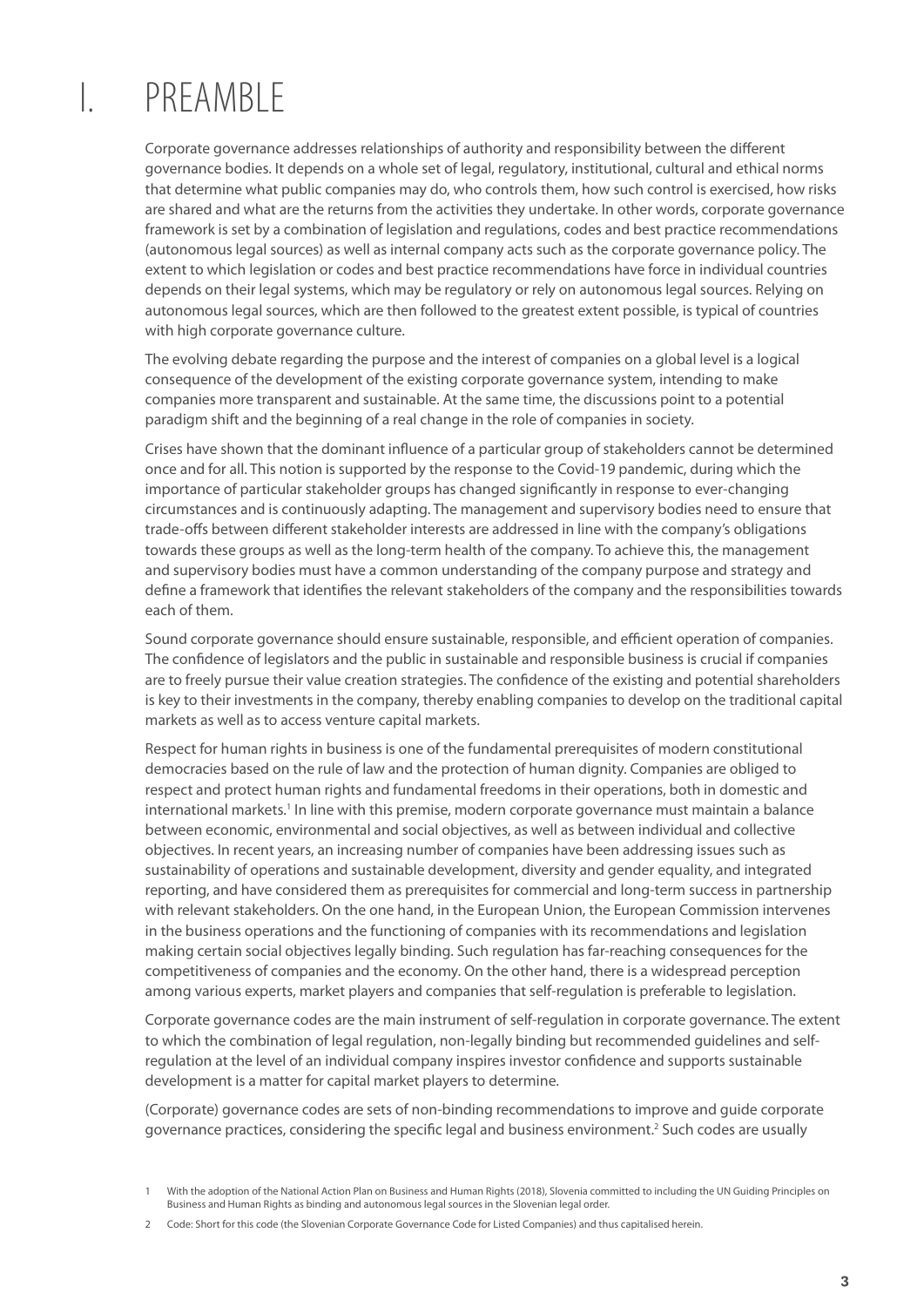based on certain principles and focused on country-specifc issues. Their primary task is to raise the standard of good corporate governance practice and promote reforms in this feld. Corporate governance codes serve as benchmarks for the implementation and monitoring of corporate practices and policies at the company level. Companies follow corporate governance codes on a 'comply or explain' basis. A company should provide adequate explanations for deviations from the recommendations of the reference code in the corporate governance statement.

Before the adoption of this version of the Slovenian Corporate Governance Code for Listed Companies (hereafter: Code), the version of the Code, which was jointly drawn up and adopted by the Ljubljana Stock Exchange Inc. and the Slovenian Directors' Association on 27 October 2016 and enforced on 1 January 2017 was valid. The present version of the Code is the sixth amendment to the frst Code from 2004.

Reasons for the revision of the Code:

- In fve years since the adoption of the previous version of the Code the regulatory environment in the feld of corporate governance has changed. The key changes in the legislation during this period have been included particularly in major amendments to the Companies Act (ZGD-1), including comprehensive amendments that infuenced the feld of the companies' corporate governance, reporting and public disclosures on corporate governance. Changes have been brought to the Slovenian regulatory environment by – among other things – the implementation of the so-called Shareholder Rights Directive II (Directive (EU) 2017/828) and the Implementing Regulation (EU) 2018/1212 as regards the encouragement of long-term shareholder engagement, as well as of the Non-Financial Reporting Directive (NFRD). Other important issues at the EU level include corporate sustainability and sustainability reporting, which are increasingly being addressed in legally binding instruments rather than merely best practice recommendations.
- In addition, during this time the international as well as Slovenian recommended practice of corporate governance has changed. New or revised Codes have been adopted by many other European countries (i.e., Austria, Belgium, Denmark, Finland, France, Germany, Italy, Lithuania, the Netherlands, Norway, Portugal, Spain, Sweden, Ukraine, the United Kingdom). New recommended practice of corporate governance has also been developed in Slovenia in the form of expert positions and recommendations published by the Slovenian Directors' Association in response to the practical challenges of corporate governance, as well as new or updated autonomous sources (i.e., *Guidelines for Audit Committees for External Audit Quality Monitoring*, Agency for Public Oversight of Auditing and Slovenian Directors' Association, 2018; *Good Practice Recommendations on Employee Participation in Management and Supervisory Bodies*, Slovenian Directors' Association, 2018; *Corporate Governance Code for Companies with Capital Assets of the State*, Slovenian Sovereign Holding, 2021; *A Practical Guide to Con*f*icts of Interest*, Slovenian Directors' Association, 2021; *Guidelines on the Remuneration Policy and Remuneration Reporting for Members of Management and Supervisory Bodies - for Listed Companies*, Slovenian Directors' Association, 2018).
- The third reason for amending the Code is the results of the analyses of the use and code compliance presented in the form of the *Report on the Analysis of Compliance with the Slovenian Corporate Governance Code for Listed Companies for all public companies during the 2017 – 2020 period*. The amendments were also infuenced by feedback provided by issuers as the users of the Code. The analysis of compliance with the Code and issuers' feedback made it clear which provisions of the Code the companies comply with and which disclosures of deviations from the Code are the most frequent. Moreover, it also became clear which provisions were not written clearly enough, which in turn is refected in the quality of explanations of deviations from the code.

In addition to the legislation requiring companies to disclose information on the extent of deviation from the corporate governance codes in their corporate governance statements, the authors of the Code periodically prepare analyses of the statements of compliance with the Slovenian Corporate Governance Code for Listed Companies. Such analyses enable assessments of the quality of disclosures of deviations in Slovenian public companies. The results of the analysis of compliance with the Code for the 2017-2019 period show that, while the absolute number of companies in the sample decreased between 2017 and 2019 because of the gradual delisting of companies from the organised securities market, the relative number of companies applying the Code and explaining the deviations increased over the period under review, from 63% in 2017 to 70% in 2019. During the period under review, no company in the sample, which does apply the Code, declared full compliance with the Code. The most common deviations in the period under review are linked to the corporate governance framework and the institute of diversity policy, independence, training, and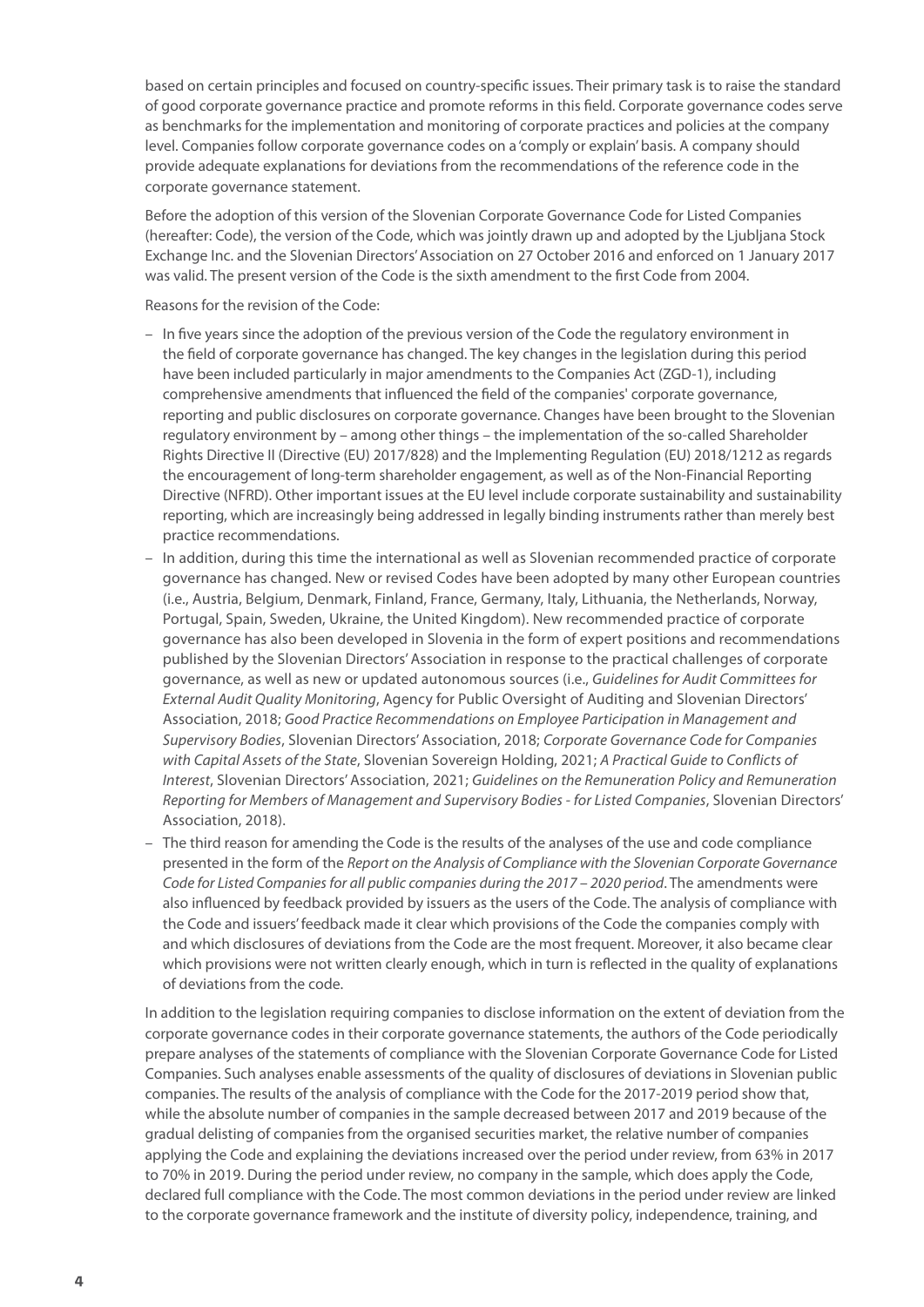evaluation of the members of the supervisory board and the establishment of an internal audit function. The absence of full compliance with the Code's recommendations shows that companies did not simply make empty statements of compliance as was sometimes the case in the past, but rather considered the specifc features of corporate governance and gradually raised the level of quality of disclosures regarding deviations from the Code. Deviations do not necessarily imply a lower quality of corporate governance, provided that the company uses and presents alternative practices, which follow individual recommendations, and explains them adequately. Thus, in some cases, explanations of deviations from the Code may indicate that a company has found alternative solutions that also imply better corporate governance for such a company.

Some amendments to the Code from the previous version are editorial and nomotechnical and as such are not specifcally underlined. There are also some new defnitions, where new terms have been added and some existing terms have been updated.

The Code, however, also contains some important substantive changes:

- In chapter 1 titled **Corporate Governance Framework** a new institute has been added **Remuneration Policy and Remuneration Reporting for Members of Management and Supervisory Bodies**, defned in Article 294a and Article 294b of the amended Companies Act (ZGD-1). The main purpose of a remuneration policy is to provide clearer recommendations in the feld of the making and publication of remuneration policy and annual remuneration reports, the content of which is legally regulated and defned in more detail in the Guidelines on the Remuneration Policy and Remuneration Reporting for Members of Management and Supervisory Bodies - for Listed Companies, which were drawn up and published by the Slovenian Directors' Association. Institute of **Sustainable Operations** was also added to the same chapter. Sustainability has been gaining importance as an aspect of company's operations winning trust of the relevant stakeholders and wider community. Sustainability reporting is an excellent tool for measuring and monitoring the most important impacts that the company has on the society and the natural environment. Sustainability reporting also discloses information about the company's values and the link between the company's strategy and its commitment to sustainable operation. The institute of Diversity Policy, which has been legally regulated in more detail in the latest amendment to the ZGD 1, has also been updated. The focus is on taking into account diferent aspects of diversity and on developing and updating Diversity Policy in companies.
- In chapter 2 titled **Relations with Shareholders** the recommendations regarding the conduct of general meetings with the use of electronic means without physical presence have been updated. The need to hold such general meetings arose in 2020 because of the Covid-19 epidemic, which resulted in the adoption of specifc intervening amendments to ZGD-1 for the duration of the epidemic. At the same time, making such conduct of meetings possible refects the growing economic policy trend towards greater digitalisation. General meetings conducted with the use of electronic means and without the need for physical presence can attract a wider range of shareholders, thus increasing trust in companies and encouraging retail investors to invest in capital markets. This chapter summarizes some of the legal provisions and presents recommendations regarding counterproposals, preparation for general meetings, and the related exercise of the shareholder's right to information.
- Further, important amendments have been introduced to chapter 3 titled **Supervisory Board**. Amendments primarily refer to the procedure of supervisory board member selection or the preparation of a proposal for the future composition of the supervisory boards when the term of office for all or most of the supervisory board members appointed by the general meeting expires. Recommendations regarding supervisory board independence and tasks, training of members and board evaluation have also been updated. One of the new recommendations also addresses the challenges of digitalisation of the supervisory board's operations and the related access to the archive of documents after the end of the term of office. Other amendments concern the definitions of the tasks of the supervisory board committees and the division of responsibilities between the remuneration committee and the nomination committee, if one is established.
- In chapter 4 titled **Management Board** recommendations regarding the composition and appointment of the management board, highlighting the competency profle for each management board member, contracts with management board members and management board remuneration respecting the remuneration policy have been added.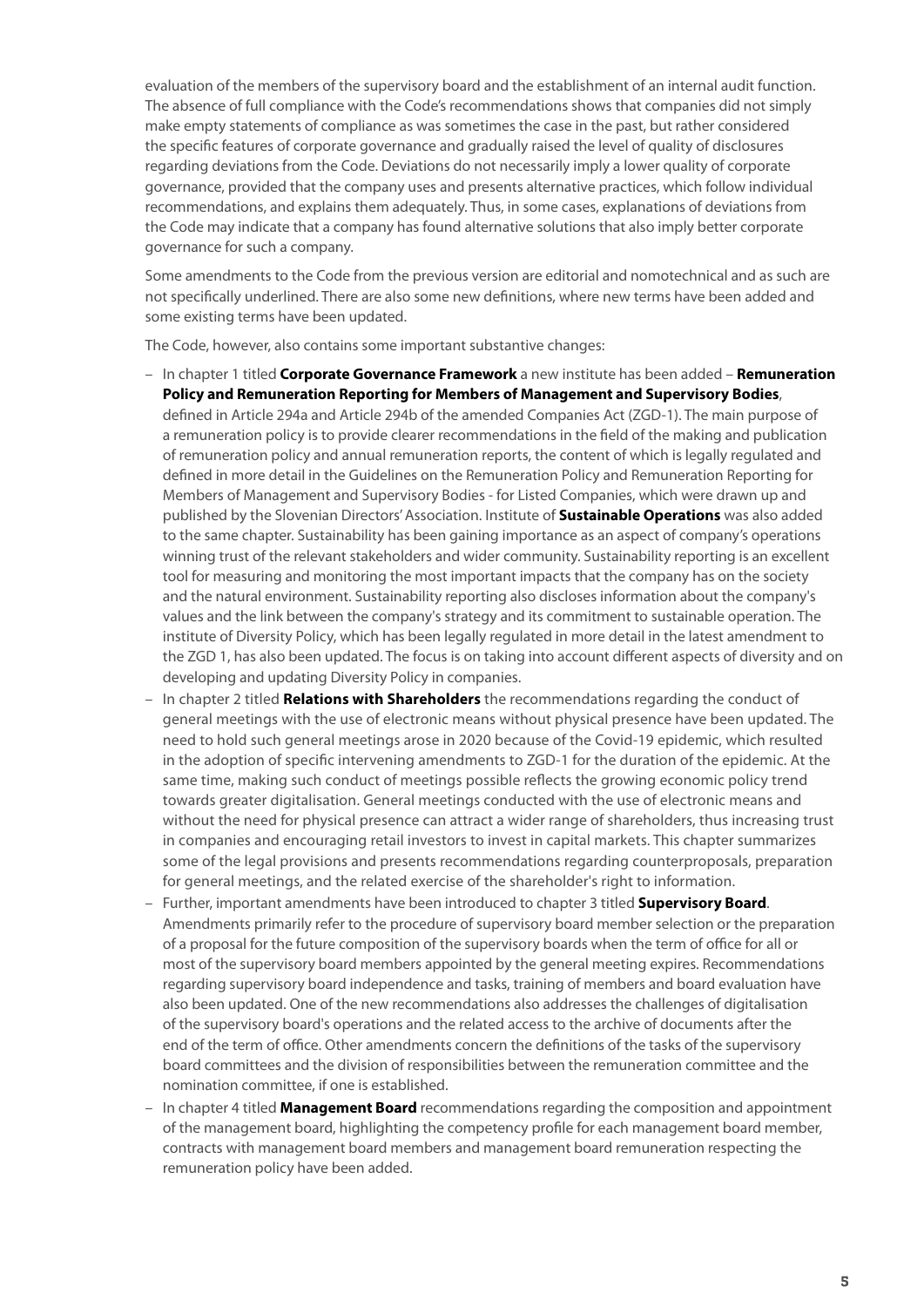- Important supplements have been added also to chapter 5 titled **Independence and Loyalty**. A new institute of **Related Party Transactions** has been added. Regulation of these transactions is one of the substantive strands of Directive (EU) 2017/828 and the issue has already been adequately addressed in the national legislation. The recommendations of this Code refer in particular to the prior approval of the transaction and the disclosure of transaction details as safeguards in these transactions.
- In Chapter 6 titled **Audit and System of Internal Controls** recommendations on the selection of auditor of the annual report as well as recommendations on internal audit have been supplemented. Recommendations concerning internal controls system and risk management have also been supplemented substantially. The amendments mainly refect amendments to the relevant legislation as well as good practice guidelines and recommendations in these felds.
- Finally, changes to the chapter titled **Transparency of Operations** should also be highlighted. They are harmonised with amendments to the legislation and the Ljubljana Stock Exchange Rules and facilitate better comparability of companies as well as provide greater transparency for their stakeholders.

In line with the above-described amendments to the recommendations, **the Code** also comprises some amendments to **its appendices**. The updated appendices allow for greater transparency in the parts that concern the functioning of the supervisory board committees (Appendix A), the independence of supervisory board members (Appendix B) and the reporting on the composition of the management board and the supervisory board (Appendix C) while remuneration reporting is now part of the detailed reporting in the company's annual report per Article 294b of the Companies Act (ZGD-1) and is no longer part of the corporate governance statement.

The Code's recommendations apply in following the 'comply or explain' principle, but some principles also sum up the legal provisions to facilitate a better understanding of specifc corporate governance content or institutes. To make a clear distinction between the mandatory and the dispositive nature of individual principles, we have pointed to the non-derogable nature of the recommendation in the text of each recommendation that sums up a statutory provision by means of a note quoting the article of the law.

The purpose of the Code has remained the same. The Code offers recommendations for governance, supervision, and management of companies listed on the Slovene regulated market. The recommended practices can also be applied by other companies, to contribute to a transparent and understandable governance system in Slovenia, which promotes both domestic and foreign investor confdence in the Slovene corporate governance system, as well as the confdence of employees, other company stakeholders (regulators, banks, suppliers, etc.) and the public.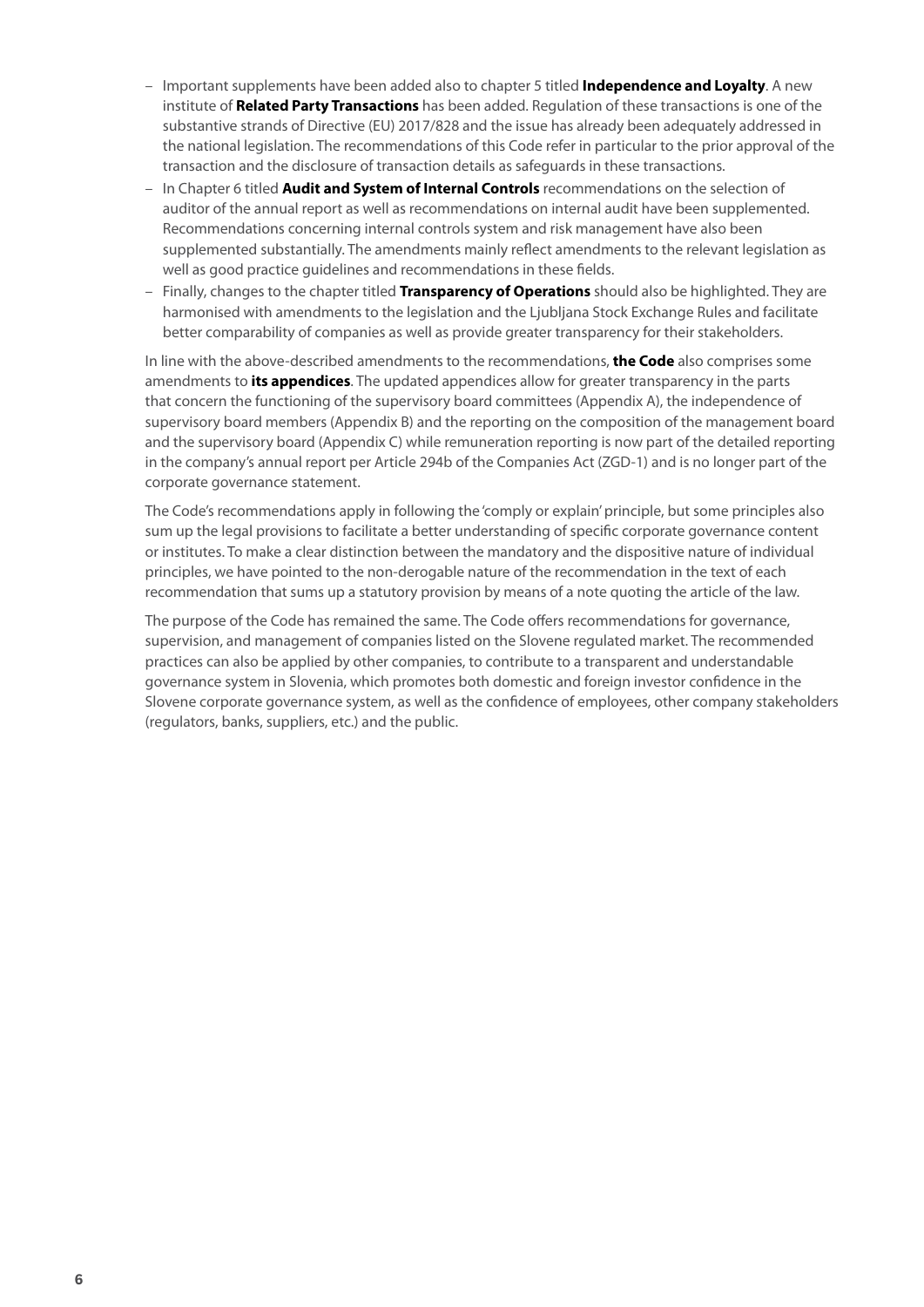# II. OPREDELITEV POJMOV

The defnitions of terms refer exclusively to the use of the respective terms in this Code and are intended to enhance the understanding of the Code's main and supporting principles. They have been taken from the valid provisions of the Slovene company law and the Market in Financial Instruments Act and are given in alphabetic order.

**Committees:** The supervisory board or the board of directors may establish special committees, which may be set up for the entire mandate of the board or only at extraordinary events, to efectively resolve complex issues.

**Confict of interests:** A situation when a person's impartial and objective performance of tasks or decision taking solely in the company's interest within the function (s)he is performing is compromised due to personal economic interests, his/her family members' interests, or due to special bias or any other interests related to other natural or legal persons.

**Controlling:** The relation between a controlled and a controlling undertaking, or a similar relation between any natural and legal persons.

**Corporate governance:** Corporate governance governs the relationships between the management body, the supervisory body, the shareholders, and stakeholders of a company. Corporate governance also defnes the structure (organisation) that supports the company's objectives, the means to achieve them and the monitoring of results. The purpose of corporate governance is to help create the environment of trust, transparency and accountability needed to encourage long-term investment, fnancial stability, and business integrity, thus supporting stronger growth and development of a more inclusive society.

**Corporate Governance Policy:** The framework of corporate governance as drawn up by the supervisory board and the management board, wherein they commit to and publicly disclose how they will supervise and run the company. The Corporate Governance Policy consists of:

- 1. A description of all the prime governance guidelines, considering the company's set objectives, values, and social responsibility,
- 2. The indication as to which CG code the company abides by,
- 3. An outline of the company's groups of stakeholders and relevant stakeholders, its communication strategy and cooperation with individual groups of stakeholders (creditors, controlled undertakings, suppliers, customers, employees, the media, analysts, state bodies, the local and wider community),
- 4. The procedure of informing controlled undertakings and shareholders of the group's strategy and corporate governance standards,
- 5. The policy of transactions between the company and related companies, including their members of the management and supervisory boards,
- 6. The commitment that the supervisory board will set up a system of detecting conficts of interests and independence in members of the supervisory/management board, and measures to be applied in case of circumstances that have a material efect on their status in relation to the company,
- 7. The supervisory board's commitment to assess its efficiency,
- 8. The intent to set up supervisory board committees, if needed, and an outline of their tasks,
- 9. A clear system of division of responsibilities and powers among members of managerial and supervisory bodies,
- 10. Rules governing the relationship between the company and related companies, including its members of the management/supervisory board, which are not subject to statutory provisions on conficts of interests,
- 11. A defnition of the company's communication strategy, including the high-quality standards for drawing up and the disclosure of accounting, fnancial and non-fnancial information,
- 12. The protection of interests of the company's employees, which is achieved by defning the manner, content, and standards of their work as well as by ensuring an adequate level of ethical conduct in the company, including the prevention of discrimination.

Corporate governance statement: Due to a required higher level of transparency in accordance with Article 70 of Companies Act, all companies subject to audit are required to disclose the corporate governance statement, which is a part of the business report. The content of the corporate governance statement must comply with Article 70 of the Companies Act.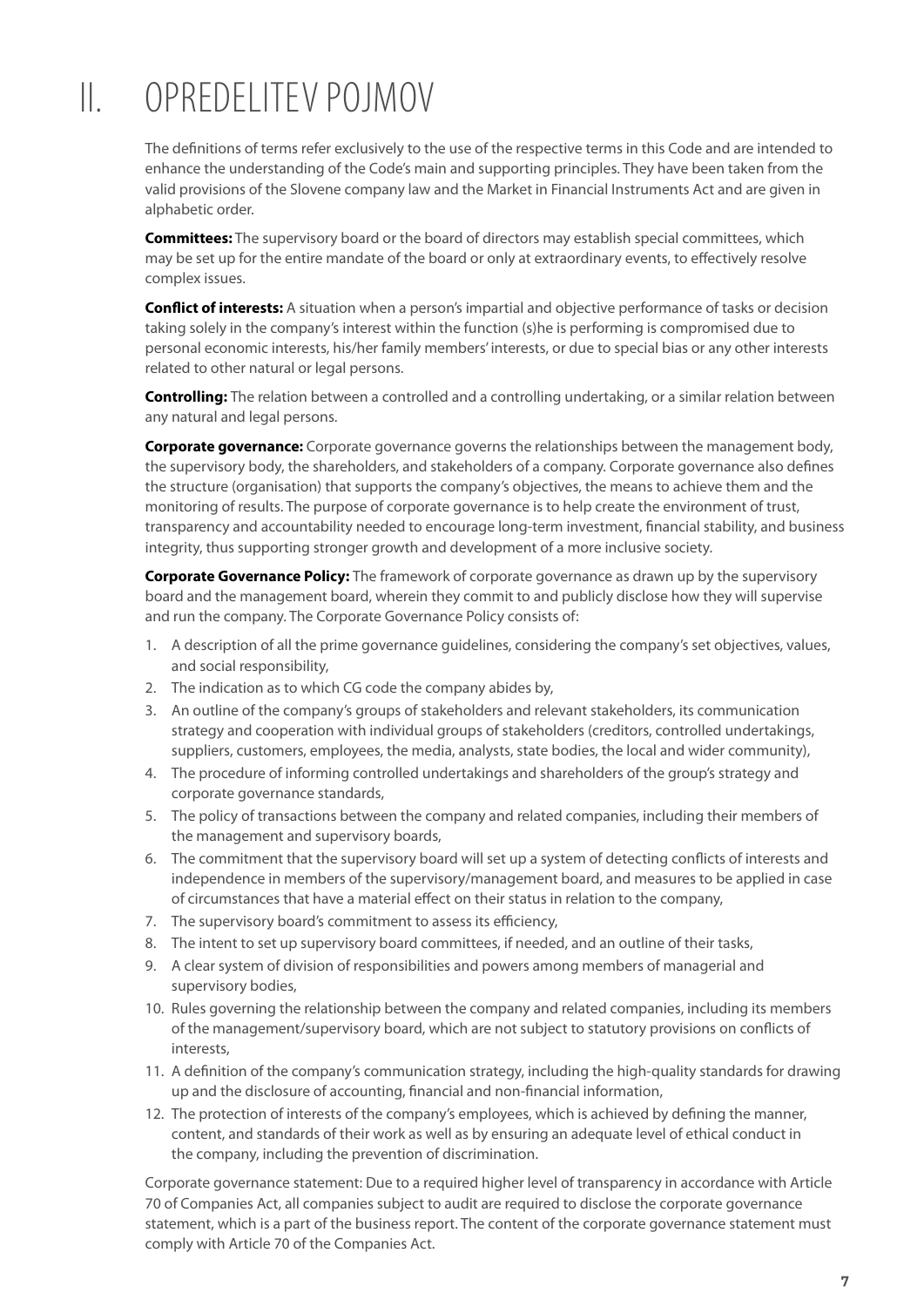**Counterproposal:** Enables a shareholder to provide well-grounded counterproposals to the proposed resolutions that are on the agenda of the company's general meeting. A counterproposal cannot constitute a proposal for deciding on an additional item to be put on the agenda. Shareholders may present counterproposals up to after 7 days following the convocation of the meeting as well as at the meeting itself, whereby the 7-day period after the published convocation is meant to bind the company's management to notify all other shareholders of the content of the counterproposal.

**Diversity policy:** Document defning company's commitments to diversity undertaken with regard to the representation in management and supervisory bodies from the perspective of, for example, gender, age and professional competences. Diversity policy must contain specifc objectives and ways of their implementation.

**Extended management:** Company's extended management as defned by company's internal acts.

**Independence:** Absence of any infuence on a person's impartial, professional, objective, honest and comprehensive assessment in performing their tasks or in their decision taking within the function they are performing.

**Indirect holding:** An indirect holder of shares, participating interests or other rights that ensure participation in governance or capital is a person for whose account another person – who is the direct holder – acquired these shares, participating interests or other rights that ensure participation in governance. A person is the indirect holder of shares, participating interests or other rights that ensure participation in governance, or of other securities whose direct holder is another person, whereby the person who is the indirect holder controls the person who is the direct holder.

**Inside information:** Any accurate information referring indirectly or directly to one or more issuers of fnancial instruments (shares, bonds, etc.) or to one or more fnancial instruments, which has not yet been made available to the public or has not yet been released, and which would, if publicly disclosed, likely have a material impact on the prices of these fnancial instruments and on the prices of related derivative fnancial instruments, and which a reasonable investor would be likely to use as part of the basis for their investment decisions.

**Institutional investors:** A legal person whose main activity is investing its own assets to maintain the asset value and generate returns on such investments (insurance companies, pension funds, asset management companies, etc.).

**Listed company:** A joint-stock company whose shares are listed on a regulated market in compliance with the law.

**Major holding thresholds:** The proportions of voting rights in a listed company held by a single shareholder, representing 5, 10, 15, 20, 25 per cent, 1/3, 50 and 75 per cent of all the voting rights in the respective public company. In determining major holdings, all the company's shares with voting rights are considered, including own shares and shares with a limited exercise of voting rights either due to the law or the company's articles of association, pursuant to the law.

**Management body:** Bodies or persons authorised by law or a company's acts to run its business; listed companies are managed either by the management board (two-tier governance system) or the board of directors (one-tier governance system), which do not delegate the company's regular operations and representation to executive director(s), who are also member(s) of the board of directors.

**Managerial and supervisory bodies:** the management board, the board of directors and the supervisory board.

**Minority shareholders:** The lowest percentage of shareholders, as stipulated by law or the articles of association, who are entitled to the so-called minority rights (the convening of a general meeting at the initiative of shareholders who represent 5 per cent of the company's share capital, and the request for the expansion of the agenda of the meeting; voting on shareholders' election proposals prior to the proposals of the supervisory board or the board of directors, if so requested by the shareholders who represent 10 per cent of the company's share capital; recalling of a supervisory board member or a member of the board of directors through court proceedings, if so requested by the shareholders who represent 10 per cent of the company's share capital).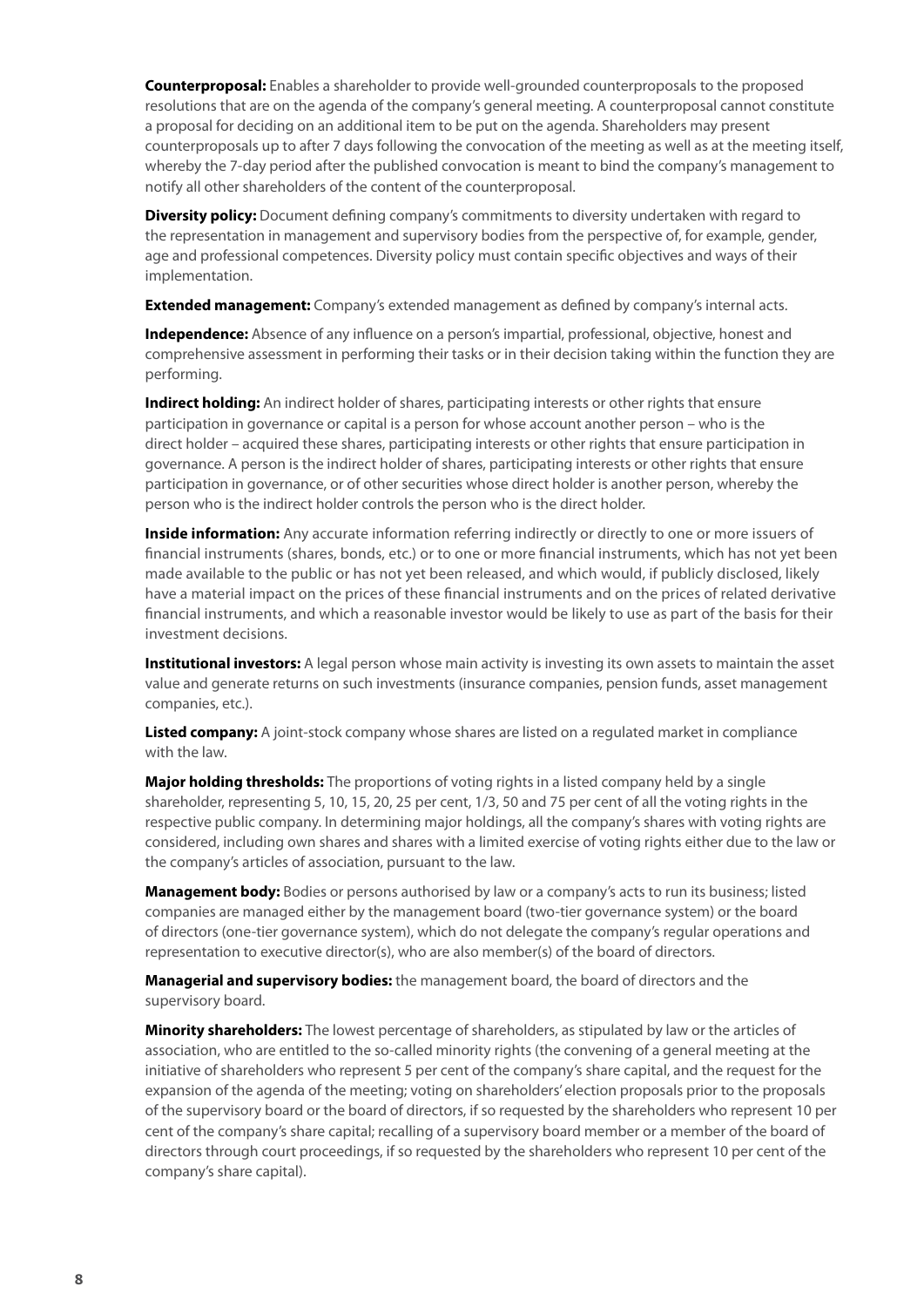**Official publication site of the company:** The pre-selected official place of publication of a public company for the disclosure of regulated and inside information, of which the company shall inform the public on the day of acquiring the status of a public company.

**Pre-emptive right:** The right of existing shareholders to buy, in the event of increase in the company's share capital, shares of a new issue first (before it is offered to any third party), in proportion to their current holding of the company's share capital. The pre-emptive right to shares of a new issue is one of the property rights carried by shares, which facilitates holders to maintain their existing proportionate interest or equity investment, and thus fosters unchanged internal relations among shareholders upon capital increases.

**Public disclosure:** The adequate disclosure of data or information, either verbally at the general meeting or in writing in the materials for the meeting, in the company's annual report, on its website, in newspapers, at an official place of publication in case of disclosure of regulated and inside information, or in another prescribed manner pursuant to the law.

**Qualifying holding:** A direct or indirect holding of a participating interest, shares or other rights in a legal person that enable the holder to acquire either min. 10 per cent of voting rights, or a min. 10 per cent stake in the respective legal person's capital, or an amount of voting rights or a stake in the legal person's capital that are less than 10 per cent but nevertheless make it possible to exert a signifcant infuence over the management of the undertaking in which that holding subsists.

**Regulated information:** Every piece of information that a public company or another person that requested admission of securities to trading on a regulated market without the consent of the public company must disclose pursuant to the Market in Financial Instruments Act.

**Related persons:** Legally independent persons, as defned by individual laws applicable to individual companies, who are related to each other either in terms of governance or capital, personally or in some other manner, whereby these relations make them cooperate in setting up their business policy and act in concert to achieve common business objectives, or so that one person can direct or materially infuence the other person(s) in deciding on the matters of fnance and business operations, or so that one person's business operations or business results materially infuence another person's business operations or business results.

**Related parties:** Related companies or individuals, as defned primarily in International Accounting Standards (particularly IAS 24 Related Party Disclosures).

**Related companies:** Companies as defned in Article 527 of the Companies Act.

**Relevant stakeholders** are such individuals and groups of stakeholders whose actions are, directly or indirectly, essential to the achievement of objectives and the long-term development and sustainability of the company. Relevant stakeholders can be identifed and prioritised according to the level of their power and legitimacy in the company.

**Remuneration policy:** A document setting out the company's commitments regarding the remuneration of its management and supervisory bodies and executive directors. The remuneration policy must be clear and comprehensible, with a detailed description of all components of fxed and variable remuneration, including all bonuses and benefts. It must contain predetermined criteria for fnancial and non-fnancial performance and methods for determining whether such criteria are satisfed. The remuneration policy must specify how each remuneration paid contributes to the promotion of business strategy, long-term development, and sustainability of the company. The Company should submit the remuneration policy to the general meeting for a vote whenever a signifcant change is made, and in any event at least every four years.

**Remuneration report:** A document containing a comprehensive overview of the remuneration of the management and supervisory bodies and the executive directors, including all benefts in any form, granted or due during the last fnancial year to individual members, including newly recruited and former members, in accordance with the company's remuneration policy. The members of the management and supervisory bodies are responsible for the drawing up of the remuneration report. The remuneration report must be audited, and an audit report drawn up and annexed to the remuneration report.

**Significant shareholder:** A person whose shares indirectly or directly represent 5 per cent or more of a listed company's share capital, or 5 per cent or more of the voting rights in a listed company.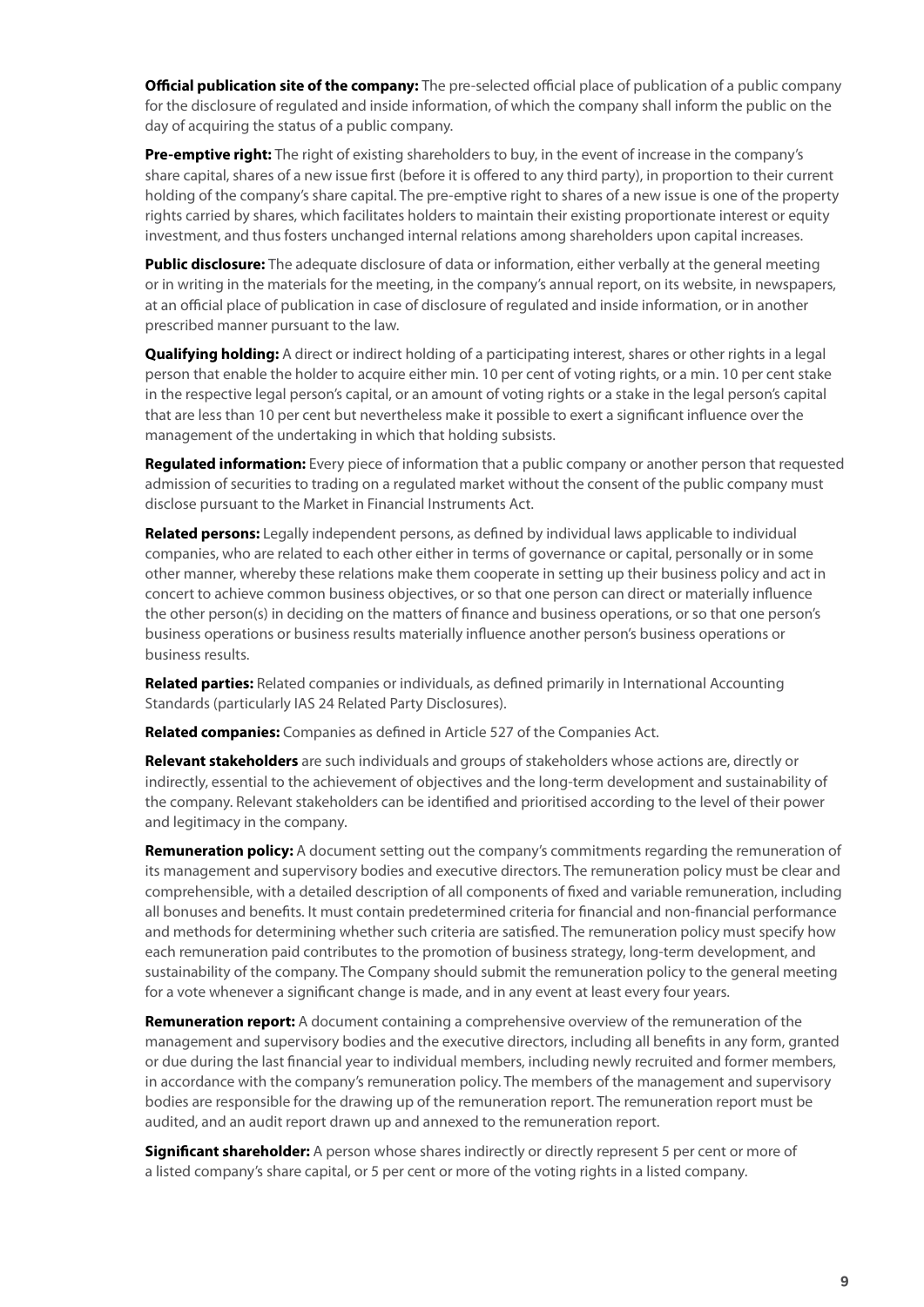**Stakeholders:** Stakeholders in companies are individuals and interest groups that contribute, either voluntarily or involuntarily, to the capacity or activities of companies to create added value and are therefore also the vehicle of potential gains and risks in the company.

**Statement of Independence:** A statement signed by all members of a supervisory board in accordance with recommendation 13 of this Code and Appendix B.

**Supervisory body:** Bodies authorised by law or company's acts to supervise its business and its management body; listed companies are supervised either by the supervisory board (two-tier system of governance) or the board of directors (one-tier system of governance), which in turn delegate the company's regular operations and representation to executive director(s), who are also member(s) of the board of directors.

**Sustainability:** An approach to corporate decision-making and behaviour that aims to create long-term value for the company, its stakeholders, and the environment in which the company operates. Sustainability must address environmental, economic, social and governance aspects and be based on a balanced, global, and comprehensive approach. A sustainable approach has a signifcant impact on attracting and maintaining the trust of relevant stakeholders and the wider public.

**Transparency:** The level of information disclosure about a securities issuer, which enables the recipients of such information (investors) to correctly assess the fnancial position, business operation, risks, and the management of the issuer's company, and helps them to take an informed investment decision. It is one of the main components of the corporate governance system, its key elements being: quality of disclosure, frequency of information delivery, availability. High quality disclosure has the following features: comprehensiveness or completeness, reliability, relevance, timeliness, comparability.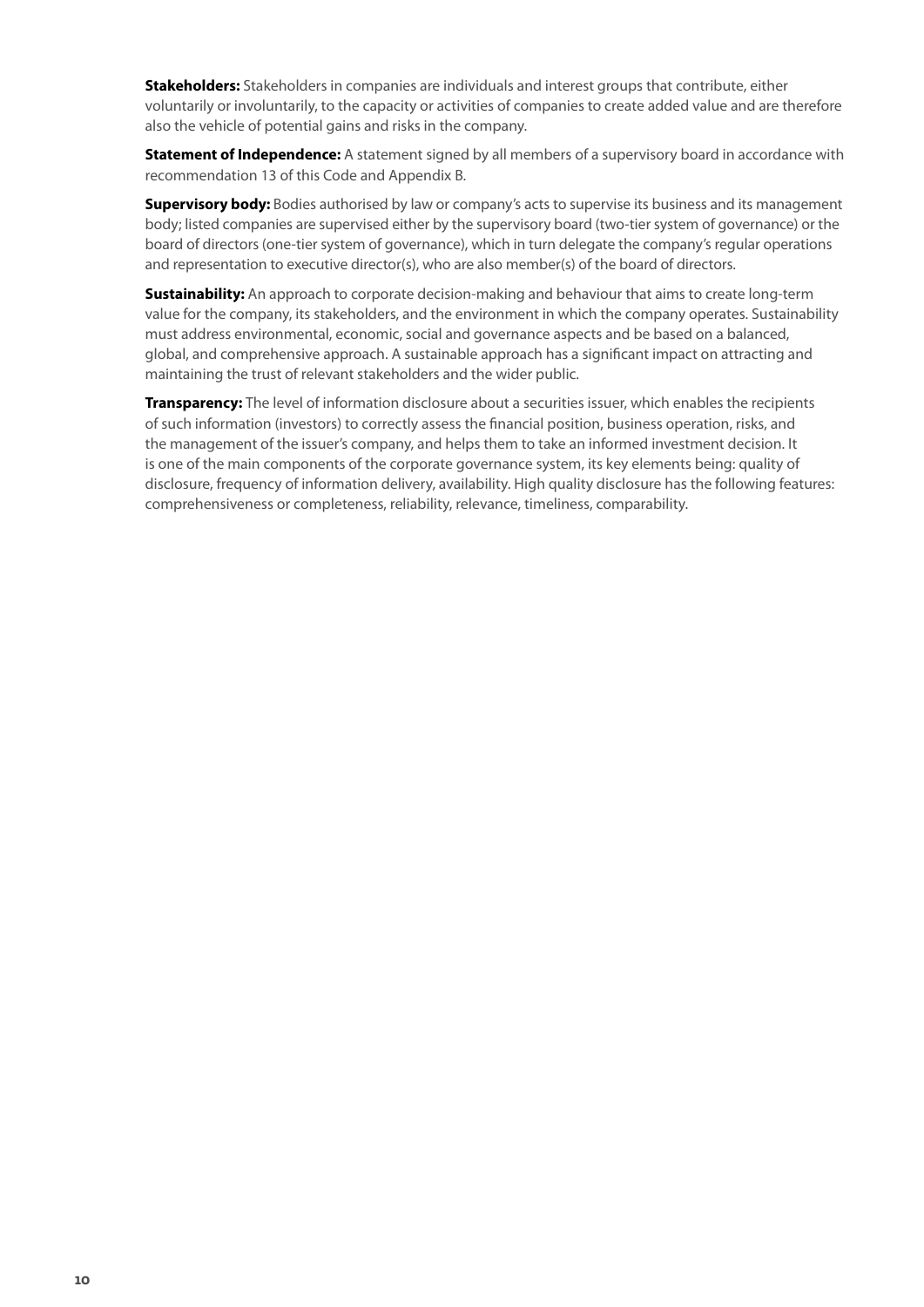# III. RECOMMENDATIONS OF THE CORPORATE GOVERNANCE CODE

### CORPORATE GOVERNANCE FRAMEWORK

– The key objective of a joint-stock company engaged in a revenue-generating business is long-term and sustainable maximising of the company's value. Should the company have other objectives, they should be defned in the memorandum of association.

### CORPORATE GOVERNANCE POLICY

- **2. The management board works together with the supervisory board in drawing up and adopting a Corporate Governance Policy ("CG Policy"), thereby laying down the major guidelines of corporate governance as compliant with the company's long-term objectives. The CG Policy is communicated to all the relevant stakeholders by being published on the corporate website.**
- 2.1 In drawing up the CG Policy of a company, the management board cooperates with the supervisory board, whereby it takes account of the company's development needs and its specifcities, such as its size and area of business. In the CG Policy, a company should defne its relevant stakeholders, forms of cooperation and relations with individual stakeholder groups. The supervisory board partakes in drafting the CG Policy by drawing up its own activities schedule for each fnancial year and by defning the issues to be addressed. These include adoption of a meeting calendar, key contents of supervision, form of communication with the management board, the role of the supervisory board in adopting the Corporate Governance Policy and Diversity Policy, which is performed with regards to the representation in management and supervisory bodies, supervisory board performance assessment, the role of the supervisory board in assessing internal controls system (especially risk management, internal audit and fnancial and operative control systems as well as the system of compliance with legislation and relevant standards), and the procedure of drawing up general meeting resolutions, chiefy the proposed appointments of supervisory board members. In drawing up the CG Policy of a company, the company may refer to other publicly available documents.
- 2.2 The CG Policy is updated regularly and is always compliant with the company's latest governance policy. It contains the date of its latest update and is available on the company's website.

#### COMPANY AND STAKEHOLDERS

- **3. In relations with its stakeholders, a company exercises its rights with due responsibility and meets the obligations it has undertaken in a manner that is compatible with the company's objectives and that serves its long-term interests.**
- 3.1 The company provides for appropriate communication and mutual protection of confdentiality as well as for the maintenance of best business practice with representatives of individual stakeholders.
- 3.2 In adopting actual decisions, a company considers the legitimate interests of all the relevant stakeholders. Unless considered a business secret or inside information, the company communicates all decisions having a direct impact on a given stakeholder group to the respective group.
- 3.3 Within the framework of regular reporting, a company also reports about its relationships with stakeholders.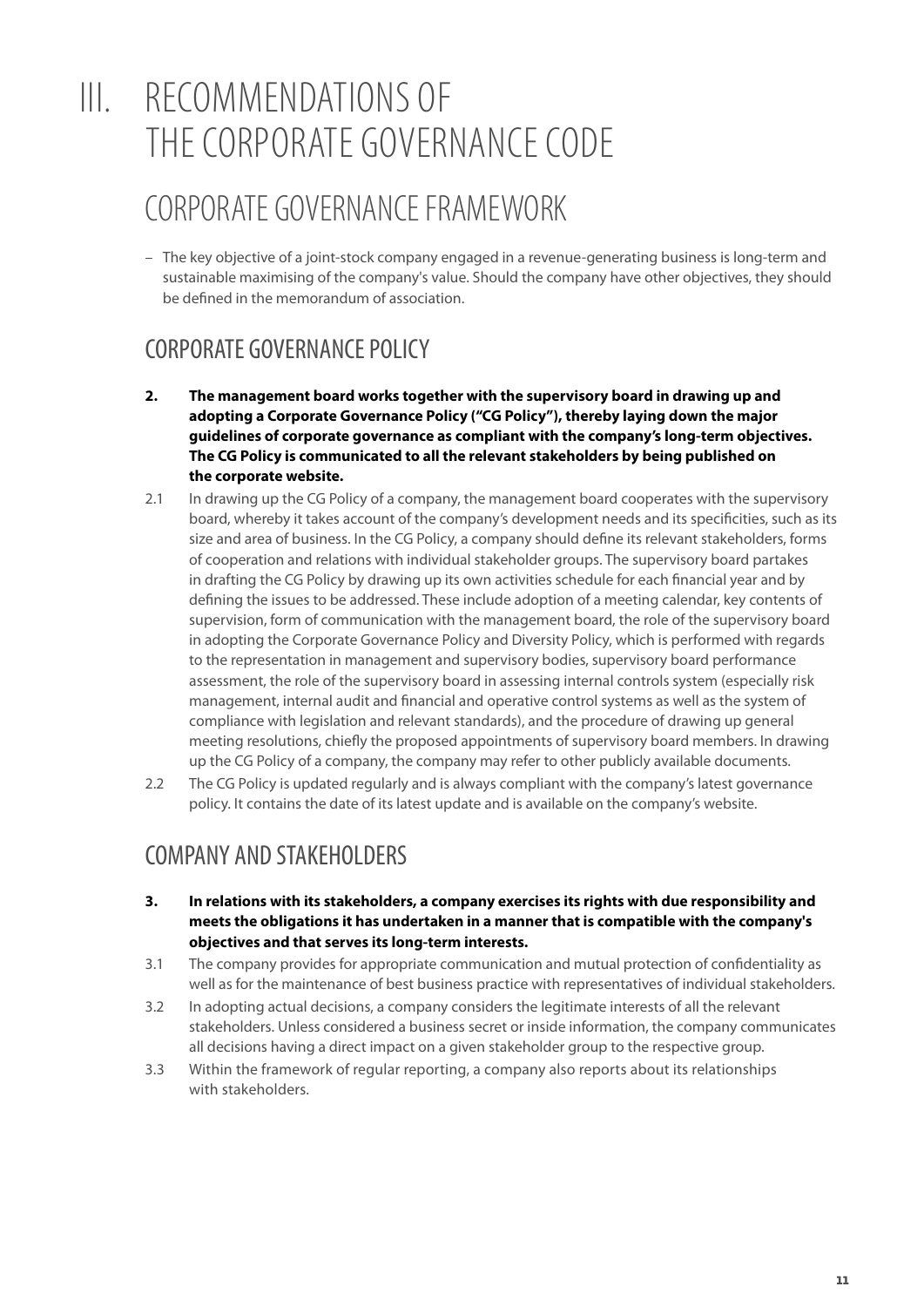### DIVERSITY POLICY

- **4. A supervisory board determines the diversity aspects appropriate for the company's management and supervisory bodies and in accordance with the relevant law and best practice recommendations. The supervisory board draws up and adopts the Diversity Policy performed with respect to the representation in management and supervisory bodies.**
- 4.1 The Diversity Policy defnes target diversity pursued with respect to the representation in management and supervisory bodies from the perspective of gender, age, professional competences, continuity of the composition of the body and other personal characteristics of the members as appropriate for the company with regards to its characteristics. A company implements the Diversity Policy by including the specifc objectives and criteria related to diversity aspects in the company's internal acts, which defne procedures for the selection of members of the company's management and supervisory bodies and other procedures within the company.
- 4.2 The Diversity Policy specifcally defnes gender diversity targets to be pursued concerning the representation in management and supervisory boards. The Policy determines the ratio of both genders in the bodies appropriate for the company, depending on the size of the bodies, the objectives pursued by the company, the impact on the company's selection process for members of the management and supervisory bodies and other company processes.
- 4.3 The Diversity Policy sets out specifc objectives for each aspect of diversity and for each body separately and sets out how these objectives will be implemented, as well as the implications for human resource procedures and other processes in the company.
- 4.4 If a Diversity Policy is not implemented in the company, this is explained in the Corporate Governance Statement. The explanation includes an indication of when and how the company will prepare a Diversity Policy.<sup>3</sup>

#### CORPORATE GOVERNANCE STATEMENT

- **5. The company includes a CG statement in the company's business report. Until the CG statement is drawn up, the supervisory board, within the framework of the adoption of the company's annual report, defnes its position on the corporate governance in the supervisory board performance report.**
- 5.1 Companies formally access the Code in accordance with the relevant legislation (the reference code) and fully apply the Code appropriate to them. If a company should apply another corporate governance code,<sup>4</sup> it should do so in addition to this Code. Compliance with the recommendations of this Code is considered as an adequate justifcation as to why the company failed to comply with any diferent recommendations of the other code. The CG statement should, in a transparent manner, disclose compliance with recommendations of each code separately.<sup>5</sup>
- 5.2 In the corporate governance statement, the management and supervisory bodies should, in compliance with the relevant legislation, take a position on deviations from any recommendations of the Code, which the company has not complied with or has not fully complied with throughout the fnancial year.
- 5.3 For each deviation the company discloses how and why it deviated from a recommendation of the Code. Explanations of deviations must be substantive. Merely stating the fact that none of the recommendations of this Code are binding for the companies is not an appropriate explanation.
- 5.4 Should the company, instead of the recommended practice, have its own corporate governance practice, which is more suitable for the company, the company should state and explain the practice, as well as explain these deviations. The company should also state why this practice is more suitable for the company.
- 5.5 In the CG statement the company discloses the composition of the management and supervisory boards by name in tables, which are in Appendix C1 and C2 herein. For each management

5 Article 70(5)(1) of the Companies Act (ZGD-1).

<sup>3</sup> Article 70(5)(7) of the Companies Act (ZGD-1).

<sup>4</sup> Other corporate governance reference codes: Corporate Governance Code for State-Owned Enterprises, Corporate Governance Code for Non-Public Companies. A company may decide to apply its own code, which, however, must be accessible to the public.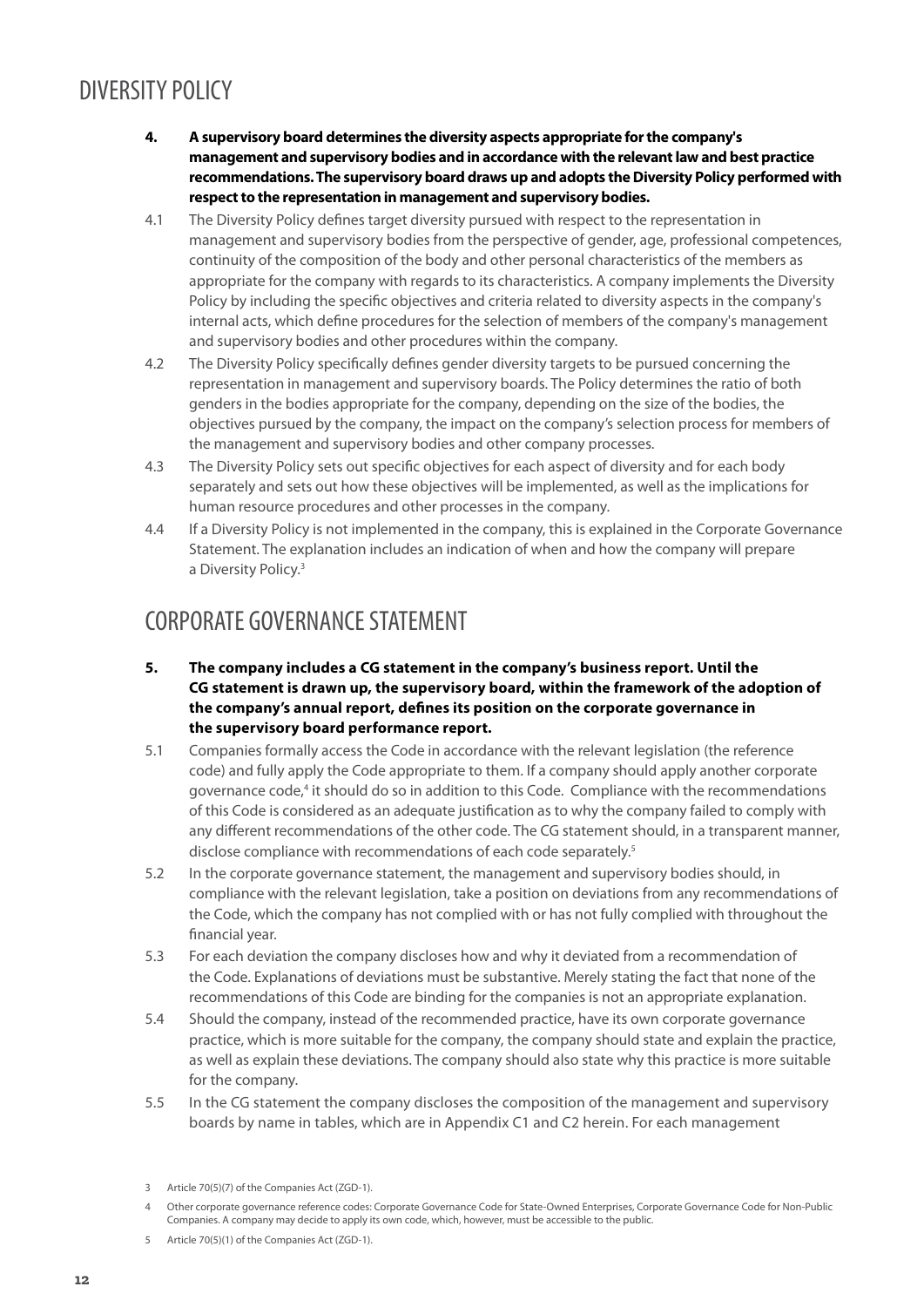or supervisory board member the company completes all data contained in the tables in the Appendix herein.

5.6 At least once in every three years a company ensures external assessment of the adequacy of the CG statement. An independent institution with relevant professional references must perform the external assessment. External assessment is not considered as business assurance, which is provided by the accounting experts with public authorisation (auditors) or accounting experts without public authorisation (e.g. internal auditors). It is performed separately from the audit of the annual report and is not performed by the institution, which is the provider of auditing services for the company or is in any way connected with them.

### REMUNERATION POLICY AND REMUNERATION REPORT FOR MEMBERS OF MANAGEMENT AND SUPERVISORY BODIES

- **6. The supervisory board, in cooperation with the company's management board, draws up the Remuneration Policy for Members of Management and Supervisory Bodies in accordance**  with the relevant legislation<sup>6</sup> and best practice recommendations in this area<sup>7</sup> and submits **it to the general meeting for approval, where the nature of the general meeting's resolution is merely consultative.**
- 6.1 If the proposed Remuneration Policy is not approved by the general meeting, the company puts an amended Remuneration Policy to a vote at the next general meeting. The company may only pay remuneration that has been submitted to the general meeting for a vote, irrespective of whether it has been approved.
- 6.2 Remuneration Policy should distinguish between management and supervisory bodies.
- 6.3 Remuneration Policy must be adapted to the situation in the company and on the market so as to promote long-term sustainability of the company and to ensure that remuneration is in line with the company's performance and fnancial position.
- 6.4 Remuneration Policy cannot be substantially changed unless such changes are presented and proposed to the general meeting. The company submits the Remuneration Policy to a vote whenever a signifcant change is made, and in any event at least every four years. Permitted changes which are not material include technical changes to the remuneration decision-making process or changes to terminology linked to the Remuneration Policy.
- 6.5 The company may, under certain legal conditions, temporarily deviate from the Remuneration Policy.
- 6.6 The Company prepares a clear and comprehensible remuneration report with a complete overview of the remuneration, including all benefts in whatever form, provided or due by the company in accordance with the Remuneration Policy for the last fnancial year to each individual member of the management and supervisory bodies, including new and former members of those bodies, in accordance with the Remuneration Policy or relevant legislation and best practice recommendations in this area.
- 6.7 The Company must promptly make publicly available on its website and at its official place of publication – the Remuneration Policy, the results of the vote of the general meeting and the remuneration report<sup>8</sup> for the last financial year. The Remuneration Policy and the Remuneration Report must be free of charge and publicly available for at least as long as they apply and for not less than ten years.

<sup>6</sup> Article 294a of the Companies Act (ZGD-1).

<sup>7</sup> Guidelines for drawing up remuneration policy and remuneration reporting for members of management and supervisory bodies, 2021 – under preparation

<sup>8</sup> Article 294b of the Companies Act (ZGD-1).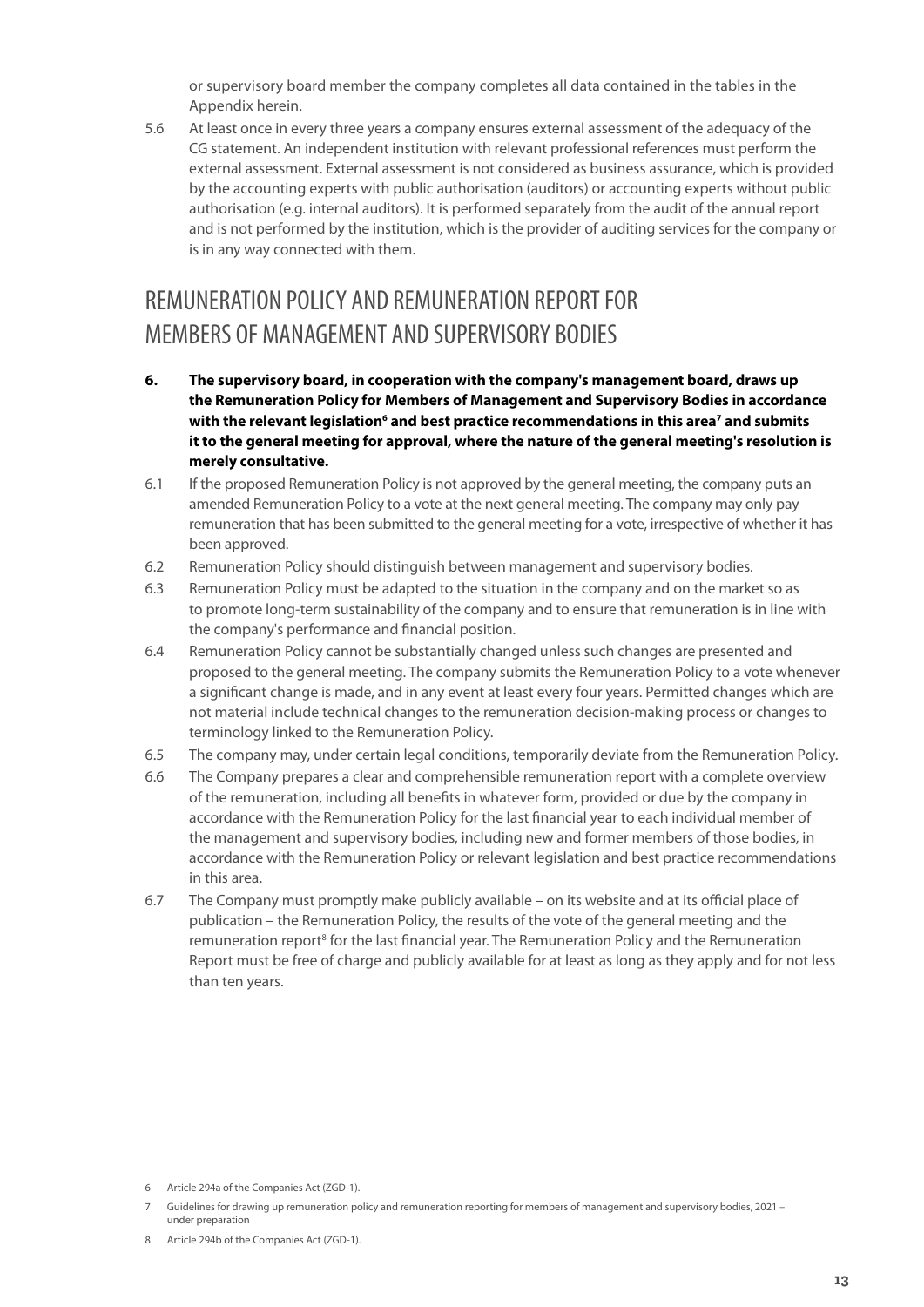#### SUSTAINABLE OPERATION

- **7. Long-term viability of a company must be achieved in a sustainable manner, taking into account not only the economic but also the environmental, social and governance aspects. A company should draw-up a Sustainable Operation Policy which addresses the above aspects of the company's operations.**
- 7.1 Sustainable Operation Policy should include guidelines for identifying and acting on the company's sustainability priorities.
- 7.2 Sustainable Operation Policy is adopted jointly by the supervisory board and the management board of a company. The policy shall take into account the principle of transparent and timely communication of the company's sustainability performance indicators.
- 7.3 By way of Sustainable Development Policy, a company should promote development along the integrated value chain<sup>9</sup> and further develop cooperation between the company and other relevant stakeholders.
- 7.4 Sustainable Development Policy should include reasonable measures and due diligence guidelines for identifying risks and preventing serious harm in relation to human rights and fundamental freedoms, human health and environmental protection, fundamental labour rights, the prevention of discrimination and inequalities and the promotion and advancement of equal opportunities, consumer rights, fscal responsibility and the prevention of corruption and other illegal practices. The policy should also include mechanisms to control non-fnancial risks, including risks of corrupt, dishonest, unethical or other unlawful conduct in the activities of the company, its subsidiaries, suppliers and subcontractors.
- 7.5 The company defines the relevant stakeholders who are significantly affected by its operations and/ or who may have signifcant impact on the company and involves them, in an appropriate way, in the process of developing the bases for specifc business decisions.
- 7.6 The company sets quantitative and/or qualitative targets to be pursued in relation to specifc aspects of sustainable operation and specifc actions, and the time schedule for their achievement. Sustainable operation targets must be monitored and must be relevant (both in terms of type and scope) to the long-term achievement of the company's (core) targets.
- 7.7 The company assesses the risks, including sustainable operation opportunities, and defnes responses to such risks and promotes innovation for sustainable operation.
- 7.8 The supervisory board is responsible for overseeing sustainable operation.
- 7.9 The company discloses the sustainability report in electronic format as an integral part of the annual report on its website and at its official place of publication.

### RELATIONS WITH SHAREHOLDERS

#### RELATIONS WITH SHAREHOLDERS

- **8. The company ensures a governance system that respects the principle of equal treatment of shareholders and fosters a responsible enforcement of shareholder rights. Under the same conditions, the company exercises equal treatment of all shareholders irrespective of whether they are legal or natural persons, institutional investors, local or international, state or a state capital investment manager.**
- 8.1 The company encourages all shareholders to be active and responsible in enforcing their rights, and to engage in mutual dialogue.
- 8.2 The company encourages all signifcant shareholders, institutional investors, and the state in particular, to publicly disclose their investment policy with respect to the stake they hold in the company concerned, i.e. their voting policy, the type and frequency of their engagement in the company's governance, and the dynamics of their communication with the respective company's managerial or supervisory bodies. The company is considered to have called its shareholders to make such a disclosure pursuant to this recommendation if the convocation of the meeting includes the respective invitation.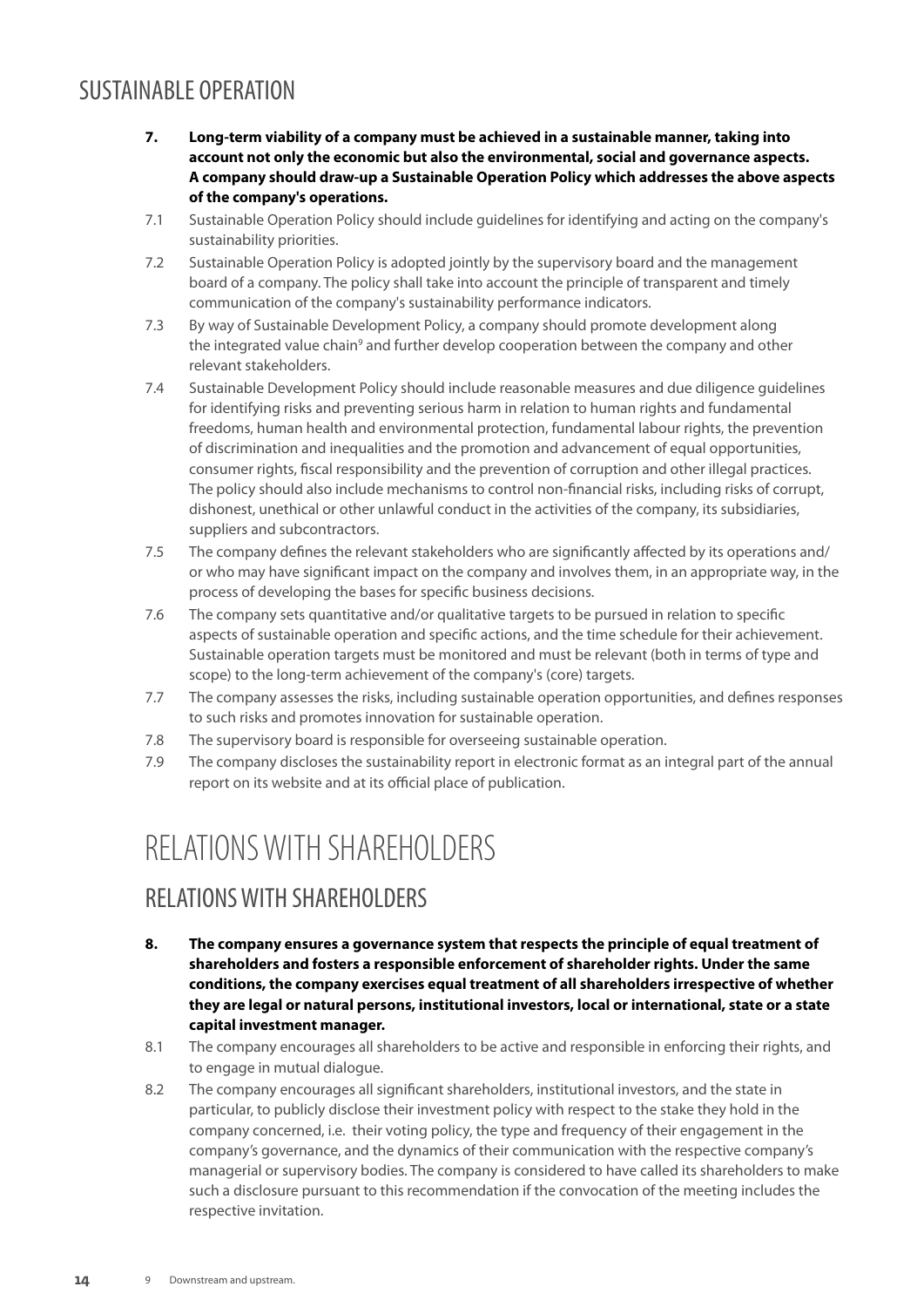### MANAGEMENT AND SUPERVIOSRY BOARDS' ACTING IN THE BEST INTEREST OF THE COMPANY

**9. The management and supervisory boards are obliged to act exclusively in the best interest of the company irrespective of the will or wishes of individual shareholders and other stakeholders of the company. The boards act exclusively at their own discretion in the interest of the company and do not communicate with individual shareholders and other stakeholders about their decisions, their future conduct or company's performance outside of the mechanisms laid down in laws and recommended in this Code.** 

#### GENERAL MEETING

- **10. The company must facilitate and encourage shareholders to actively enforce their voting rights by informing them of the convening and progress of general meetings in a timely and accurate manner and by holding general meetings with due responsibility. To facilitate the shareholders' right to be informed, the company must provide them with reliable data on the company and its related companies, as required for shareholders to make informed assessments of the items on the agenda.10 Each shareholder has the right to attend the general meeting and there discuss the items on the agenda, ask questions and provide proposals, vote on proposals, as well as to be informed of the adopted decisions, on a non-discriminatory basis. The general meeting does not exercise voting rights only, thus also the holders of the preference shares without voting rights may attend the general meeting.11**
- 10.1 To the extent permitted by law or by the company's articles of association, the company may allow participation and voting in a general meeting with the use of electronic means without physical presence,<sup>12</sup> subject only to such requirements and restrictions as are necessary for the identification of shareholders and for secure electronic communication and to the extent which is proportionate to such objective.
- 10.2 It is recommended that the management board submit the decision to convene a general meeting with the use of electronic means without physical presence to the supervisory board for approval, together with the rules of procedure for the holding of such general meeting.
- 10.3 Companies adapt their rules and convocations to their specifc technical solution for the holding of the general meeting, which should as a minimum provide the functionalities required by law for the holding of such general meetings. It is recommended that, depending on the technical solution chosen for the holding of the general meeting, companies also specify in their rules of procedure what technical requirements shareholders (or their proxies) must meet in order to be able to attend the general meeting or to complete the identifcation or authentication process which is a prerequisite for registration, attendance and participation in the general meeting (e.g. which browser they must be using, what internet connection capacity they must have, etc.).
- 10.4 The company publishes the rules for participation and voting at a general meeting held with the use of electronic means without physical presence on its website and at its official place of publication no later than at the time of convening the general meeting. If the company publishes the rules for participation and voting at a general meeting held with the use of electronic means without physical presence before the general meeting is convened, the said rules should be summed up in the notice of the general meeting.

<sup>10</sup> Article 305 of the Companies Act (ZGD-1).

<sup>11</sup> Article 315 of the Companies Act (ZGD-1).

<sup>12</sup> Provision of Article 297(4) of the Companies Act (ZGD-1) allows joint-stock companies to facilitate an electronic general meeting based on provisions of the articles of association. An electronic general meeting is organised as a general meeting with the physical presence of management board members, chairman of the general meeting, supervisory board members, a notary, and shareholders at the venue of the general meeting, while enabling shareholders either physically or remotely - using electronic means. The Slovenian legal order also introduced the possibility of holding a so-called virtual general meeting under the Act Determining the Intervention Measures to Mitigate the Consequences of the Second Wave of COVID-19 Epidemic (Official Gazette of the Republic of Slovenia, No. 175/2020; ZIUOPDVE), exclusively for the duration of the epidemic. Under the aforementioned intervention law, a virtual general meeting was conceived as a general meeting taking place in an entirely digital environment, and not at a specifc physical location. In a virtual general meeting, shareholders or their proxies attend and vote at the meeting as well as exercise other rights by way of electronic means. Members of the management board, members of the supervisory board, the chairman of the general meeting and a notary also attend the virtual general meeting in a digital environment by way of electronic means.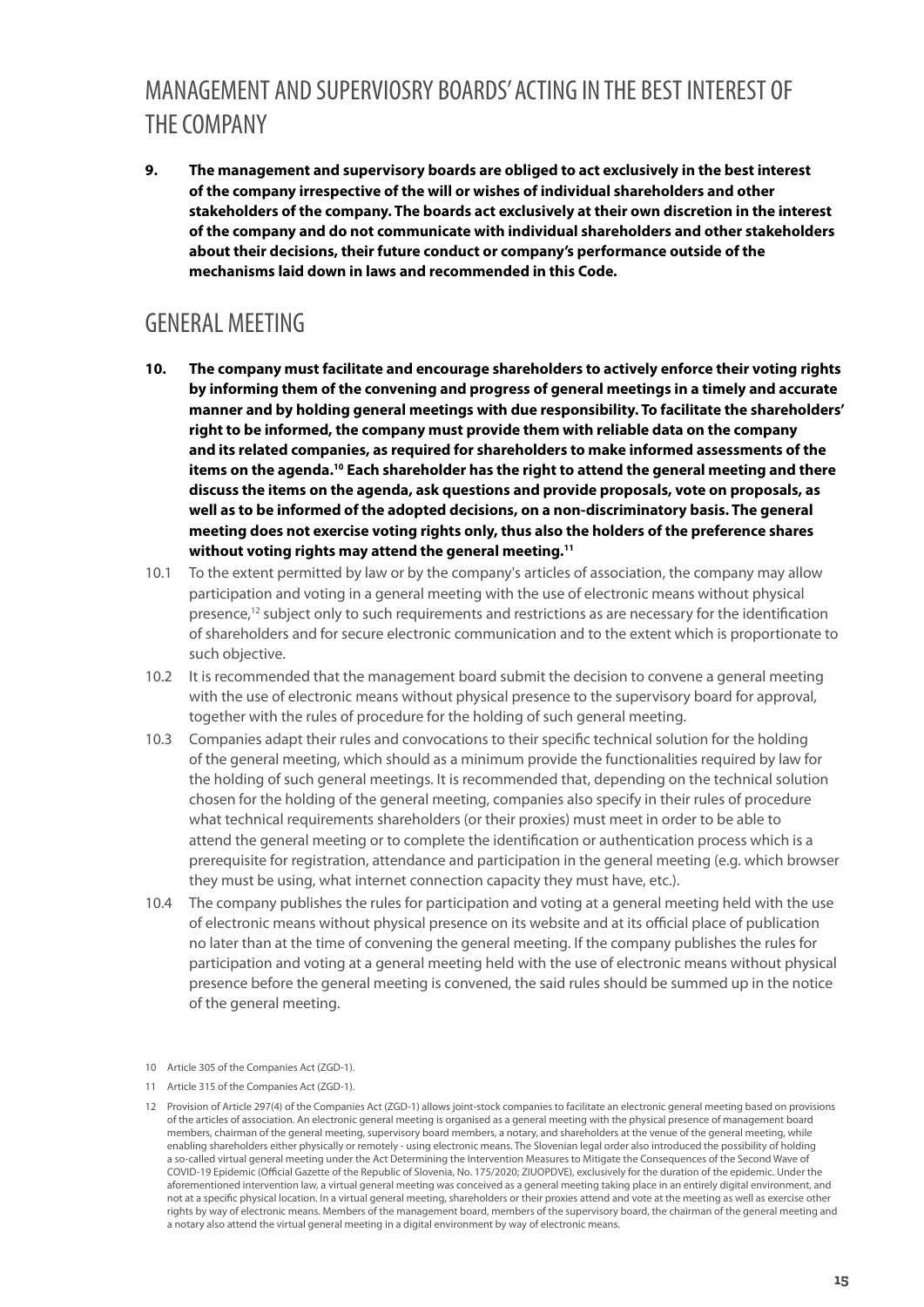- 10.5 Any institution or individual planning an organized collection of proxy notices for the general meeting (hereinafter also referred to as "organiser of the collection of proxy notices for the general meeting") informs the management board of such an intention in advance of the actual collection. The company thereupon posts the information on who is organising the collection of proxy notices and for which general meeting on its website, along with other information on the convening, and at its official place of publication. Such announcement includes the details provided by the organiser of the collection of proxy notices, in particular:
	- Basic details of organiser of the collection of proxy notices and a list of proxies;
	- Contact details of organiser of the collection of proxy notices (address to which proxy notices are to be mailed);
	- The date of beginning of organised collection of proxy notices and the period available for sending proxy notices;
	- Proxy notice form, unless technically individualised and sent to shareholders per post. Notwithstanding the preceding paragraph, the company is not responsible for the accuracy, truthfulness and completeness of the data received from the organiser of the collection of proxy notices. To inform all shareholders equally, the organiser of the collection of proxy notices in an organised process of collection of proxy notices must take into account any extensions of the agenda (publish a new clean copy of the agenda of the general meeting) and any published counterproposals received from the shareholders, along with any potential positions taken by the management board, immediately upon the expiry of the statutory period for the submission of the requests for the extension of the agenda of the general meeting or for counterproposals which the company is obliged to make publicly available.

In the notice of the general meeting, the company may – if it has the relevant information – provide more detailed recommendations and the envisaged procedure to be followed if institutions or individuals other than the company should organise the collection of proxy notices for the general meeting.

Not later than one month after the general meeting, the company also discloses the costs of the organised collection of proxy notices.

- 10.6 On its website, the company provides, along with the notice of the general meeting, sample registration for the general meeting. In addition to the sample for direct registration to the general meeting, the company also provides a sample registration to the general meeting with participation and voting proxy.13
- 10.7 The company publicly discloses any proposals received to expand the agenda of the general meeting and any counterproposals of shareholders sent to the company within seven days of the publication of the notice of the general meeting in a single joint publication along with the new clean copy of the agenda of the general meeting and any potential position taken by the management board or the supervisory board with respect to the proposals of the shareholders.<sup>14</sup>
- 10.8 Not later than upon convening the general meeting, the company provides understandable information about the consequences that the potential adoption of any proposed resolutions might have for the existing and potential shareholders, and substantiates why such resolutions should be adopted – either resolutions on changes of the company's articles of association (capital increase or decrease, waiver of existing shareholders' pre-emptive right, changes in the nominal value of shares, transformation of the type of shares) or resolutions on the company's corporate restructuring (division, merger, transfer of property, change in legal form of organization).
- 10.9 In cases of a proposed resolution on listing, transfer of listing to another regulated market or a proposed resolution on the delisting of shares from the regulated market, the company communicates in a clear manner the consequences of such a proposal and resolution being adopted, both for the existing and potential shareholders, and substantiates the proposed resolution. The company also discloses in due time the presumed activity plan of the delisting from the regulated market.

<sup>13</sup> Article 296(2) of the Companies Act (ZGD-1).

<sup>14</sup> See also Articles 298 and 300 of the Companies Act (ZGD-1).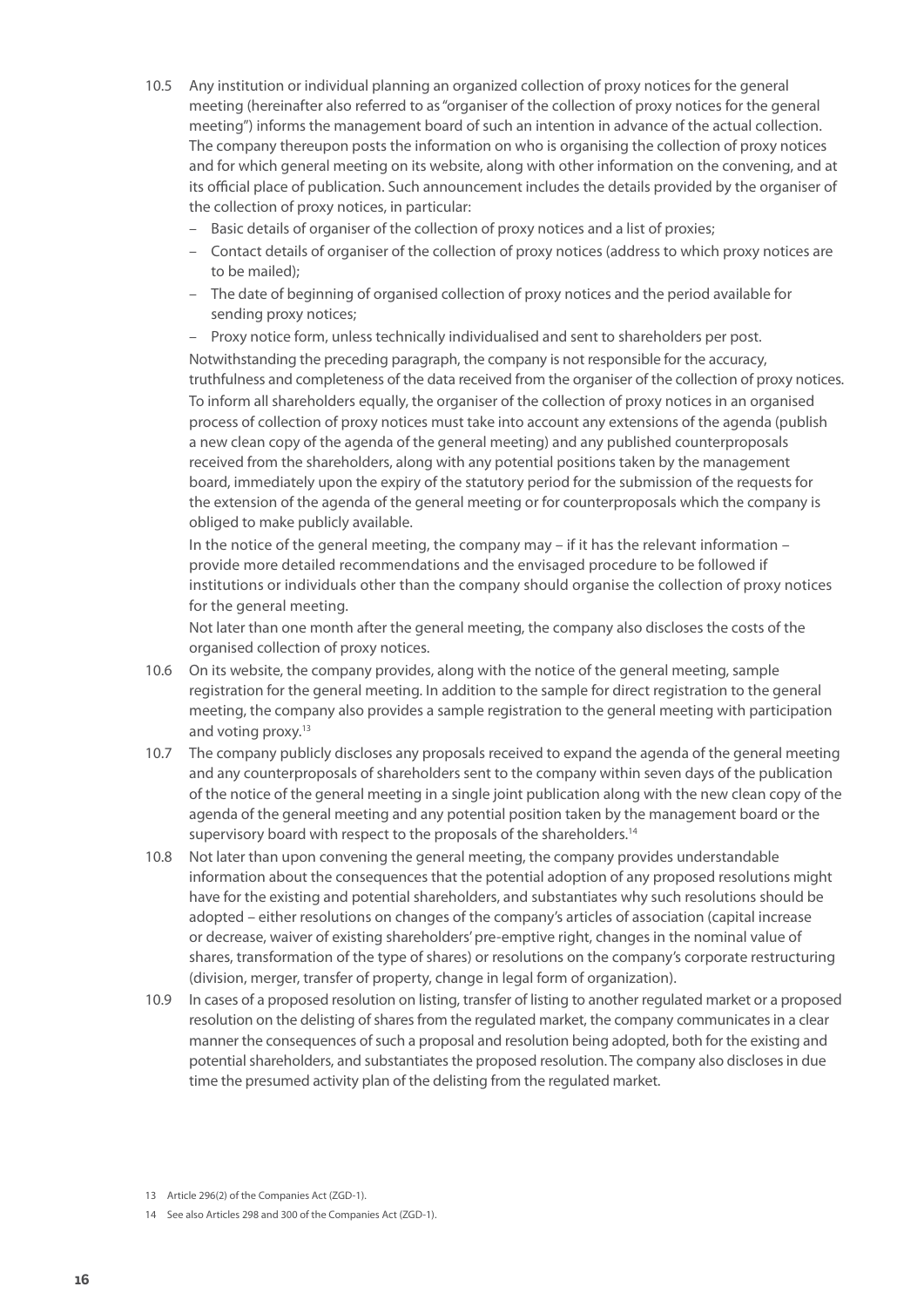- 10.10 If the general meeting is to elect members of the supervisory board, the company's substantiation of the proposals for such resolutions must include, along with the statutorily required data, at least the information on proposed nominee's current and past membership on other managerial or supervisory bodies and any potential conficts of interests and information whether the proposed nominee is independent in relation to the company in accordance with the criteria set out in this Code (Appendix B).
- 10.11 If the general meeting is to elect members of the supervisory board, the proposer must disclose the process of fnding, nomination, and evaluation of the nominees for the members of the supervisory board.
- 10.12 The general meeting takes separate votes about the resolution on the distribution of accumulated proft, and about the resolution on formally discharging managerial and supervisory bodies from responsibility, even though both matters are discussed under the same item on the agenda. The general meeting likewise adopts separate resolutions for discharging the management board on the one hand and the supervisory board on the other.
- 10.13 If the general meeting is to adopt a resolution on having reviewed the annual fnancial statements, or if the general meeting has the power to endorse the fnancial statements, a representative of the company's certifed auditor is summoned to the meeting.
- 10.14 If the company has no rules of procedure of the general meeting which would govern individual issues otherwise, the chairman of the general meeting determines the order of voting on proposals and counterproposals for resolutions according to their assessment of which has better chances to be adopted. If no such assessment is possible, the vote should frst be taken on the proposals of the management board or the supervisory board and then on the shareholders' counterproposals according to the time of receipt of the counterproposal, with the earlier one taking precedence over the later one.
- 10.15 The management board should exercise due professional diligence in the preparation for the general meeting and the related exercise of the shareholder's right to be informed, including (but not limited to) arranging for the availability of an appropriate group of persons with relevant expertise who will be able to provide the company's management board with information necessary for them to efectively fulfl obligations in relation to shareholders' information requests.
- 10.16 In the public announcement about the conducted general meeting, the company provides statutorily required information as well as:
	- A clear identifcation of the fve largest shareholders present or represented at the meeting, along with their respective numbers of shares held and the numbers of their voting rights; voting rights should also be given as a percentage of the total voting rights in the company and as a percentage of the voting rights in the respective class of shares;
	- Notice on the distribution of accumulated proft, as well as data on the dividend amount, the record date when the shareholders entitled to dividend payments are to be identifed, and the predetermined payable date;
	- When the adopted resolutions refer to the issue of new serial securities, a detailed account of the rights and obligations arising from such securities.

### SUPERVISORY BOARD

#### COMPOSITION AND NOMINATION OF SUPERVISORY BOARD

- **11. The composition of the supervisory board ensures diligent supervision and decision taking that is in the best interest of the company. Members of the supervisory board are appointed with a view to their complementary professional expertise, experience and skills, and the objectives set out in the Diversity Policy implemented with regard to gender, age, professional profle and other aspects of diversity defned in such Policy.**
- 11.1 The supervisory board has a sufficient number of members to facilitate efficient discussions and the adoption of quality decisions based on the diversity of its members' experience and skills, as well as adequate composition of supervisory board committees.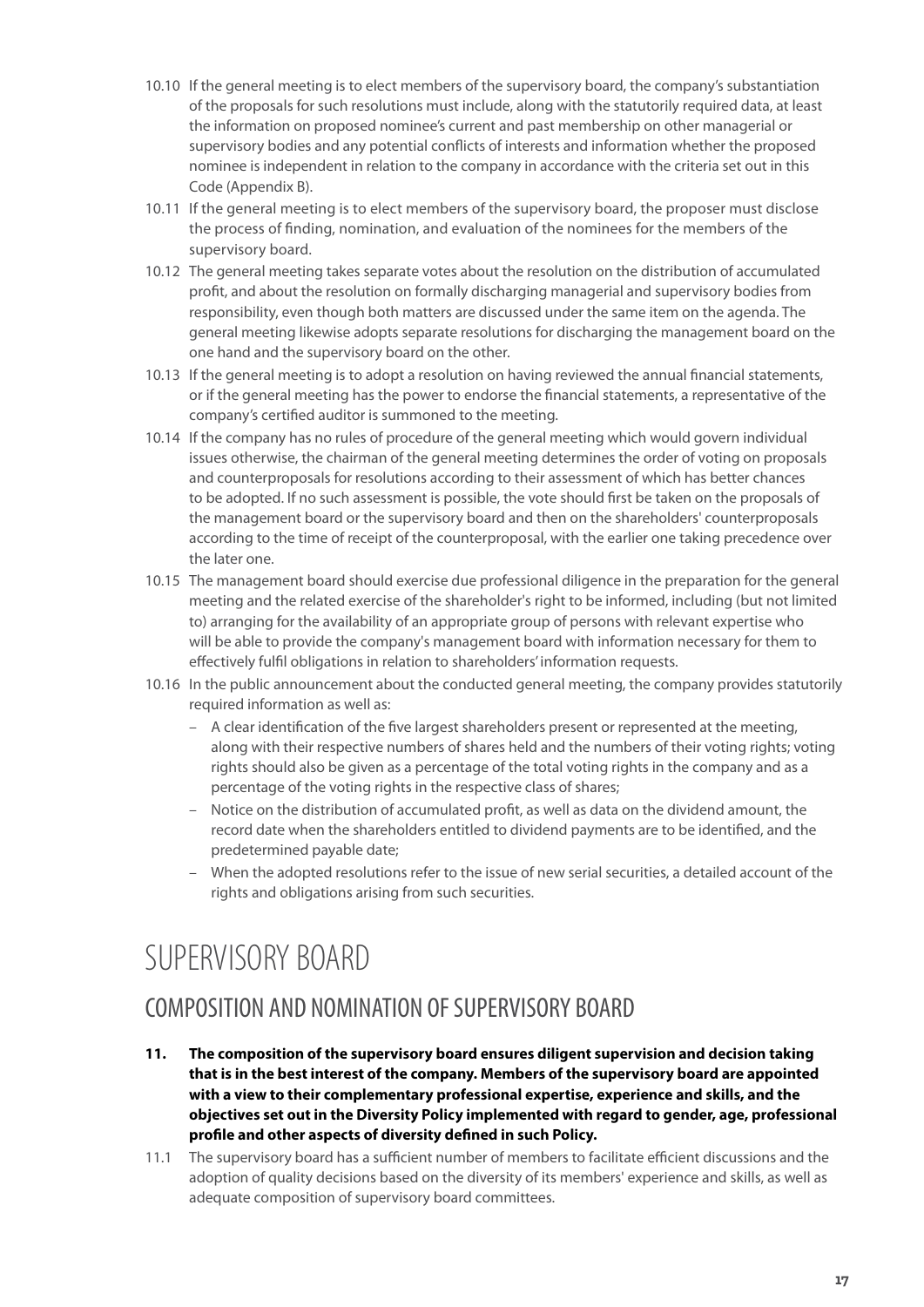- 11.2 In the proposed new composition of the supervisory board for the general meeting all nominees for members of the supervisory board are independent. The recommendation to appoint independent members applies both to shareholders as well as workers' councils. The fact that a supervisory board member, nominated by a workers' council, works at the company does not preclude his/her independence in accordance with Appendix B of this Code.
- 11.3 If the general meeting or works council do not abide by the recommendations on nomination of independent supervisory board members and the adopted Diversity Policy, the company discloses this information in the CG statement.
- 11.4 When terms of office of new supervisory board members begin and upon the appointment of special supervisory board committees, the chairman of the supervisory board ensures that the new members of the supervisory board and its committees receive an efficient induction to the work on the board, whereby the management board and secretary of the supervisory board provide organizational support. If more than half of the members in the composition of the supervisory board are replaced, the supervisory board, in due time after the completed induction to work of the new supervisory board members, confrms or adopts the Corporate Governance Policy and makes frm commitments with respect to its activities related to establishing and implementing their key corporate governance institutes.

### SELECTION PROCEDURE FOR SUPERVISORY BOARD MEMBERS

- **12. The selection procedure for new supervisory board members, and the procedure of drawing up the related proposal of the general meeting resolution for appointing new board members, are transparent and defned in advance. In selection, the supervisory board pursues Diversity Policy objectives concerning the representation in the company's supervisory bodies.**
- 12.1 In assessing a candidate's eligibility for a supervisory board member, legal requirements are applied as well as the following additional requirements, to the greatest possible extent:
	- Adequate personal integrity and business ethics;
	- Min. university-level education (old programme) or master's degree in a profession (2nd Bologna level);
	- Adequate experience in supervision, corporate governance or management, or work experience in the company's industry;
	- Comprehensive business and relevant professional knowledge;
	- The ability to act and make decisions in the company's long-term interest, thereby subduing to this cause potential alternative personal or other individual interests (of third persons, employees, the management board, shareholders, the public and the government);
	- Candidates are not managers, supervisors, representatives, or consultants of competitive companies in the industry of the respective company's primary business, and they are also not significant shareholders or stakeholders in such competitive companies;<sup>15</sup>
	- Six-months cooling-off period for officials and persons holding office in political parties, elected or appointed;
	- $-$  They have sufficient time or will have sufficient time once they are appointed;
	- They are capable of efficient communication and teamwork;
	- They are prepared to undertake continuous training and professional development;
	- They have a certifcate evidencing their specialized professional competence for membership on a supervisory board, such as a Certifcate of the Slovenian Directors' Association or another relevant certifcate.
- 12.2 If a remuneration committee or a nomination committee operate within the supervisory board, the board carefully studies its recommendations and discloses in the materials for the general meeting whether it has applied these recommendations in its appointment of the candidates for supervisory board members. If the supervisory board has no such nomination committee, it conducts the procedures recommended for nomination committees in Appendix A3 of the Code by itself.

<sup>15</sup> Upon candidacy, one submits a statement declaring the fulflment of legal requirements necessary for supervisory board candidates.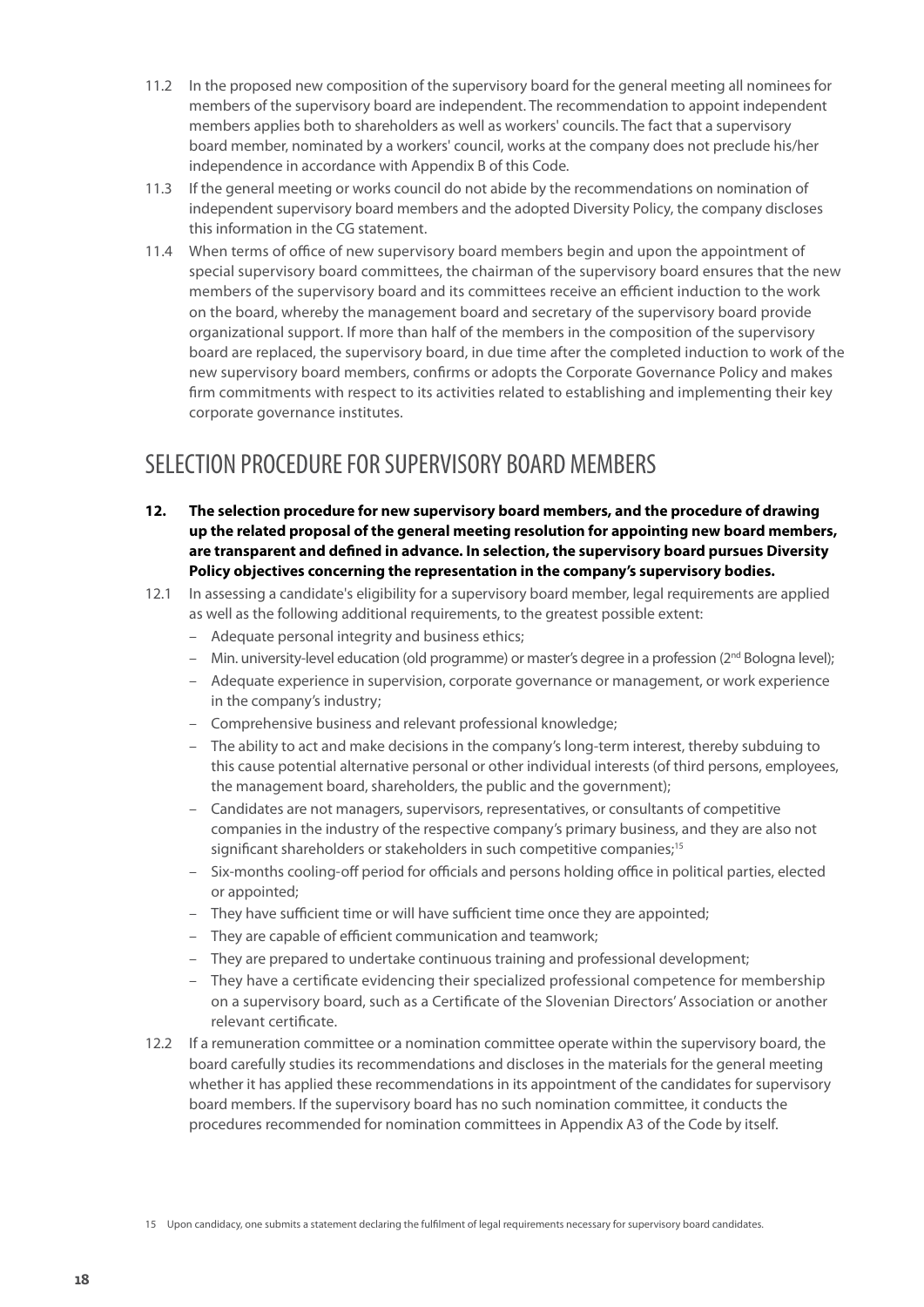- 12.3 Prior to beginning the assessment of potential candidates for supervisory board members, the supervisory board or nomination committee considers the needed competency and professional profle of the nominee, which comprises the level of professional knowledge, experience, and skills necessary for a supervisory board member's high-quality conduct of his function. To this end, the supervisory board draws up in advance an outline of the function as well as the professional knowledge, experience, and skills necessary to perform such a function (supervisory board member profle), against which the candidates are assessed. Such a profle is drawn up according to the size, line of business, strategy and other characteristics and needs of the company.
- 12.4 Where the term of office of all or a majority of the members of the supervisory board appointed by the general meeting expires and the supervisory board is obliged to make a proposal for the future composition of the supervisory board, the supervisory board, in cooperation with the remuneration committee or the nomination committee, if one is set up, develops complementary composition of the supervisory board and a set of the required professional profles in compliance with the Diversity Policy for the supervisory body and taking into account the size, activity, strategy and other characteristics and company needs.

#### STATEMENT OF INDEPENDENCE

- **13. All members of the supervisory board and external members of committees fll out and sign – on taking ofce and in the event of any new circumstances which may result in the change to their status of independence – a statement of independence, in which they declare themselves on their meeting of the criteria of confict of interest from Appendix B of this Code and notify other members accordingly. In this statement, they also indicate whether they consider themselves independent. Should they recognize any potential confict of interest and consider themselves independent, they state in the statement why this confict of interest is not permanent and relevant pursuant to this Code. In the statement they also state explicitly that they have the relevant professional training and know-how to work on a supervisory board.**
- 13.1 All members of the supervisory board fll out and sign a statement of independence annually and inform each other of the content of the statements of independence at one of the meetings of the supervisory board. Such signed statements are posted on the company's website.

#### SUPERVISORY BOARD'S TASKS

- **14. The supervisory board monitors the company throughout the fnancial year, takes an active part in drawing up the CG Policy of the company and in establishing the corporate governance system, carefully evaluates the work of the management board and performs other tasks pursuant to the law, company regulations and the Code.**
- 14.1 The supervisory board's responsibility is to adopt decisions with due care, in good faith and based on obtained complete and timely information. For this purpose, the members of the supervisory board should make sure that the key corporate information and systems for ensuring compliance are credible and appropriate and such as to enable the supervisory board appropriate monitoring and supervision.
- 14.2 If the majority of the members of the supervisory board have been replaced, the supervisory board within reasonable time after the appointment – reviews and, if necessary, amends the existing rules of procedure, which are consistent with the needs of the current supervisory board and with the Code. The supervisory board rules of procedure govern especially:
	- The manner of calling meetings, communication among members and dissemination of materials;
	- The manner of voting and decision-taking;
	- The frequency and the diferent methods of holding board meetings (at company headquarters or using modern technologies);
	- The content and manner of drafting, coordinating, and endorsing the minutes;
	- The tasks of the chairman and secretary of the supervisory board;
	- Communication with the public regarding the supervisory board's resolutions;
	- Detailed criteria for assessing conficts of interests and procedures in cases of potential conficts of interests;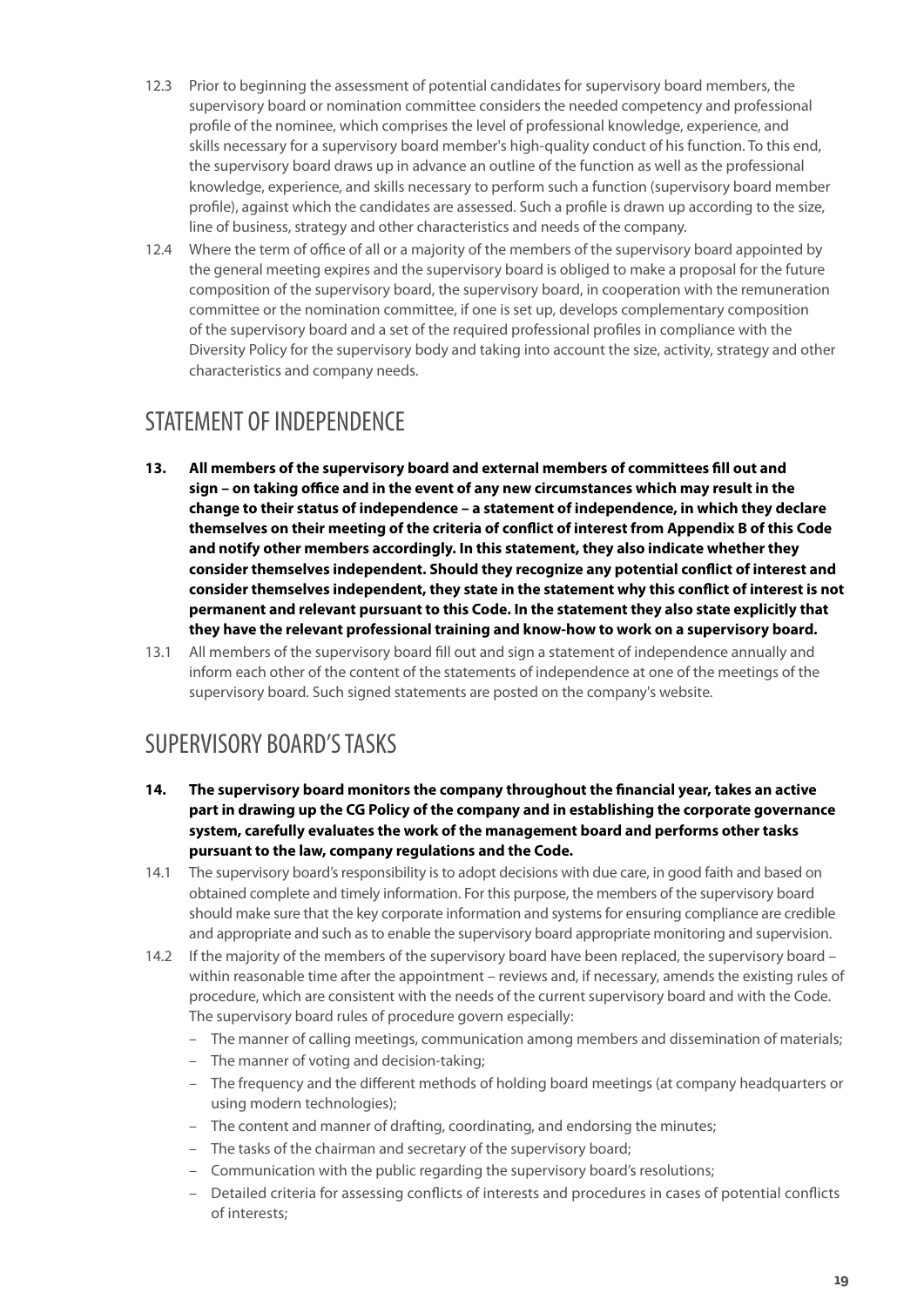- The list of all types of transactions for which the management board needs prior approval of the supervisory board based on a supervisory board resolution and the company's articles of association;
- The signing, upon taking up the position as a supervisory board member, of an agreement on access to the archives after expiration of the term of office;
- The system of outsourcing for purposes of the supervisory board;
- Supervisory board evaluation;
- Education and training of the members of the supervisory board.
- 14.3 In its rules of procedure, the supervisory board sets the scope of topics and timeframes to be respected by the management board in its periodic reporting of the supervisory board. The communicated data enable supervisory board members to make an objective and balanced assessment of the company's fnancial position. The management board provides the materials for supervisory board sessions and other information to the supervisory board in writing, namely in printed and/or electronic form, provided that adequate protection and information security are ensured. The documents needed by supervisory board members to make quality decisions are made available to them or to the supervisory board committees in due time.
- 14.4 The company's supervisory board or board of directors once a year discuss and take a position on the workers' council's report on the status of workers' participation in management. In the defnition, they also adopt a position on the proposal of measures in the report.
- 14.5 To distribute materials and convene meetings, the supervisory board makes use of information technology. Where appropriate, the supervisory board or supervisory board committees use information technology for holding meetings and voting on proposed resolutions but make every effort to hold meetings with physical presence. The company ensures efficient protection and information security when sending materials to supervisory board members, including contemporary approaches of electronic platforms for electronic convening of meetings, sending of materials, document archives and archives of other company or supervisory board acts and communication among members of company bodies.
- 14.6 In case of modern approaches to the use of electronic platforms for the work of the supervisory board, the company is obliged to provide to supervisory board members an archive of the supervisory board's documents or access to the archive even after the expiry of their term of office, which allows the supervisory board members whose term of office has expired to prove their claims in any legal proceedings until the expiry of the statute of limitations. The company signs – with supervisory board members – an agreement on access to the archives upon taking up the position, which is regulated by the supervisory board in the supervisory board rules of procedure.
- 14.7 The supervisory board usually invites management board members to its meetings. In case of an item on the agenda or part of an item of the agenda that would best be discussed in their absence, or in cases where their presence could afect the supervisory board's independent work or open discussion (deciding on the appointment of the chairman of the supervisory board and members of committees, appointment or recall of a member of the supervisory board, deciding on the evaluation and remuneration of the management board, supervisory board evaluation, etc.), the supervisory board discusses and/or adopts decisions in the absence of the management board.
- 14.8 Members of the supervisory board inform the supervisory board of acceptance of membership in the supervisory board of another company immediately or as soon as possible.
- 14.9 The supervisory board rules of procedure stipulate the board's communicating with the public with respect to the decisions adopted at its meetings. In exceptional cases, the board adopts a resolution making the passed resolutions either public or confdential, and defning the manner of the board's communicating with the public. Such communication is done by the chairman of the supervisory board, unless otherwise required by a supervisory board resolution or exceptional circumstances.
- 14.10 The company provides the supervisory board with room and technical means to facilitate its work, including induction of new members, provision of additional training to existing members of the supervisory board and committees during the term of office, services from external experts, and funds to cover any other reasonable costs related to the board's work, including remuneration for supervisory board committees and remuneration for external members of such committees. The company has in place appropriate outsourcing procedures needed for the work of the supervisory board, separately for services where the company is represented by the management board and for services where the company is represented by the chairman of the supervisory board.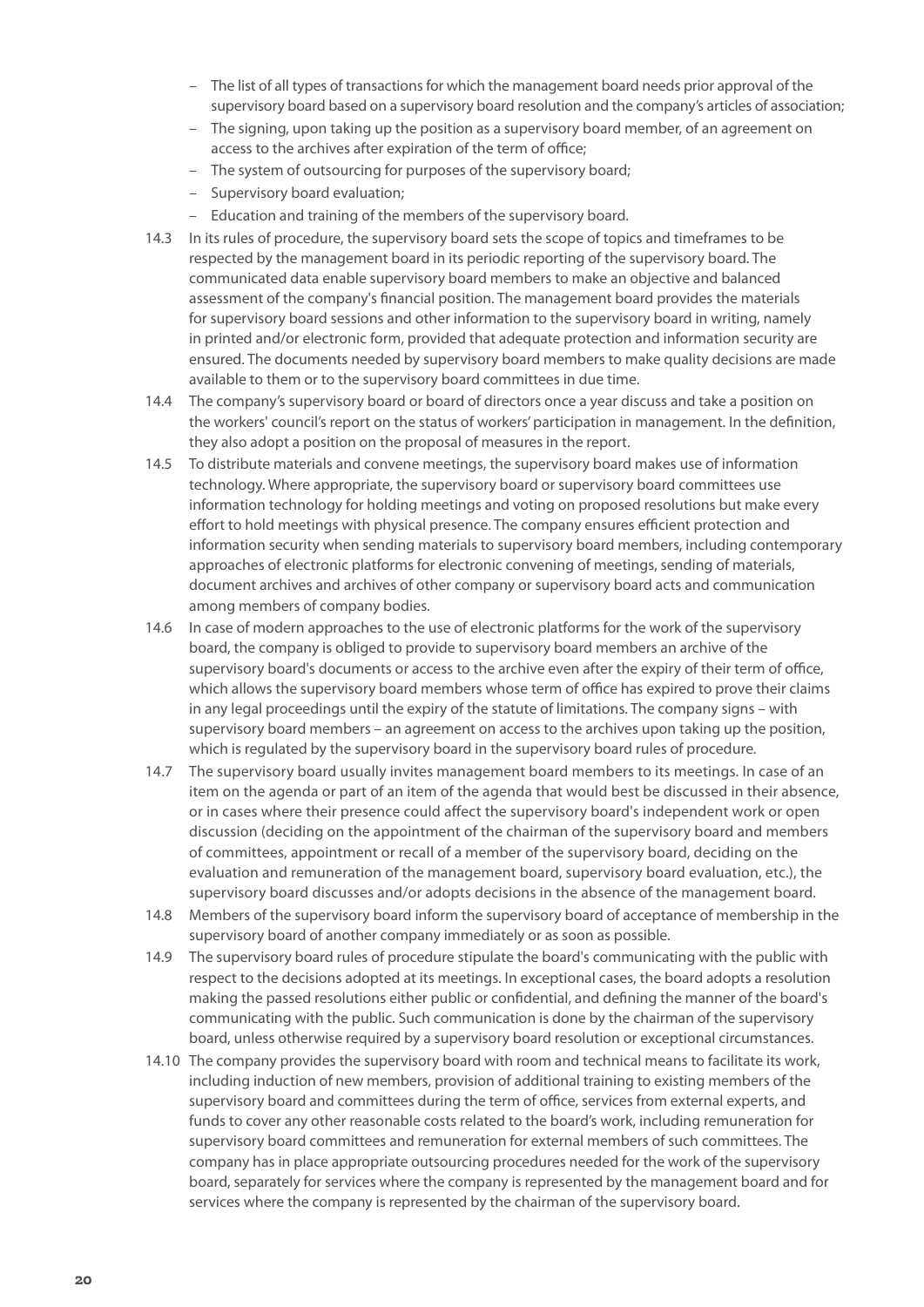- 14.11 The supervisory board ensures the establishment and implementation of a management board remuneration system as compliant with the Remuneration Policy for Members of Management and Supervisory Bodies and recommendations of the Code. The supervisory board defnes the objectives to be reached by management board members, as well as the criteria for variable remuneration, separately for each fnancial year and as aligned with the company's annual plans and assesses the performance of management board members as compliant with these criteria – separately for each year and depending on the company's annual statements.
- 14.12 The supervisory board's report presented at the general meeting offers a precise and credible account of the board's activities during the year. Along with statutorily required items, the supervisory board includes in its report the relevant information about its internal organization and resolving conficts of interest, as well as presents the board's operations. The report also states to what an extent the board's self-assessment has contributed to the improvement of supervisory board's performance.

#### EDUCATION OF SUPERVISORY BOARD MEMBERS

- **15. The supervisory board members undergo continuous education and ensure that the members' know-how; experience and skills meet the needs of the company.**
- 15.1 The supervisory board defnes indicative annual education costs and the training plan for the members of the supervisory board and its committees or decides that, within the amount of the estimated annual costs, members shall, depending on the interest expressed, attend training courses in the feld of the functioning of the supervisory boards and corporate governance. The subject areas of training depend on the needs of individual members and the body as a whole. The education costs for the members of the supervisory board and committees fall under operating costs of the company and are not part of the remuneration for the performance of the function.

#### SUPERVISORY BOARD EVALUATION

- **16. Once a year, the supervisory board evaluates its composition, performance and potential conficts of interests of its individual members, as well as the board's functioning and its cooperation with the management board. In the process of evaluation, the supervisory board also assesses the work of supervisory board committees.**
- 16.1 The evaluation procedure includes the following activities and positions:
	- Evaluation of the work of the supervisory board and committees;
	- Assessment of the current composition of the board with respect to the requirements related to the company's regular operations, to the supervisory board performance assessment and to compliance with recommended practices of composition from the perspective of professionalism, independence, and from following the Diversity Policy;
	- Assessment of the areas of supervision and the scope of supervision system, as well as the quality of supervision in fnancial and non-fnancial areas;
	- Assessment of the management board reporting system and examination of whether the communication and cooperation between the supervisory board and the management board is adequate;
	- Assessment of the convocation of supervisory board sessions and the quality of materials;
	- Assessment of the functioning of the board as a team, of the body's dynamic, of the possibility of expressing individual opinions and reservations and of resolving conficts among members;
	- Assessment of the management of the board's work and the functioning of the chairman of the board;
	- Assessment of the logistic and technical support of the company and the work of the secretary and professional services;
	- Attendance of members on supervisory board sessions;
	- Examination of systems for the management of conficts of interest and dependence.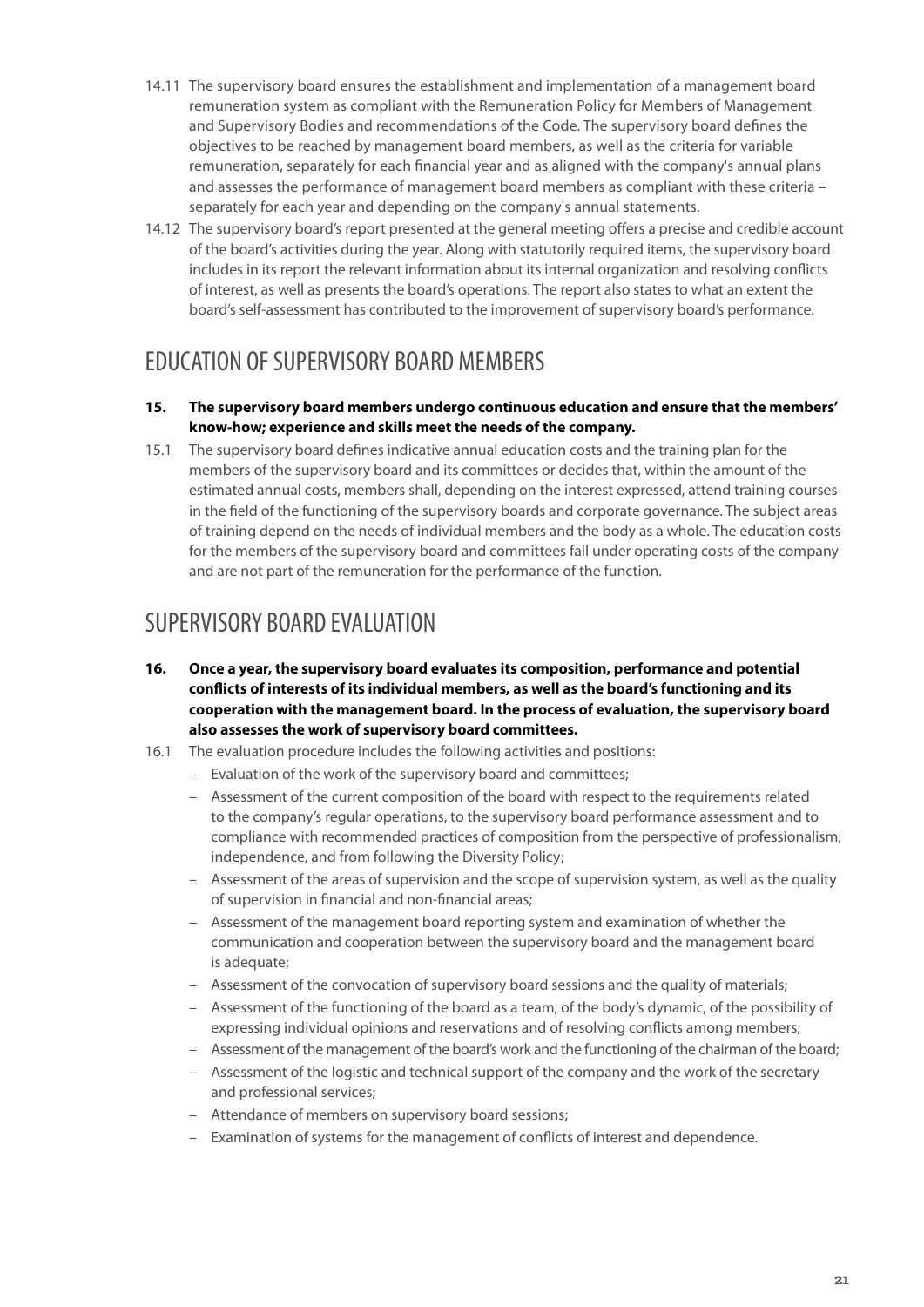- 16.2 Supervisory board evaluation should be performed objectively and professionally according to a publicly available methodology, e.g. in accordance with methodology of the Slovenian Directors' Association<sup>16</sup>. To carry out the evaluation procedure, the supervisory board, if necessary, makes use of an external professional support of suitably qualifed experts with references from the area of corporate governance and experience in operating in supervisory boards and committees.
- 16.3 Depending on the results of such evaluation procedure, the supervisory board takes additional measures as required, and takes account of the related fndings in its subsequent work and preparation of proposals for the general meeting. The implementation of the measures is regularly monitored and forms part of the follow-up to the supervisory board's decisions.
- 16.4 At least once in every three years the supervisory board ensures an external assessment in which it cooperates with an institution or external experts with relevant experience in supervisory board's work, in-depth knowledge of corporate governance and the functioning of the supervisory boards and their committees. A report on the external assessment should be drawn up regarding which the supervisory board adopts a position and based on which it adopts a plan of performance improvement measures.

#### CHAIRMAN OF THE SUPERVISORY BOARD

- **17. Members of the supervisory board elect the chairman of the board by simple majority. The chairman of the board chairs and represents the supervisory board but cannot adopt decisions on its behalf. Before he is entitled to communicate any position to the management board or third parties, the respective issue must frst be discussed on the supervisory board, which then adopts requisite resolutions. The same applies to signing of contracts with members of the board, external auditors, or external experts, where the company is represented by the chairman of the supervisory board.**
- 17.1 Members of the supervisory board elect the chairman of the board by simple majority. The chairman should have adequate knowledge, experience, skills, and the ability to mediate and lead, and time availability. The chairman should be a person with high personal integrity, who has trust of members of the board in his professionalism, communication skills, integration capacity, independence, ethics, and moral virtues.
- 17.2 A person that was on the management board of the company concerned or on the management body of a related company in the past year cannot be appointed chairman of the supervisory board.
- 17.3 The chairman of the board should not be at the same time the chairman of the audit committee.
- 17.4 The deputy chairman assumes the chairman's rights and obligations only if the chairman can no longer exercise them. The deputy chairman of the board should be elected among members of the board who are representatives of the capital. All recommendations for the chairman of the supervisory board also apply to deputy chairman.
- 17.5 The chairman of the supervisory board ensures that the procedures related to preparatory work, consultations, adopting of resolutions and decision taking are precisely adhered to. The agenda for a supervisory board meeting consists of items to be discussed at the meeting. The agenda also specifes whether an item and corresponding materials are of an informative nature only or whether actual decisions are to be adopted on their basis (adopted report, consent or authorization granted to the management board, etc.). Provided that the members receive adequate materials and have sufficient time to prepare, the supervisory board may add additional items to the agenda on the spot, by a simple majority vote.
- 17.6 It is the chairman's responsibility, in cooperation with the secretary of the board, that diligent minutes are taken of each supervisory board meeting, which contain a summary of the discussion and state the potential reservations expressed during the meeting by the members with respect to any item on the agenda. The minutes contain a report of voting of members by name on all resolutions which were not adopted or rejected unanimously. The secretary of the supervisory board sends the adopted resolutions to supervisory board members for their information within two days of the meeting and draws up draft minutes and sends them to all members within ten working days of the meeting at the latest. The

16 http://www.zdruzenje-ns.si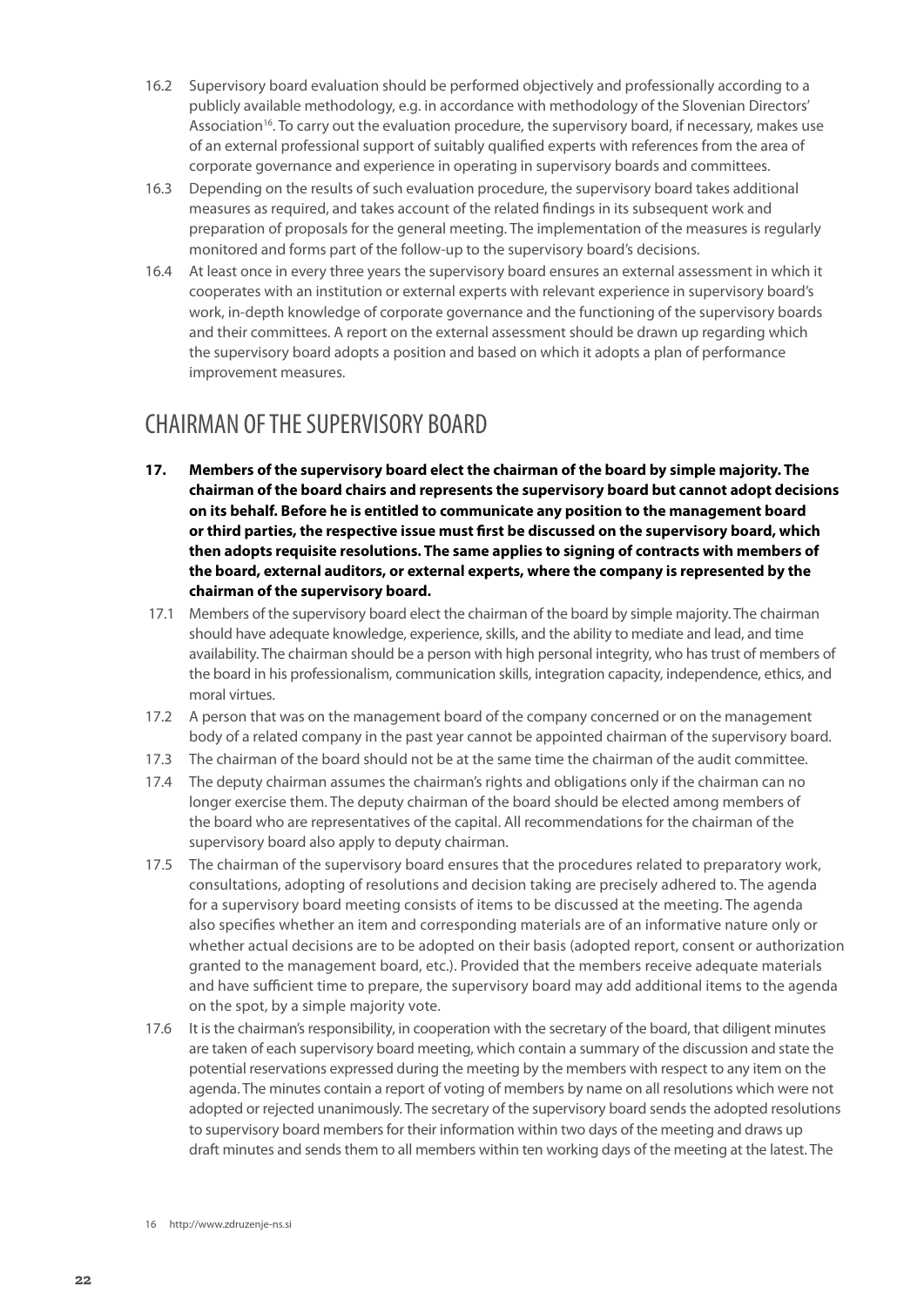chairman includes the comments that arrive in due time into the materials for endorsing the minutes at the next meeting. In accordance with the resolutions of the supervisory board, the chairman of the supervisory board signs the minutes of the supervisory board, resolutions of the supervisory board, employment agreements with the members of the management board, agreements with the external auditor and external experts and other decisions or acts of the supervisory board.

- 17.7 The chairman ensures that members make knowledgeable and informed contributions to discussions, and that there is sufficient time for reflection and discussion prior to decision taking.
- 17.8 Each year on the general meeting the chairman of the supervisory board presents to the shareholders the work of the supervisory board and is available for explanations regarding the supervisory board's operations and supervision of the company.

#### SUPERVISORY BOARD COMMITTES

- **18. The supervisory board sets up special committees,17 which analyse specifc issues and advise the supervisory board with respect to these issues. Decision taking nevertheless remains the collegiate responsibility of the entire supervisory board.**
- 18.1 In addition to an audit committee, the supervisory board also sets up some other committees.<sup>18</sup> Committees are set up as soon as possible after the constitutive meeting of the supervisory board.
- 18.2 When setting up an individual committee, the supervisory board stipulates by way of a resolution – its composition and tasks defned in the supervisory board rules of procedure or the rules of procedure of such committee It thereby takes into account the company's specifcs as well as the number of members on the board and their professional expertise.
- 18.3 Committee members have professional and personal characteristics of the kind that enable them high-quality and independent work, particularly:
	- Independence;
	- Time available for work on the committee;
	- Sufficient expertise in the professional subject-field dealt with by the committee.
- 18.4 The mandate of external members of committees is not tied to the mandate of the supervisory board members. An external member of the supervisory board committee must be independent from the company and the management board in accordance with the criteria which apply to supervisory board members under this Code.
- 18.5 The supervisory board, working with the management board and the secretary of the board, provides a committee with complete materials and documents required for its work.
- 18.6 In performing their function, all committee members take account solely of the company's objectives. The rules on confict of interest, which apply to supervisory board members, also apply, mutatis mutandis, to external committee members (who are not members of the supervisory board). The supervisory board makes sure that all external committee members sign a statement binding them to protect data confdentiality according to the same standards as supervisory board members.
- 18.7 After each meeting of the committee, the minutes of the meeting or any opinions drawn up by committee for the supervisory board are sent to the members of the committee and to the supervisory board at the time of reporting on the work of the committee.

<sup>17</sup> The formation, number and designation of committees may be defned in greater detail by other sector-specifc legislation – e.g. for banks, savings banks, and insurance companies.

<sup>18</sup> Article 279 of the Companies Act (ZGD-1) provides that the supervisory board may appoint one or more committees, such as the audit committee, the nomination committee, and the remuneration committee, to prepare proposals for supervisory board resolutions, to ensure that they are implemented and to perform other professional tasks. The law provides examples of the names of the committees (only the audit committee is legally required), therefore, in Appendix A of the Code, we have presented the most common forms and names of committees in the practice of listed companies, which are not subject to a more detailed defnition in the sectoral legislation. The competences of the committees are important in assessing deviations from the recommendations in this area.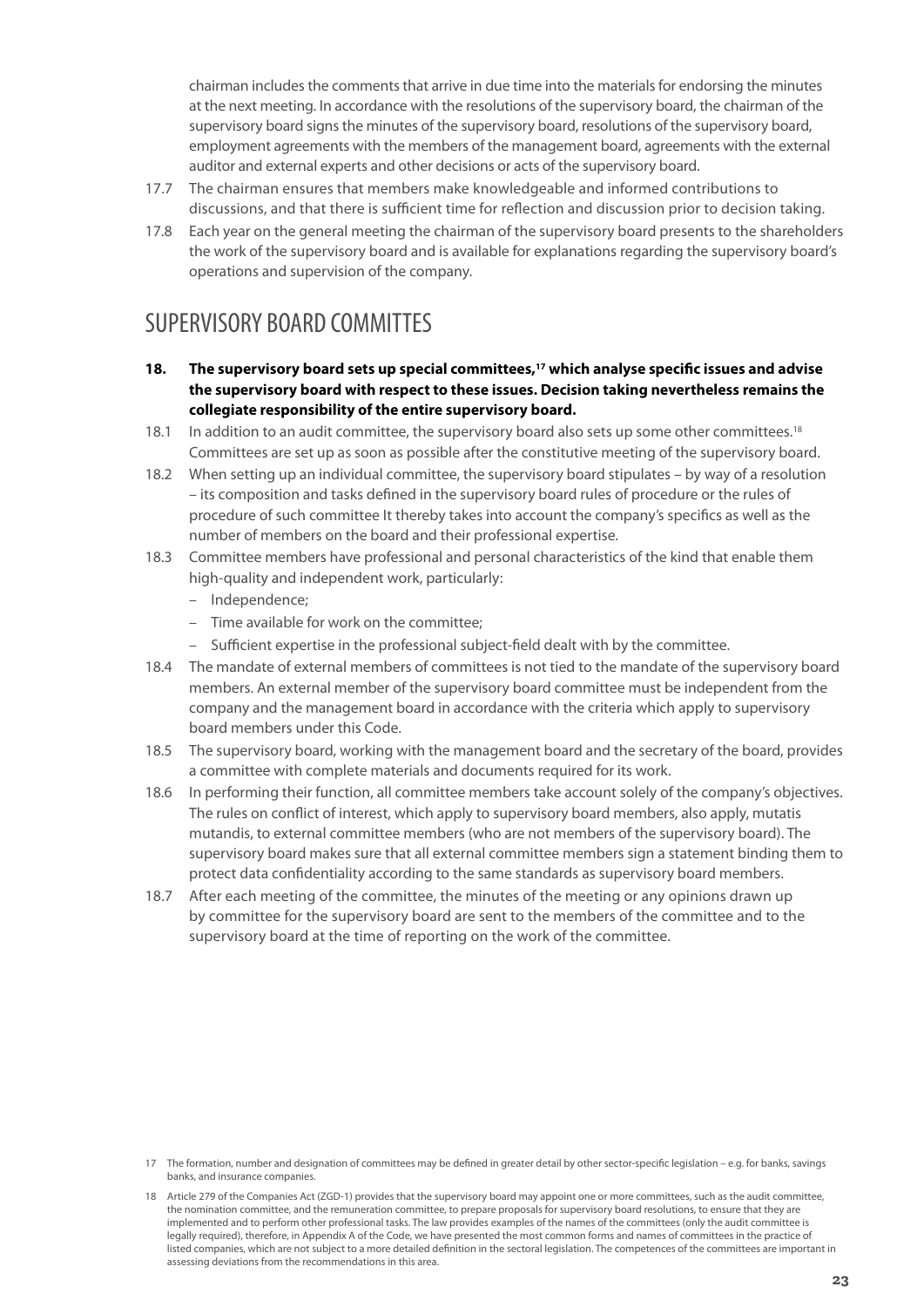#### REMUNERATION OF THE SUPERVISORY BOARD

- **19. Members of the supervisory board receive adequate remuneration for performing their function. The remuneration is such that enables an appropriate composition of the board and refects the responsibilities and tasks endowed to the supervisory board by the law, recommendations of good practice and the Code.**
- 19.1 The members of the supervisory board are entitled to remuneration for the performance of their function and the attendance fees in the amount set by the general meeting in accordance with the Remuneration Policy for Members of Management and Supervisory Bodies. Members of the supervisory board receive strictly cash payments and their remuneration cannot be directly related to the company's performance as given in the company's statements.
- 19.2 Members of the supervisory board that are also members of board committees receive additional payment for their work on the committees, in compliance with a general meeting resolution or based on provisions of the company's articles of association. This additional payment cannot exceed 80 per cent of the remuneration for membership on the supervisory board. The general meeting resolution or amendment of the articles of association stipulating such payment shall be adopted in advance. The remuneration for external members of committees comes from the funds set aside for supervisory board activities. The fnal decision regarding the payment to external members is adopted by the supervisory board in adequate proportion to the payment to the supervisory board members and is independent of general meeting resolutions.

### THE SUPERVISORY BOARD SECRETARY

- **20. At the proposal of the management board, the supervisory board appoints a supervisory board secretary, who takes minutes, attends to the archives, ofers organizational support to the board, and provides advice on governance matters. Members of the board can also consult the secretary outside supervisory board meetings.**
- 20.1 The role of the supervisory board secretary is to offer organizational and professional support to the supervisory board and its chairman. Along with monitoring supervisory board procedures as stipulated by the rules of procedure, the secretary also fosters a smooth information fow among members; helps organize induction and works toward obtaining outside support for the operations of the supervisory board.
- 20.2 The secretary must keep all obtained information and protect the documents as confdential or as a business secret according to the same standards as are applicable to the supervisory board members. The supervisory board ensures the secretary has signed a statement in which he makes a commitment to protect the confdentiality of information on the same level as the members of the supervisory board unless he has already made such a commitment on a diferent basis.
- 20.3 If the functioning of the supervisory board and its committees is so broad and complex as to require a special organisational unit, this function may be shared between several persons who represent the secretariat of the management board and supervisory board. It is recommended that the supervisory board appoint the supervisory board secretary by name irrespective of the organisation of the said function.
- 20.4 The supervisory board secretary should regularly undertake professional education and training in corporate governance and topics associated with the performance of the supervisory function and the function of supervisory board secretary. The supervisory board secretary may become a member of professional associations that are associated with the secretary's professional training. The company shall provide funds for the abovementioned purpose as in the case of internal auditor training.
- 20.5 The supervisory board secretary is entitled to remuneration for the performance of the function which is similar to remuneration for comparable positions in the company. The remuneration is in accordance with the responsibilities and duties to be performed by the supervisory board secretary under the rules of procedure of the supervisory board and other internal acts of the company, best practice recommendations and the Code.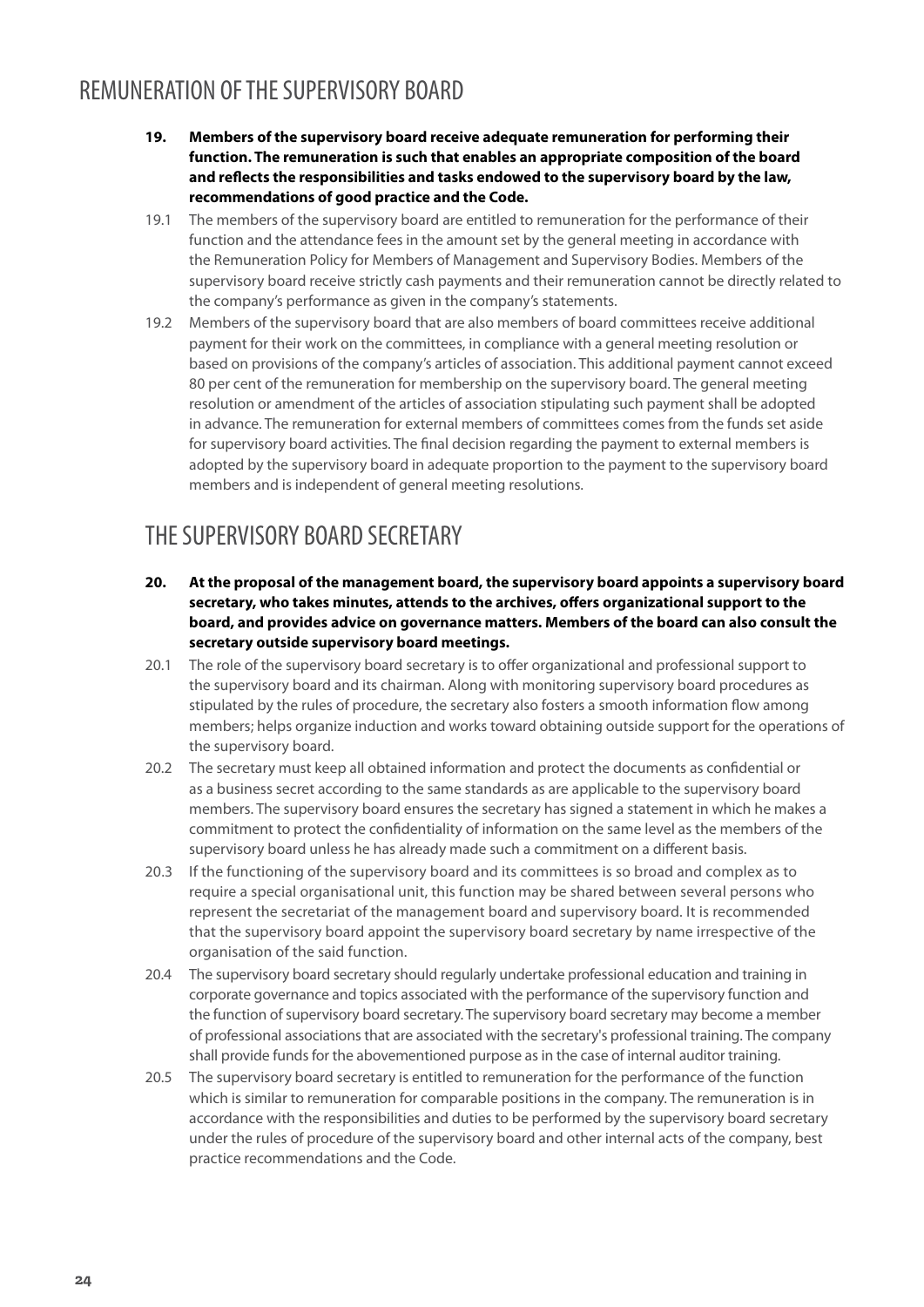### MANAGEMENT BOARD

#### MANAGEMENT OF THE COMPANY

- **21. The management board, whose work, knowledge and experience ensure an optimum fulflment of their function along with risk management and risk assessment, manages the company thus facilitating the company's long-term performance. It is the responsibility of the management board that the company defnes and stipulates the company's values and operations strategy, while its organization facilitates an efcient performance of its tasks. The management board achieves the company's optimum performance by employing suitable directors as well as engaging other human and fnancial resources.**
- 21.1 The management board by example promotes and within the framework of its tasks ensures such corporate culture that fosters ethical conduct and commitment to compliance of company operations, compliance and ethical conduct in employees and other persons who perform work or services for the company based on an agreement. For this purpose, the management board, in the context of the management of the company, adopts a code of conduct or a code of ethics and sets up and guides a system ensuring compliance and business ethics.
- 21.2 The management board defines and establishes an efficient and transparent management system, under which it provides:
	- Clear and transparent organisation, including clear and specifed authorisations, responsibilities and lines of reporting;
	- Efcient system of risk management in accordance with the recommendations of this Code;
	- Efcient system of internal controls in accordance with the recommendations of this Code;
	- Employee remuneration policy based on the company's capacity for sustainable risk-taking, promotion of lawful and ethical conduct and discouragement of breaches of compliance and ethics and excessive risk-taking;
	- Regular performance assessment of the management system, ongoing detection of weaknesses and constant improvement of this system.
- 21.3 Optimality of adopted management decisions is ensured with an open discussion among management board members on management board sessions and open discussion among management board and supervisory board members on the supervisory board sessions if necessary, according to the management rules of an individual company.

### BRIEFING THE SUPERVISORY BOARD

- 21.4. The management board briefs the supervisory board regularly, promptly, and coherently on all matters relevant for the company's operations, its strategy, risk management (including all deviations from risk-taking capability, the potential breach of related limits or breaches of compliance and business ethics, and adopted measures), etc. When the supervisory board requests a report or presentation of documentation, the management board complies with such as request as soon as possible. In providing information to the supervisory board, the management board complies with the high standards of confdentiality and information security.
- 21.5 The chairman of the management board immediately informs the chairman of the supervisory board of events and circumstances that can have a signifcant impact on the operations and situation of the company. In the event of emergency, the chairman of the supervisory board convenes a meeting of the supervisory board.
- 21.6 Before being appointed to management or supervisory bodies of other companies, a member of the management board obtains a prior consent of the supervisory board. Members of the management board also inform the supervisory board of assuming functions in other organisations.
- 21.7 A member of the management board immediately informs the supervisory board in writing of any legal transactions based on which they or their close family members have acquired shares or participating interests in a company, which make their holding in the respective company reach or exceed, or fall below, the qualifying holding.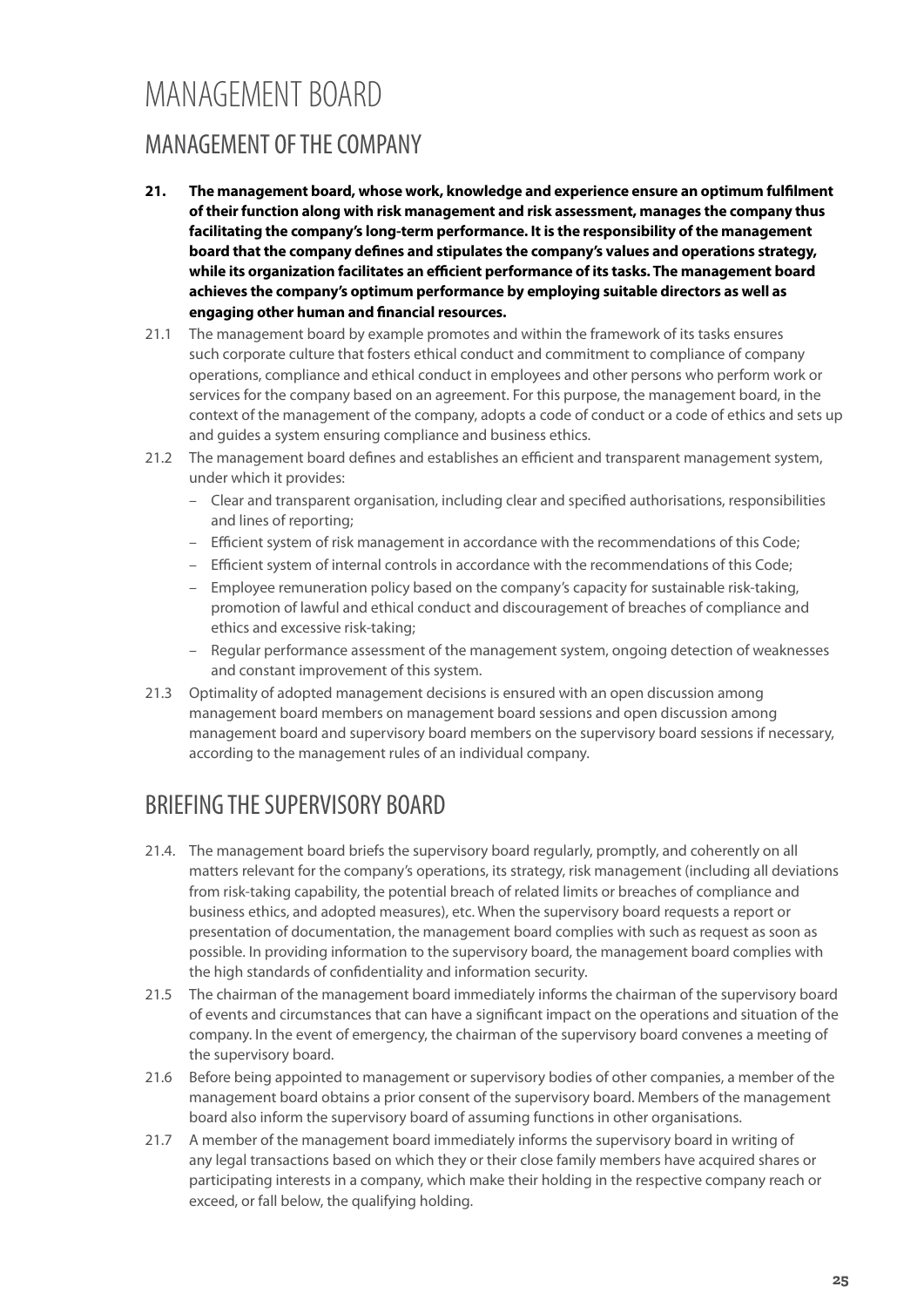#### COMPOSITION AND APPOINTMENT OF THE MANAGEMENT BOARD

- **22. The management board is composed to foster the adoption of decisions in the best interest of the company. The management board consists of several members, who ensure a diligent and responsible meeting of the company's objectives. The management board acts in compliance with high ethical standards and considers the interests of relevant stakeholders. There is mutual trust among members of the management board, which enables open discussion and a constructive approach in cases when opinions difer. The competences of members and their methods of work are stipulated in the management board rules of procedure.**
- 22.1 The supervisory board is responsible for appointing and discharging members of the management board. The continuity of their work is ensured by making a prudent and timely selection of a successor for individual members of the management board within the framework of systemic provision of management board succession. When forming a proposal on the management board succession the supervisory board cooperates with the management board.
- 22. The supervisory board, in cooperation with the remuneration committee,<sup>19</sup> if appointed, determines in advance the competency model for each member of the management board that is specifc to the company and its feld of business, taking into account the life cycle and the specifc circumstances of the company.
- 22.3 The supervisory board adopts a decision on how to search for candidates for management board members, which may be proposed by the remuneration committee taking into account internal candidates (succession).
- 22.4 Prior to appointing the chairman or a member of the management board, the supervisory board examines whether the candidates meet not only statutory conditions but also the additional conditions stipulated by the articles of association and by the management board member competence and professional profle, as defned by supervisory board resolutions or proposals of the remuneration committee.
- 22.5 1.1 The supervisory board is obliged to carefully examine the -fulflment of the pre defned criteria in the competency profle for individual management board members and compliance with recommendations for appointing management board members, as drawn up by the remuneration committee or another competent working body, if any, as well as compliance with the company's acts and the Diversity Policy.

Selection requirements for management board members include particularly:

- Integrity and ethics;
- Know-how professional criteria and standards, other company- or industry-specifc categories of competences;
- Experience leadership experience and adequate number of years of experience in comparable functions;
- Competences leadership and strategic competences;
- Communication skills;
- Good character motivation, personal qualities and values in relation to the company's corporate culture;
- Six-months cooling-off period for officials and persons holding office in political parties, elected or appointed.
- 22.6 Aside from meeting statutory conditions and the conditions stipulated by the company's articles of association and other by-laws, the chairman of the management board also has leadership and organizational skills as well as the reputation of a good businessperson in the wider social environment.

#### DISTRIBUTION OF MANAGEMENT BOARD TASKS

- 22.7 Individual members and the chairman of the management board, being a collegiate body, provide full, precise and prompt information to the management board on all relevant business with respect to the areas of their competence.
- 22.8 The tasks and competences are distributed among management board members by the supervisory board or by the management board rules of procedure or another management board act and are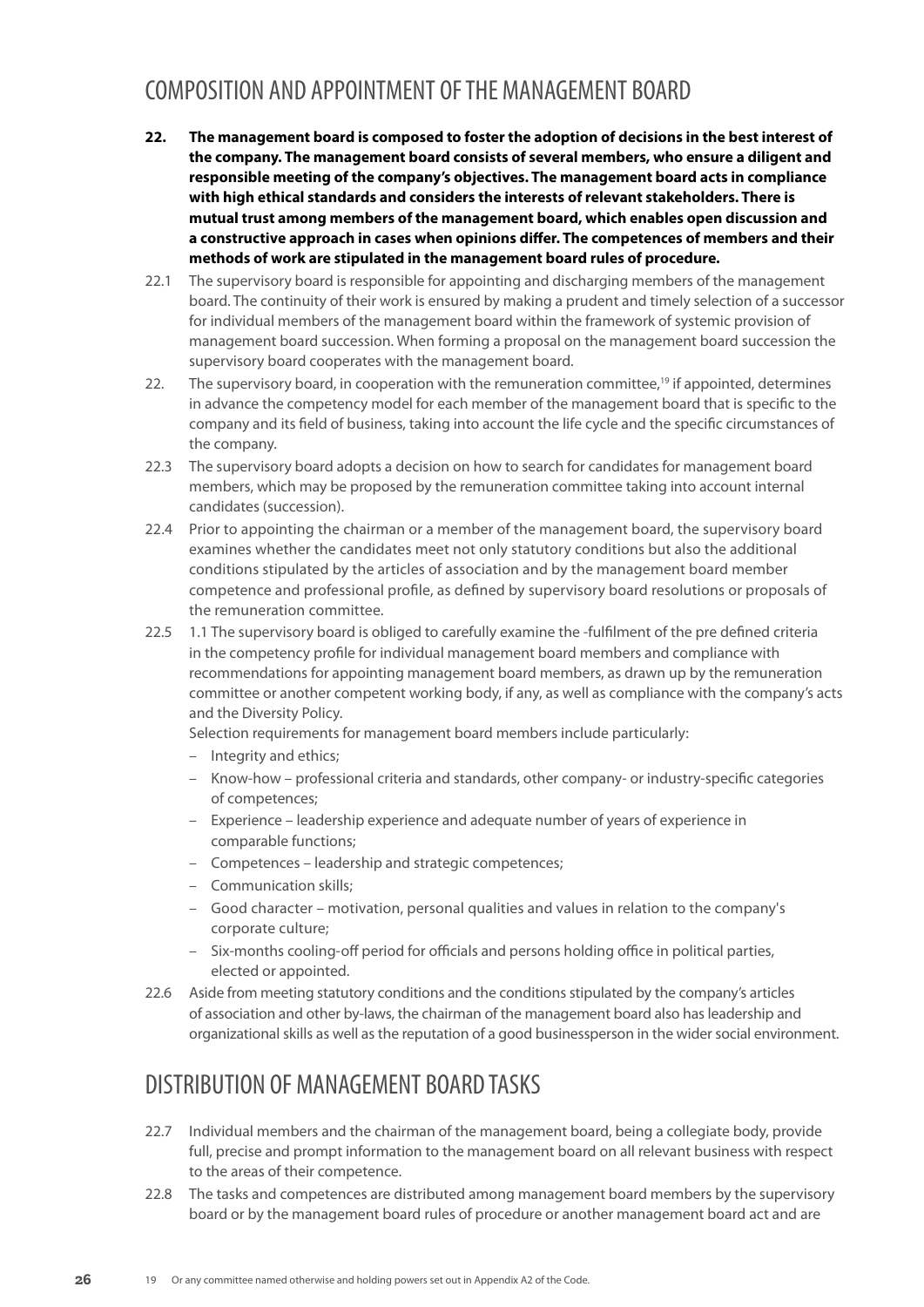afterwards communicated to the supervisory board by the management board. If the company has in place a system in which the chairman of the management board proposes management board members, the tasks and competences are distributed to management board members by the supervisory board through cooperation with the chairman of the management board. Internal division of tasks and competencies does not afect the question of company representation and does not mean that the management board is not obliged to act in concert. The management board adopts all important decisions together as a collective body and mutually informs its members in accordance with the previous point.

#### CONTRACT WITH A MEMBER OF THE MANAGEMENT BOARD

22.9 The supervisory board is obliged to ensure a suitable contract of the company with management board members. Prior to the signing of the contract and each annex by the chairman of the supervisory board, the contract or annex are confrmed by a supervisory board resolution. The contract contains a specifc defnition of tasks, responsibilities and competencies of a management board member, specifes the remuneration system, which is in compliance with the Remuneration Policy for Members of Management and Supervisory Bodies, and the manner and frequency of determining criteria for variable remuneration in detail, specifes member's duties with respect to loyalty to the company, methods of termination and the amount of termination payment. The duration of the contract is subject to the term of office of a member or chairman of the management board.

#### REMUNERATION OF THE MANAGEMENT BOARD

- **23. Companies have in place a remuneration system that enables them to attract appropriate candidates into the management board given the company's needs, while at the same time it ensures that management board interests are aligned with the company's long-term interests and is consistent with Remuneration Policy for Members of Management and Supervisory Bodies.**
- 23.1 The management board remuneration package consists of a fxed and variable component. The granting of the variable part is performance-linked and subject to predetermined criteria. Aside from successful operations, performance criteria shall also facilitate the company's sustainable development and include non-fnancial criteria relevant for generating the company's long-term value, such as abiding by the company's valid regulations and ethical standards. The fxed component of remuneration is appropriate to allow the company to withhold variable components of remuneration when performance criteria are not met.
- 23.2 When a variable component is granted, the amount of the variable component that exceeds the total fxed component paid over the past year shall be deferred for at least one year.
- 23.3 Termination payment cannot exceed the total fxed payments received over the past year.
- 23.4 Stock option plans and comparable fnancial instruments do not stand for the majority of a member of the management board's variable component of remuneration. The criteria for granting stock options and similar fnancial instruments exclude general market performance, as attested by comparative parameters such as stock index returns or anticipated advances in the price of the company's share. Claims and cash compensation for un-exercised options are not allowed. The member of the management board who acquires shares based on option rights (stock option plan) or stock purchase plans cannot be entitled to sell these shares for at least 2 years after the end of the mandate in which he acquired them.
- 23.5 Variable remuneration given as shares, as well as the execution of stock options and any other rights to acquire shares or be remunerated based on share price movements, must not be made possible for at least 3 years after such rights were awarded.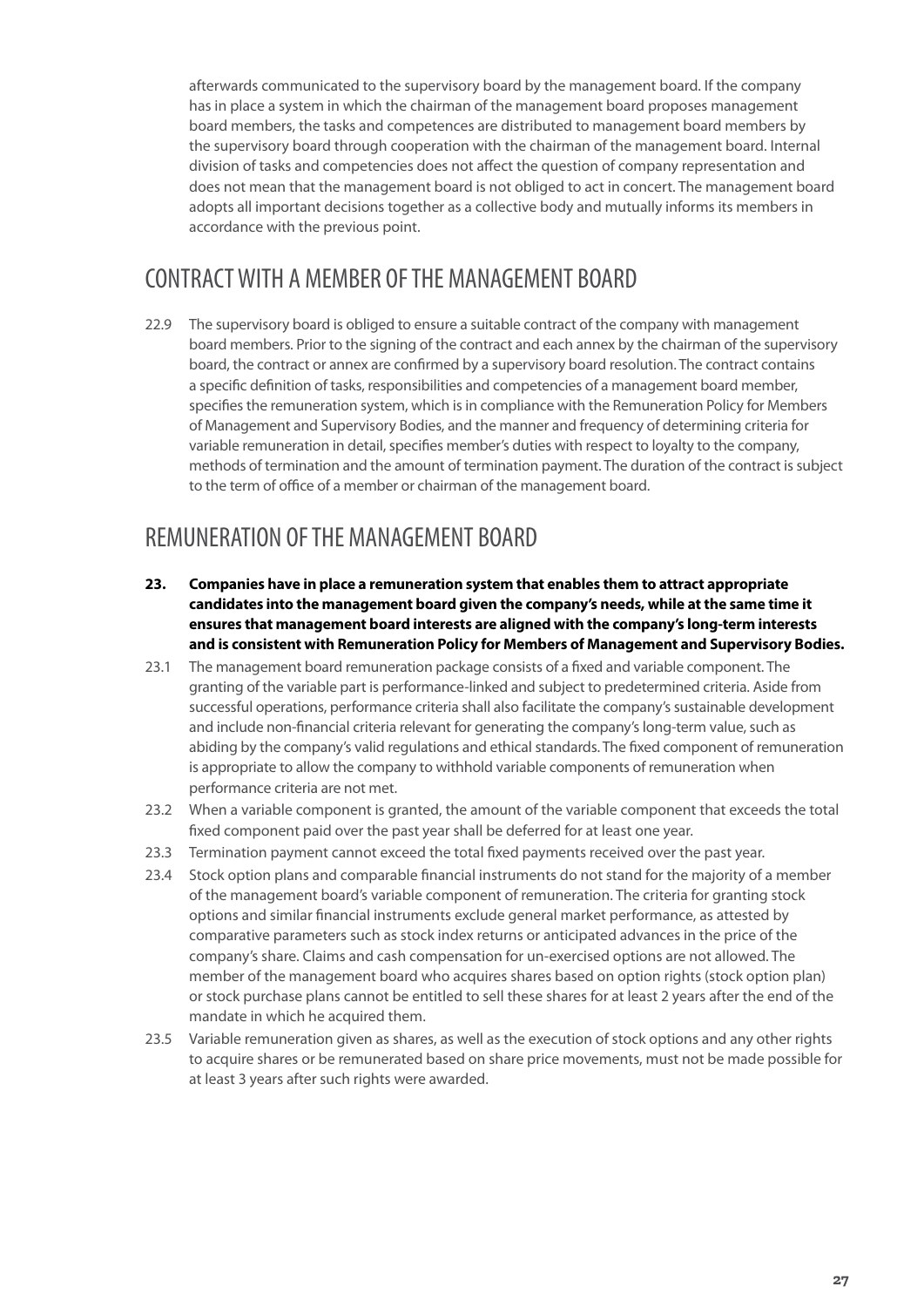### INDEPENDENCE AND LOYALTY

**24. Members of the supervisory and management board make independent decisions. In taking action and making decisions, members of the supervisory and management board take account of the company's objectives and subordinate to them the potentially diferent individual own- or third-party interests, the interests of the management board, shareholders, the public, and the government.**

#### CONFLICT OF INTEREST

24.1 Members of the supervisory board or management board take all precautionary measures throughout their term of office to avoid any conflict of interest that might affect their judgement. Members of the supervisory board or management board promptly disclose and appropriately manage any conficts of interest that may arise at any time during their term of office in accordance with the legislation and measures set out in this Code and the recommendations of good practice in this area.<sup>20</sup>

#### MEASURES IN THE EVENT OF CONFLICT OF INTEREST

- 24.2 In case of a suspected confict of interest the relevant supervisory board or management board member immediately informs the supervisory board. If the supervisory board determines the case at hand to represent a material confict of interests, the relevant member shall immediately terminate the controversial relationship, failing which makes the supervisory board assess the need for the relevant person's function as member of the supervisory board or management board to terminate, and takes appropriate action.
- 24.3 Actions in the event of a potential non-relevant confict of interests of a supervisory board or committee member, are predominantly:
	- The relevant member of the supervisory board discloses the confict of interests to the supervisory board;
	- The relevant member recuses himself/herself from voting on all subjects where the member is or could be afected by the confict of interest;
	- The relevant member leaves the supervisory board meeting and does not participate in the discussion on subjects where the member is or could be afected by the confict of interest;
	- By making an express written statement or a statement, which is on the member's request recorded in the supervisory board meeting minutes, the relevant member in advance waives the right to receive materials and information on the subject in which a confict of interest is recognised.
- 24.4 When there are well-founded reasons for this, the chairman of the supervisory board may, prior to holding a vote, ask the members of the board to state their potential conficts of interests with respect to the subject put up for the board's vote. Measures related to the prevention of confict of interest on individual sessions and supervisory board members' explanations and statements in this regard, are recorded in the minutes of the supervisory board meeting.

#### NON-COMPETE OBLIGATION

- 24.5 In case of a suspected breach of the non-compete obligation, the relevant member of the supervisory board or management board immediately informs the supervisory board. If the supervisory board determines the case at hand to be a breach of the non-compete obligation, the relevant member of the supervisory board or management board shall stop with the breach immediately and transfer the gains from the relevant deal to the company as well as compensate it for any potential damage.
- 24.6 Should the member of the supervisory board or management board fail to inform the supervisory board of his/her potential breach of the non-compete obligation, or should the said person inform the board but thereafter fail to comply with the supervisory board's instructions, the supervisory board deprives the relevant member of the management board of his/her office or proposes to the general meeting for the relevant member of the supervisory board to be deprived of office.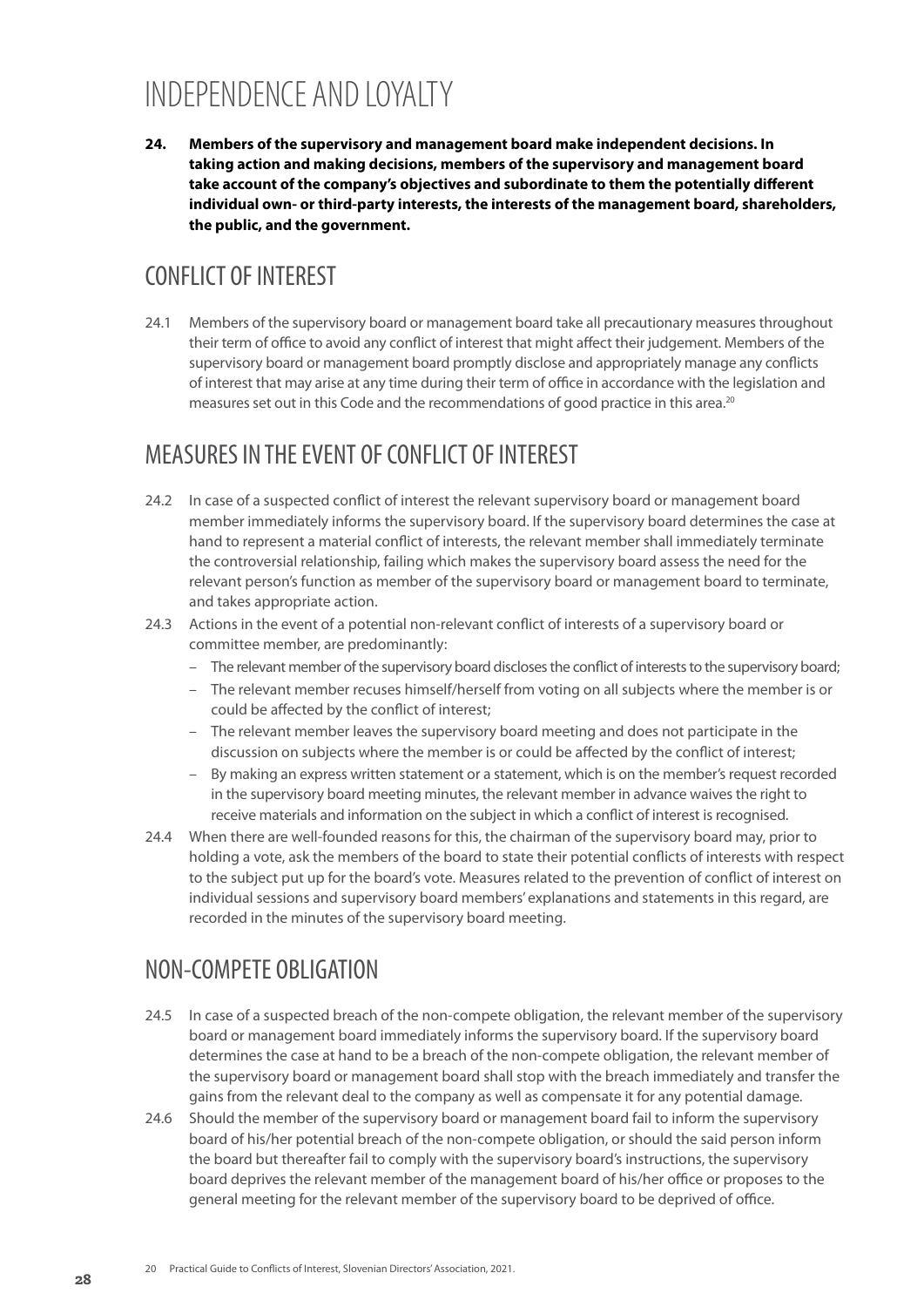#### INDEPENDENCE OF SUPERVISORY BOARD AND COMMITTEE MEMBERS

- **25. All supervisory board and committee members are independent. A nominee or supervisory board or committee member shall be deemed dependent if the confict interest is, in accordance with Appendix B of this Code, of a more lasting (and not merely transient) nature and is relevant. Criteria for assessment of the relevance of the confict of interest are predominantly:** 
	- – **Type and number of actions and decisions to which the confict of interest (may) applies;**
	- – **Likelihood of actual realisation of the confict of interest; and**
	- – **Efect of the confict of interest on the management board's ability of objective assessment and on company's operations.**

**Circumstances listed in Appendix B always assume dependence. Assumptions are rebuttable if the supervisory board member proves that the confict of interest is not permanent and at the same time not relevant despite meeting any of the criteria.** 

#### RELATED PERSON TRANSACTIONS

- **26. A company establishes clear and predetermined internal procedures as concerns related person transactions to assess whether the transaction is one that will be carried out in the ordinary course of the company's operations and on arm's length terms.**
- 26.1 In the event that the supervisory board is required under the relevant legislation<sup>21</sup> to give on the proposal by the audit committee – its prior consent to a particular transaction of the company with related persons or parties, the supervisory board carries out its assessment in accordance with the procedure set out in the rules of procedure of the supervisory board or, if applicable, the rules of procedure of the audit committee.
- 26.2 A member of the supervisory board or audit committee who is involved in a transaction as a related party or who is at risk of a confict of interest due to his/her relationship with a related party involved in the transaction does not participate in the formulation of the proposal and in the decision-making on the consent or proposal of the audit committee to the supervisory board.
- 26.3 The independence of a third party commissioned by the supervisory board to issue a report assessing the fairness and reasonableness of a transaction from the point of view of the company and the shareholders who are not related parties, including minority shareholders, is assessed, mutatis mutandis, in accordance with the rules for the management of conficts of interest as they apply to members of the management or supervisory body of the company.
- 26.4 If the supervisory board refuses to grant its consent, the management board may request that the general meeting decide on the consent in accordance with the relevant legislation.
- 26.5 Due to the potential risks that related party transactions may present, such transactions must be conducted for the beneft of the company and on arm's length terms and subject to the principles of transparency and adequate oversight.
- 26.6. The company must regularly maintain a list of related persons and related parties, which is notifed to the supervisory board.
- 26.7 At the request of the supervisory board, the company's management board reports the results of an internal procedure for verifying transactions with related persons or parties.
- 26.8 Immediately after entering into a related party transaction approved by the supervisory board, the company must, in accordance with the relevant legislation, publicly disclose the material elements of such transaction on its website and in the manner required for the disclosure of regulated information, unless the company has already disclosed the same content as inside information.22 Public disclosure must also include material information necessary to assess whether the transaction is appropriate from the point of view of the company and the shareholders who are not related parties.

<sup>21</sup> Provisions of Articles 270a, 281b to 281d, 284a and 515a of the Companies Act (ZGD-1) shall apply to transactions entered into by the company with related persons. Consents of the supervisory board to related person transactions are governed by Article 281č of ZGD-1.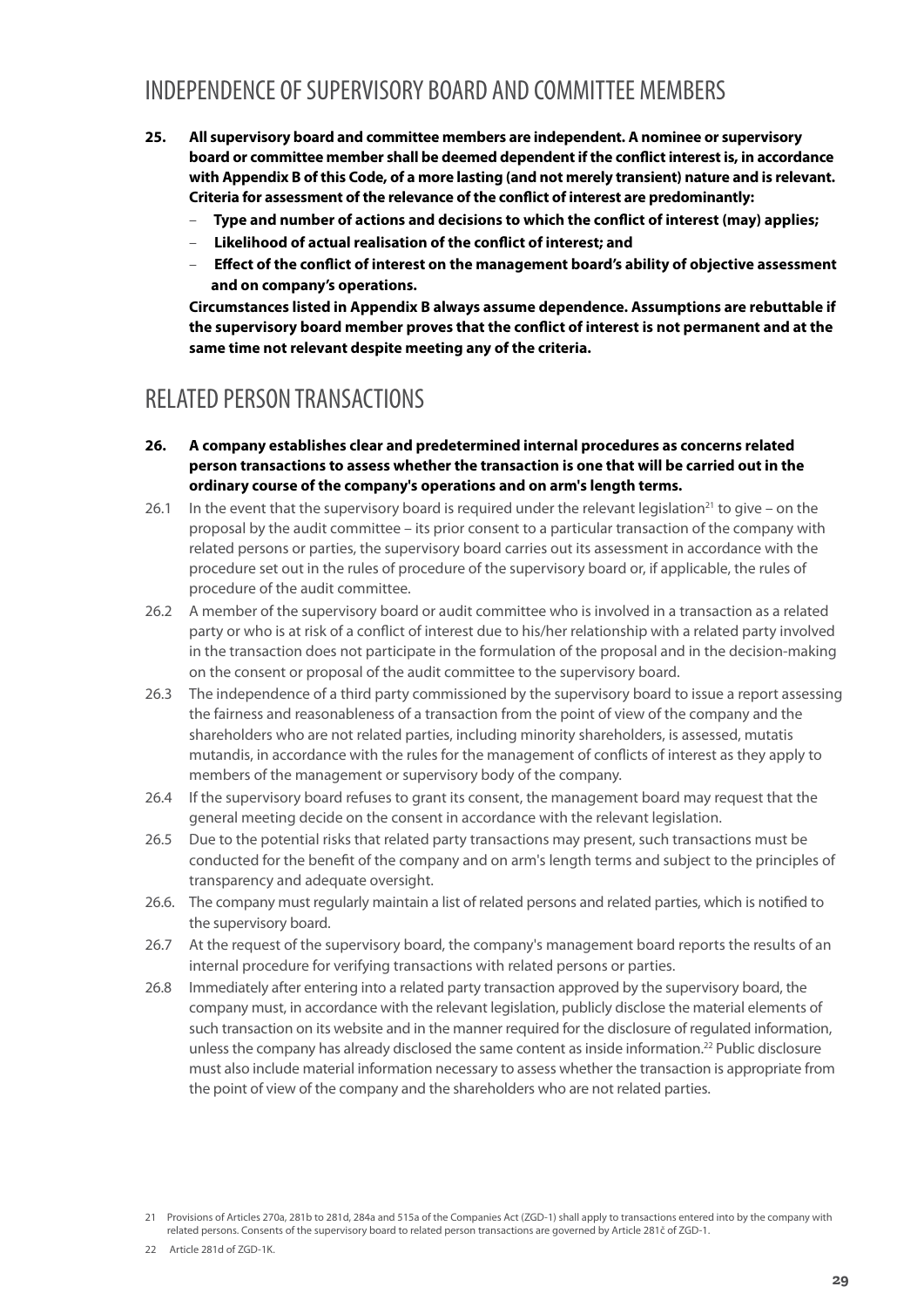#### LIABILITY INSURANCE

**27. Companies should enter into an agreement for liability insurance for damages for members of the management and supervisory body. The agreement should abide by legal limitations and at the same time efectively protect the company against damage.** 

### AUDIT AND SYSTEM OF INTERNAL CONTROLS

#### AUDIT

- **28. By selecting an auditor through a process in which the company's management and supervisory bodies as well as the audit committee take an active part, the company fosters the appointment of an auditor that can ensure an independent and impartial audit of the company's fnancial statements pursuant to the professional and ethical principles of audit as well as other auditing rules. To meet these requirements, the company facilitates all the conditions necessary for a quality communication fow with the auditor during the course of the audit and follows best practice recommendations in this area.23**
- 28.1 Prior to embarking on the process of selecting an auditor of the annual report, the audit committee and the supervisory board that proposes to the general meeting the auditor to be appointed establish non-discriminatory appointment criteria and the minimum conditions for cooperation with the auditor. These include the mandatory disclosure of any (non-)audit services the audit frm or any other company in its network has performed for the company or its related companies during the current and the past fnancial year. If the supervisory board's proposal is diferent than the proposal of the audit committee, the supervisory board should justify the reasons for not following the audit committee's proposal.
- 28.2 The appointment of an auditor of the annual report is proposed to the general meeting for a period of at least three years or more. Unless the audit committee proposes the renewal of engagement with the auditor before the expiry of the maximum period referred to in point 28.5 of the Code, it proposes two other auditors to the supervisory board and justifes the selection of the one who is ranked frst.
- 28.3 The audit committee examines the managerial bodies' responsiveness to the issues stated in the letter to the management, as drawn up by the auditor of the annual report during the pre-audit or after the conducted audit.
- 28.4 The audit committee reviews the draft contract for the audit of the annual report for compliance with the law and the needs of the company and submits it to the supervisory board for approval.
- 28.5 The company hires a diferent audit frm at least every ten years and a new key audit partner at least every seven years, unless otherwise provided by law for a specific category of companies.<sup>24</sup> If the audit frm is replaced more frequently, the audit committee must justify the proposal not to renew the audit engagement.
- 28.6 The audit frm or any other company in its network may not resume the statutory audit for at least the next four years and the key audit partner for at least the next two years after the termination of the engagement.25

<sup>23</sup> Audit committee recommendations, Slovenian Directors' Association.

<sup>24</sup> Article 17 of Regulation (EU) No. 537/2014 of the European parliament and of the Council of 16 April 2014 on specifc requirements regarding statutory audit of public-interest entities and repealing Commission Decision 2005/909/EC (Article 17, paragraph 1, and Article 17, paragraph 4, item 7 of the Regulation).

<sup>25</sup> In this provision, the Auditing Act (Z-Rev2; Article 45) is more liberal than Regulation (EU) 537/2014 on specifc requirements regarding statutory audit of public-interest entities, reducing the prohibition of re-participation in the statutory audit of an audited entity from three years to two years.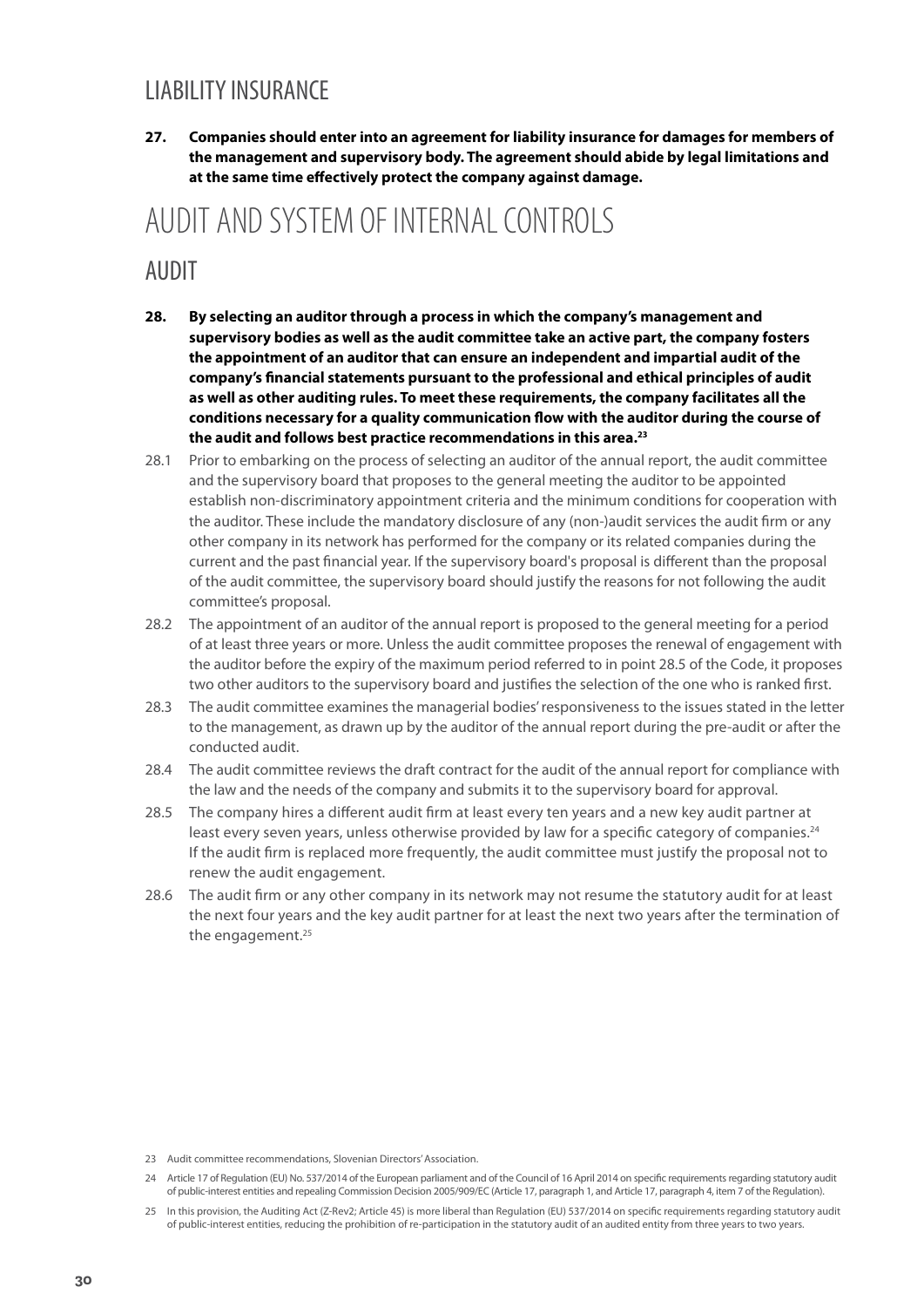#### SYSTEM OF INTERNAL CONTROLS AND RISK MANAGEMENT

- **29. The company sets up an efcient system of internal controls and quality risk management. In cooperation with the audit committee, the company ensures their substantive, periodical, and impartial professional surveillance over the works of the system of internal controls, tailored to the company's business and scope of operations.**
- 29.1 The company establishes a whistleblowing system to enable employees and other stakeholders to report serious or suspected wrongdoing in an appropriate and confdential manner.
- 29.2 The management board ensures that adequate organization and competent human resources are in place for timely risk detection and assessment, and for adequate risk management, with respect to the risks the company is exposed to owing to its business operations.
- 29.3 The supervisory board and the audit committee regularly review the company's systems of internal controls and risk management and check their adequacy and improvement. In doing so, they rely primarily on the fndings and recommendations of the internal audit.
- 29.4 If the company's risk management system is not yet in place, the supervisory board, in cooperation with the audit committee, proposes its establishment and implementation schedule and monitors the implementation of the planned activities.

#### INTERNAL AUDIT

- 29.5 The internal audit activity must be established in accordance with internal audit rules under the law governing auditing or with applicable international internal audit rules, the code of internal audit principles and the code of ethics for internal auditors. The purpose of internal audit is to enhance and protect the value of the company by providing objective assurances based on risk assessment, by providing advice and by developing a thorough understanding of the company's operations.
- 29.6 The main task of persons in charge of internal audit is independent oversight of the efficiency and efectiveness of the company's operations, in accordance with the company's strategic objectives and regulations, with particular emphasis on the adequacy of internal controls. Their conduct encourages quality valuations and improvement of risk control and risk management procedures and contributes to added value by providing independent and impartial guarantees to the management and supervisory bodies.
- 29.7 The audit committee proposes to the supervisory board the legally required internal audit approvals and monitors its work.
- 29.8 Internal audit reports and fndings are made available to members of the management board, supervisory board and audit committee, as well as to the persons responsible for the audited areas. The annual report of the internal audit is made available to the appointed auditor of the annual accounts.

### TRANSPARENCY OF OPERATIONS

#### COMPANY'S CORPORATE COMMUNICATION STRATEGY

- **30. The CG Policy defnes the company's corporate communication strategy, which dictates high quality standards with respect to the drawing up and disclosure of accounting, fnancial and non-fnancial information.**
- 30.1 The company provides information to the public in a manner that ensures equal, transparent, and prompt informing. A public announcement contains all the information necessary for a securities investor to assess the situation and estimate the efect of a business or other event and circumstances on the price of the company's security. The wording of the public announcement is clear, comprehensible, and not misleading. The company publishes announcements at its official place of publication, and periodic and internal information additionally on the company's website. The company transmits all regulated and inside information to a central storage system for regulated information.<sup>26</sup>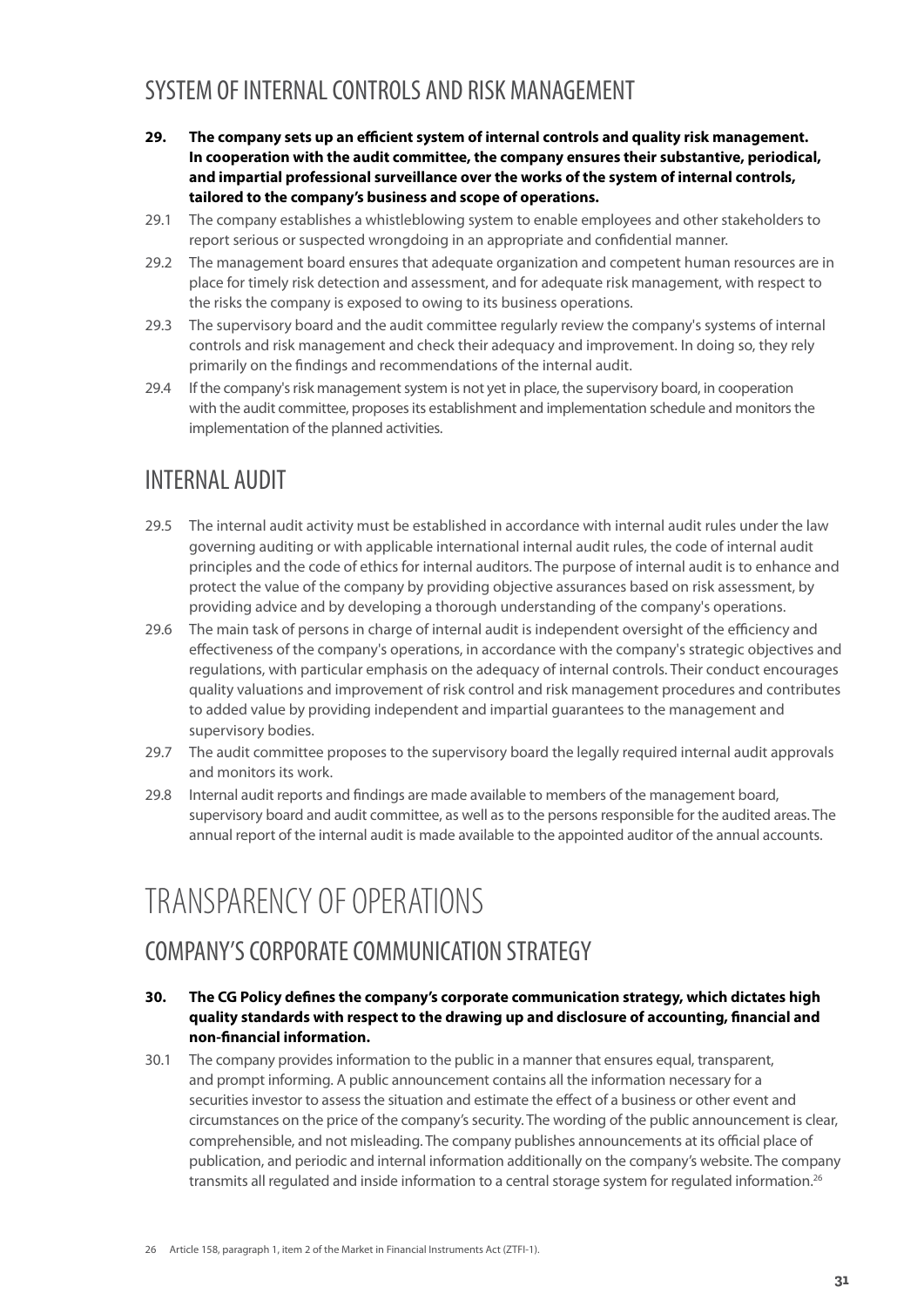- 30.2 The company's management board is responsible for drawing up and implementing a corporate communication strategy that prevents insider dealing (abuse of inside information) and market manipulation. The company's management board adopts a Corporate Communication Rulebook, which contains in particular:
	- A set of rules on the protection of confdentiality, business secret and inside information for members of management and supervisory bodies and for other persons having access to inside information during their mandate and after it expires; the rules lay down how this type of information is to be labelled and protected as well as provide for sanctions in case of potential breaches;
	- A clear defnition of the information fow inside the company, along with the recording and supervision of access to inside information from origin to public announcement, as well as warnings that the relevant information has not been publicly disclosed yet and therefore constitutes inside information;
	- A list of persons having access to inside information and adequate notifcation of employees of their inclusion on such list and of the legal consequences of such inclusion;
	- A list of the appointed persons responsible for communicating with investors and the publics (the recommended persons to organize internal procedures are management board members or executive directors, financial directors or IR officers; for the supervisory board this person is the chairman of the board);
	- The contents and procedures of communicating with the public (e.g. prompt disclosure of information through public announcements, publications, press conferences, the company' website, provision of materials, open-door day).

### TRADING RESTRICTIONS WITH SHARES

30.3 The company lays down rules on trading restrictions with the company's shares, stipulating trading restrictions, temporal restrictions for trading (closed trading windows) and ordering members of the company's bodies as well as related natural persons, legal entities and other persons with access to inside information to disclose their transactions in the company's shares and in the shares of related companies.

#### FINANCIAL CALENDAR

30.4 Prior to the beginning of the year, the company draws up its fnancial calendar, in which it provides the expected dates of its signifcant announcements in the coming fnancial year (general meetings, announcement of the record date for dividend payments, dividend payment date, annual and interim reports, etc.). The fnancial calendar should also provide for 'quiet periods' during which the company does not make information on its business available to the public. The fnancial calendar is published and publicly available on the company's website.

#### INFORMING THE PUBLIC

#### **31. The company sets up a manner of informing the public that provides for equal, timely and economical access to all relevant information to both the shareholders and the public.**

31.1 The company publishes regulated and other important information on a chosen place of publication, which enables quick and non-discriminatory access to the information (such as for example the Ljubljana Stock Exchange information dissemination system SEOnet) and submits the information into the system for the central storage of regulated information (such as the Ljubljana Stock Exchange system for the central storage of regulated information – INFO STORAGE). The company strives for its official website to be as transparent as possible. The company's website contains all the key information about the company and its operations. Where a specifc method of announcement is required by the relevant legislation for notices containing regulated information or inside information, the company should disclose, in the same manner as required for the disclosure of regulated information and inside information, at least the title of the notice and the place and time of announcement.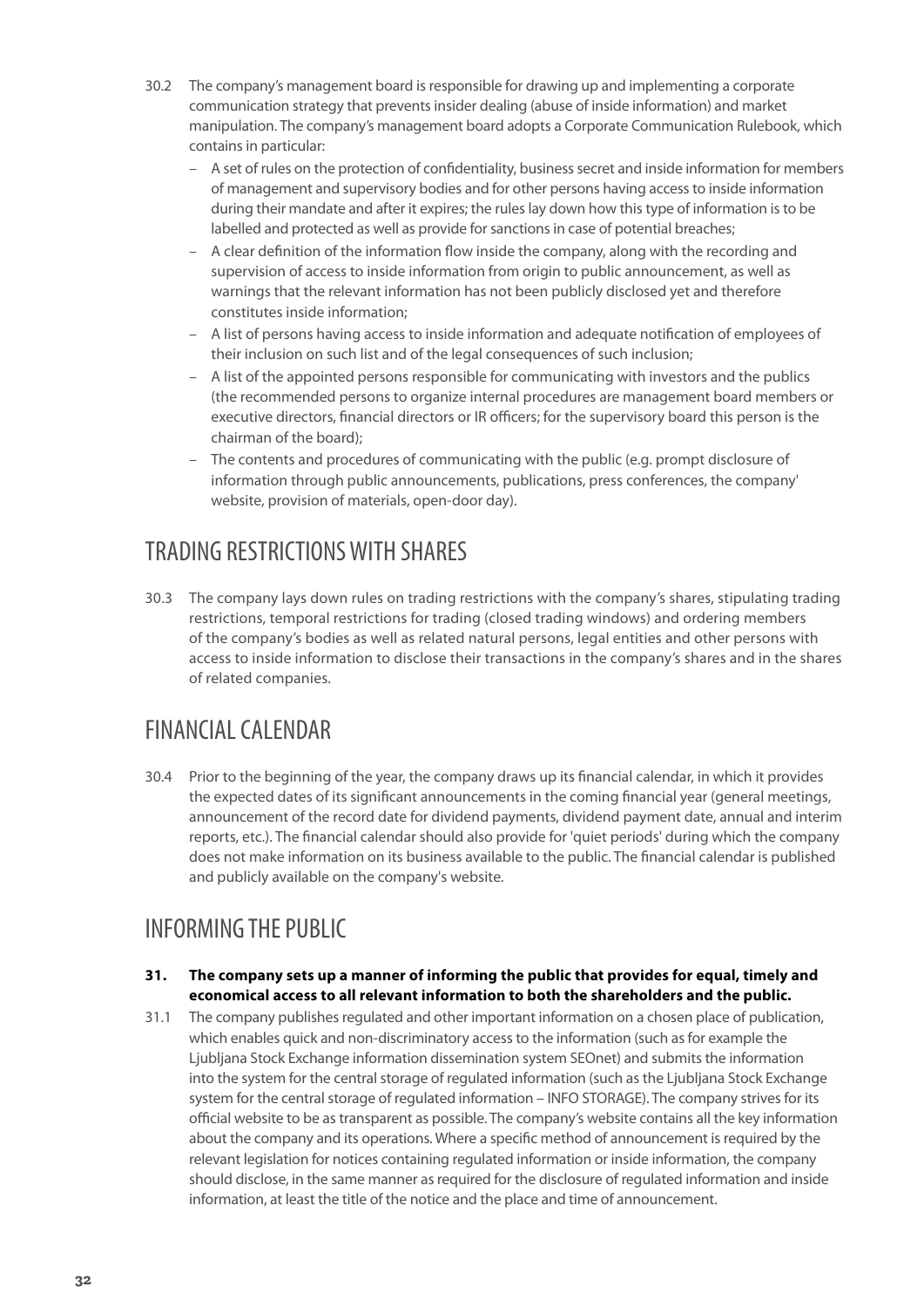- 31.2 The company's website includes the name and contact information of its IR and PR officers.
- 31.3 The company provides its regulated, inside and other important information not only in Slovene but also in a language of international fnance.

#### PUBLIC ANNOUNCEMENT OF IMPORTANT INFORMATION

- **32. The company provides for a prompt and precise public announcement of information related to all the relevant aspects of the company, its fnancial situation, operations, ownership, governance, and expectations for the future, as well as other information, which afects the status of investors (regulated, inside and other important information).**
- 32.1 The company provides prompt information about its fnancial and legal situation, and about its operations, by publishing:
	- Annual, half-year and interim reports, which the company committed to comply with;
	- Plans and expectations with respect to future operations, company development and company objectives;
	- Operation estimates, potential deviations from forecasts and changed operating conditions;
	- Information about the signifcant risks and uncertainties that the company is exposed to, as well as aims with respect to risk management and related measures;
	- Information about all business events and circumstances which could have a signifcant impact on the business situation of the company and investors;
	- Information about the impact of events from the environment, which can afect the company's legal and fnancial situation.
- 32.2 The company draws up and publicly announces a programme of acquisition of own shares and discloses any acquisition or disposal of own shares promptly or not later than at the time when the acquired or disposed shares make up for 1 per cent of the company's share capital, and upon each subsequent exceeded whole per cent.
- 32.3 As soon as possible, the company publicly announces information on transactions with the company's securities entered into by company managers (i.e., persons who perform managerial tasks) and persons closely related to them, which must be notifed to the company by these persons.
- 32.4 In the annual report, the company discloses any potential crossholdings with other companies (i.e., the company has a substantial holding with attached voting rights in another company, whereby the latter company also holds a substantial number of shares with voting rights in the former company).
- 32.5 To facilitate comparability of fnancial statements, the company draws up and publishes its annual and half-year consolidated fnancial statements pursuant to the International Financial and Reporting Standards (IFRS) as adopted by the European Union.
- 32.6 The annual report must be prepared, published and submitted to the central storage system for regulated information in single electronic format.27
- 32.7 On its webpage, the company publicly announces rules of procedure of its bodies (management and supervisory bodies and general meeting). The documents are published in a user-friendly form, which enables normal reading and searching through the document.

<sup>27</sup> In accordance with Article 134(4) of the Market in Financial Instruments Act (ZTFI-1), the single electronic format (or the so-called 'ESEF format') is laid down in Commission Delegated Regulation (EU) 2019/815 of 17 December 2018 supplementing Directive 2004/109/EC of the European Parliament and of the Council with regard to regulatory technical standards on the specifcation of a single electronic reporting format (OJ L 143, 29.5.2019, p. 1).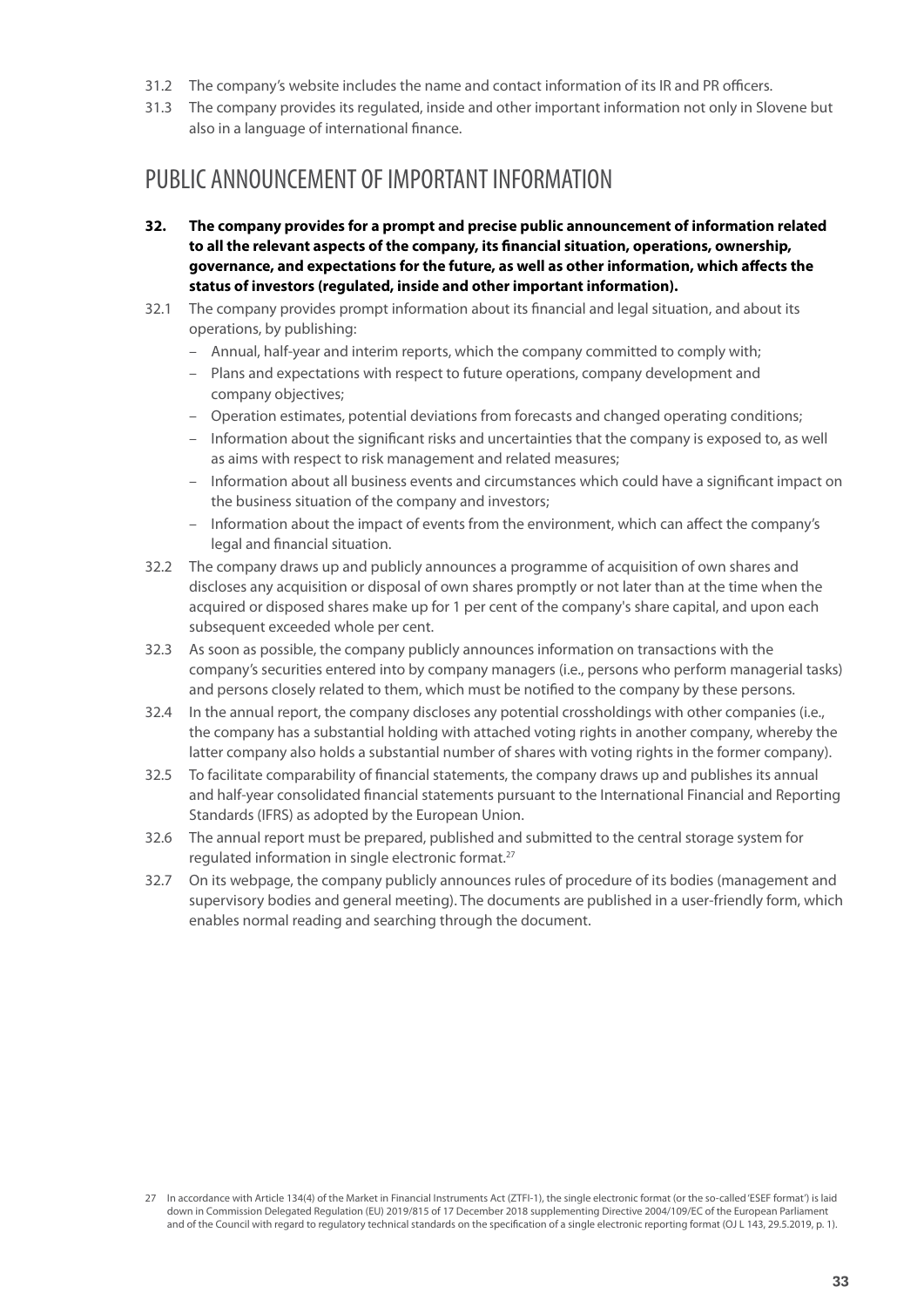#### PUBLICATION OF CORPORATE GOVERNANCE STATEMENT

**33. The company makes a detailed account of its governance practice in the Corporate Governance Statement, which it draws up pursuant to the Companies Act. The Corporate Governance Statement is made part of the company's annual report and is also an independent document posted on the company's ofcial place of publication and the company's website.**

### ADOPTION, AND ENTRY INTO FORCE

### ADOPTION OF THE CODE

The Corporate Governance Code has been drawn up and adopted through common accord by the Ljubljana Stock Exchange and the Slovenian Directors' Association.

#### ENTRY INTO FORCE OF THE CODE

The Code takes efect on 1 January 2022. The Code shall be published in the newsletters and on the websites of both organisations responsible for the Code.

Companies apply the provisions of this Code for the frst time when preparing the Corporate Governance Statement for the 2022 fnancial year.

Ljubljana, \_\_\_\_\_\_\_\_ 2021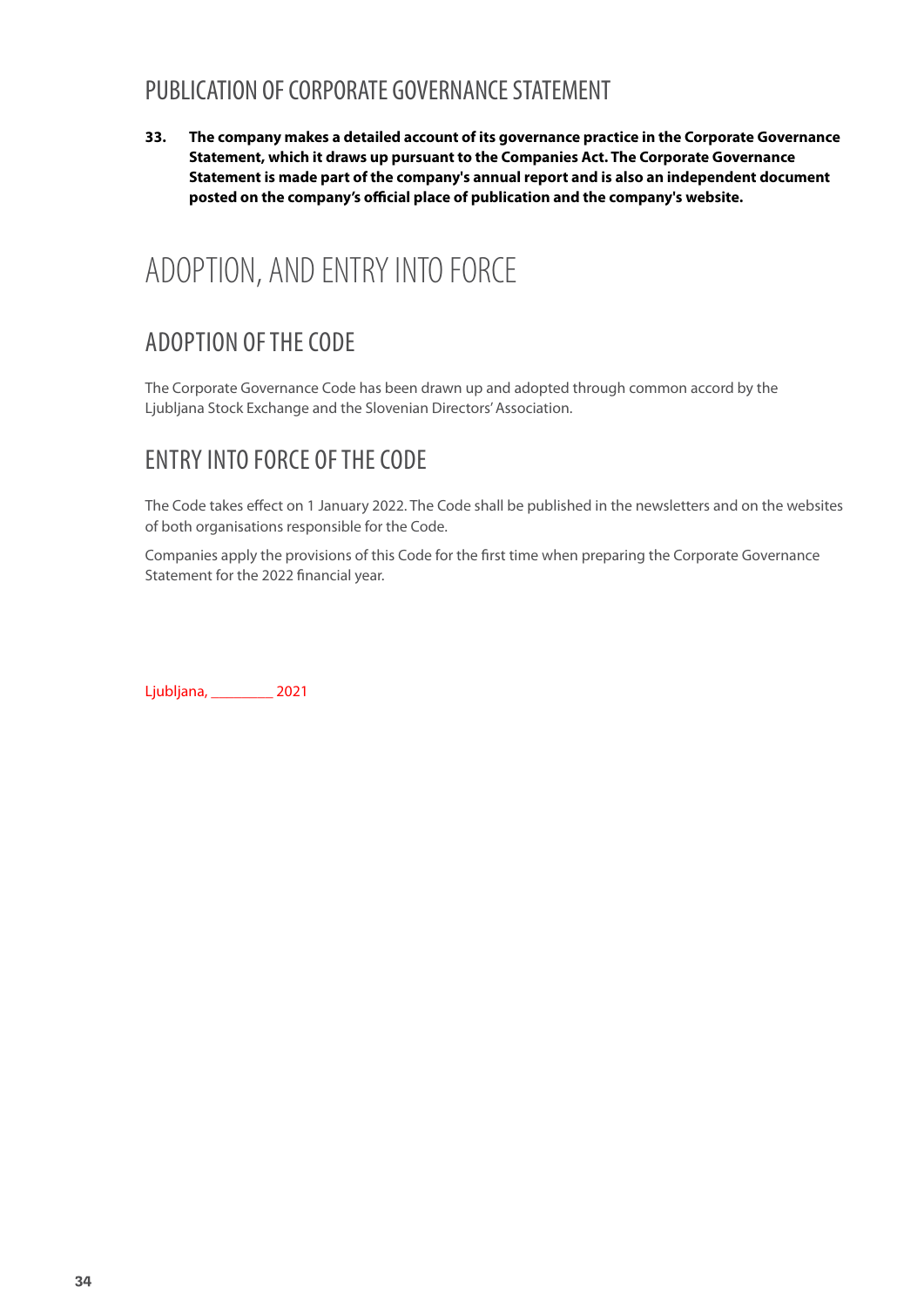### APPENDIX A: SUPERVISORY BOARD COMMITTEES

#### A.1 Audit committee

The supervisory board establishes an audit committee, which is composed and has the tasks as stipulated by the law and the guidelines of the company's CG Policy. The number of members is determined based on the company's specifc characteristics, whereby the following should be observed:

- Size and complexity of the company;
- Relevant risk areas;
- The composition and the total number of supervisory board members and the existence of other supervisory board committees whose work is related to the work of the audit committee;
- Legal possibility that also a representative of employees is a member of the committee;
- Availability of suitably qualifed supervisory board and other members.

When composing an audit committee, the following should be achieved: a continuity and balanced level of experience in various areas, professional knowledge, characteristics and skills. For all members the following is required: independence, personal integrity and fairness, good communication skills, capability of constructive dialogue and critical assessment and trustworthiness. For assessment of independence of supervisory board members who are also members of the audit committee provisions of point 23 of this Code apply.

As a member of the audit committee an "Independent expert" in the sense defned by the Companies Act is an external expert and is thus not a supervisory board member. External expert should, in addition to required professional competencies, meet the criterion of independence, meaning independence in relation to the company and its management and any other circumstances, which could afect judgement. Assessment of independence of external expert should be substantive and not only formal. The external expert's mandate is not linked to the supervisory board members' mandate.

The chairman of the audit committee should not be the chairman of the supervisory board at the same time.

The audit committee carries out its work on the request of the supervisory board and is not directly accountable to anyone. The audit committee especially has no direct contacts with the public through the media or through other channels.

The audit committee monitors the establishment and efficiency of operations of the so-called whistleblowing system and warning procedures in the company, i.e., the policies and procedures in place for easier acquisition and consideration of the alerts on irregularities in fnancial reporting or other matters anonymously communicated to the company by its employees.

The audit committee cooperates with the external and internal auditor even in the absence of the management board and ensures a continuous and efficient exchange of opinions. The audit committee is operationally responsible, and the supervisory board is fully responsible for the selection procedure of the proposed external auditor. The audit committee shall inform the external auditor of the criteria for monitoring its success, which it must monitor in accordance with the law. The audit committee is responsible for monitoring efectiveness and success of the internal audit of the company.

In its work, the audit committee follows good practice recommendations in this field.<sup>28</sup>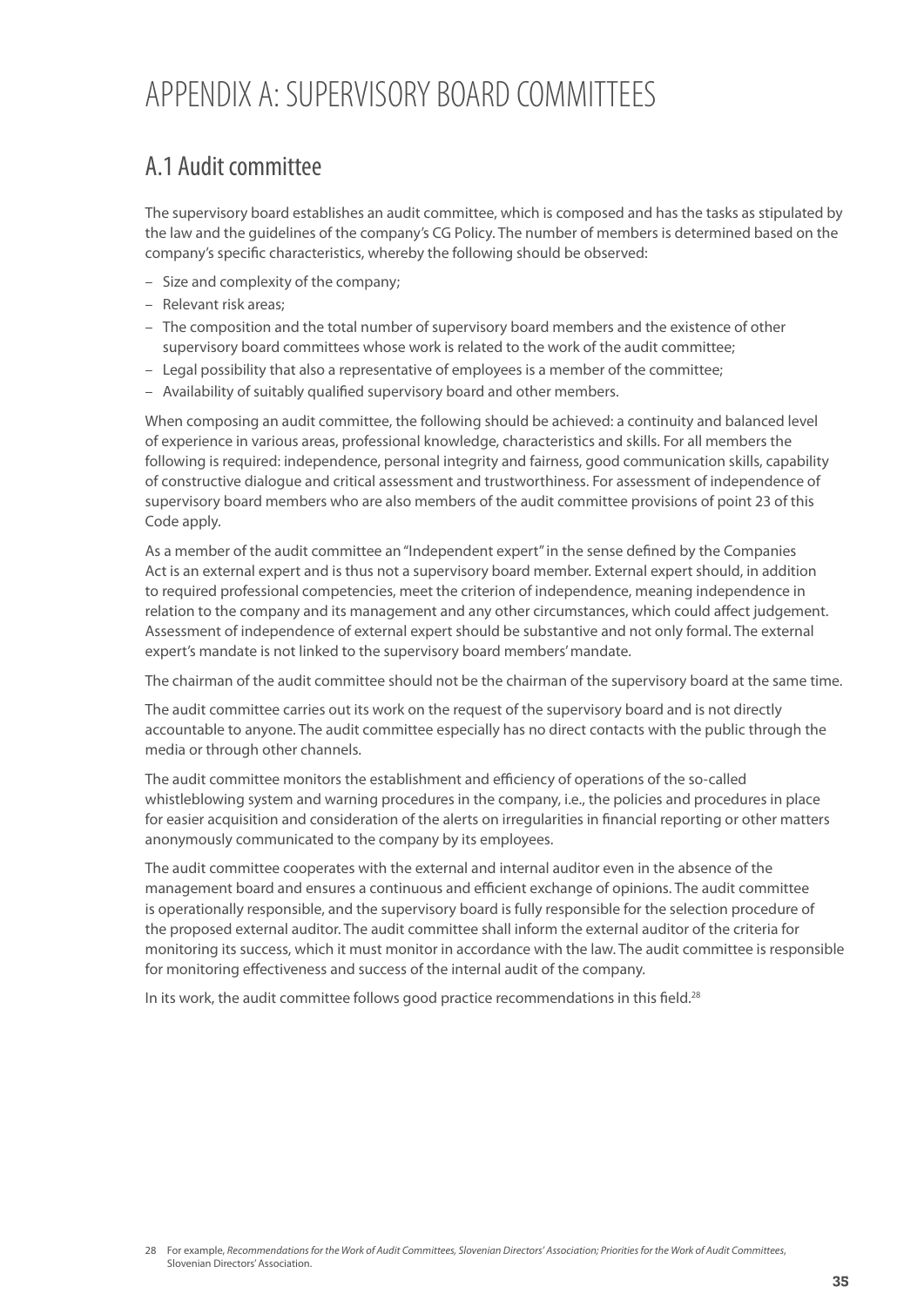#### A.2 Remuneration committee

The supervisory board forms a remuneration committee, the competences of which include primarily:

- Support to the supervisory board in the development of competency profles for candidates for management board members, conducting candidate searches, working with the recruitment consultant, conducting selection interviews and preparing proposals for candidates for membership of the management board;
- Periodic assessment of the size, composition, and work of the management board;
- Support in the evaluation of the management board's work, and drawing up of substantiated reasons for the recall of individual members of the management board in case they appear;
- $-$  Tasks listed for the nomination committee, if one has not been set up;<sup>29</sup>
- Support in the drawing up and implementation of the management board and supervisory board Remuneration Policy;
- Support in the drawing up and implementation of the management board and supervisory board Diversity Policy;
- Support for the evaluation of the efficiency or self-assessment of the supervisory board's performance in accordance with this Code;
- Other decisions of the supervisory board which concern the supervisory board itself and which may give rise to a confict of interest of the members of the supervisory board.

Members of the committee have expert knowledge and experience in the areas, which enable the committee to efectively perform its responsibilities.

The chairman of the remuneration committee is not the chairman of the supervisory board or member of the supervisory board who is a former member of the management board for at least 3 years after the termination of such position.

When the remuneration committee employs the services of a consultant, it must make sure that the same person does not at the same time advise the HR department in the company or its executive directors (or members of the management board).

The remuneration committee must regularly monitor the implementation of the Diversity Policy and Remuneration Policy for the members of the management boards and supervisory boards.

<sup>29</sup> Depending on the size and complexity of the work in a supervisory board, the tasks of the remuneraton commitee and the nominaton commitee may be performed by a single commitee.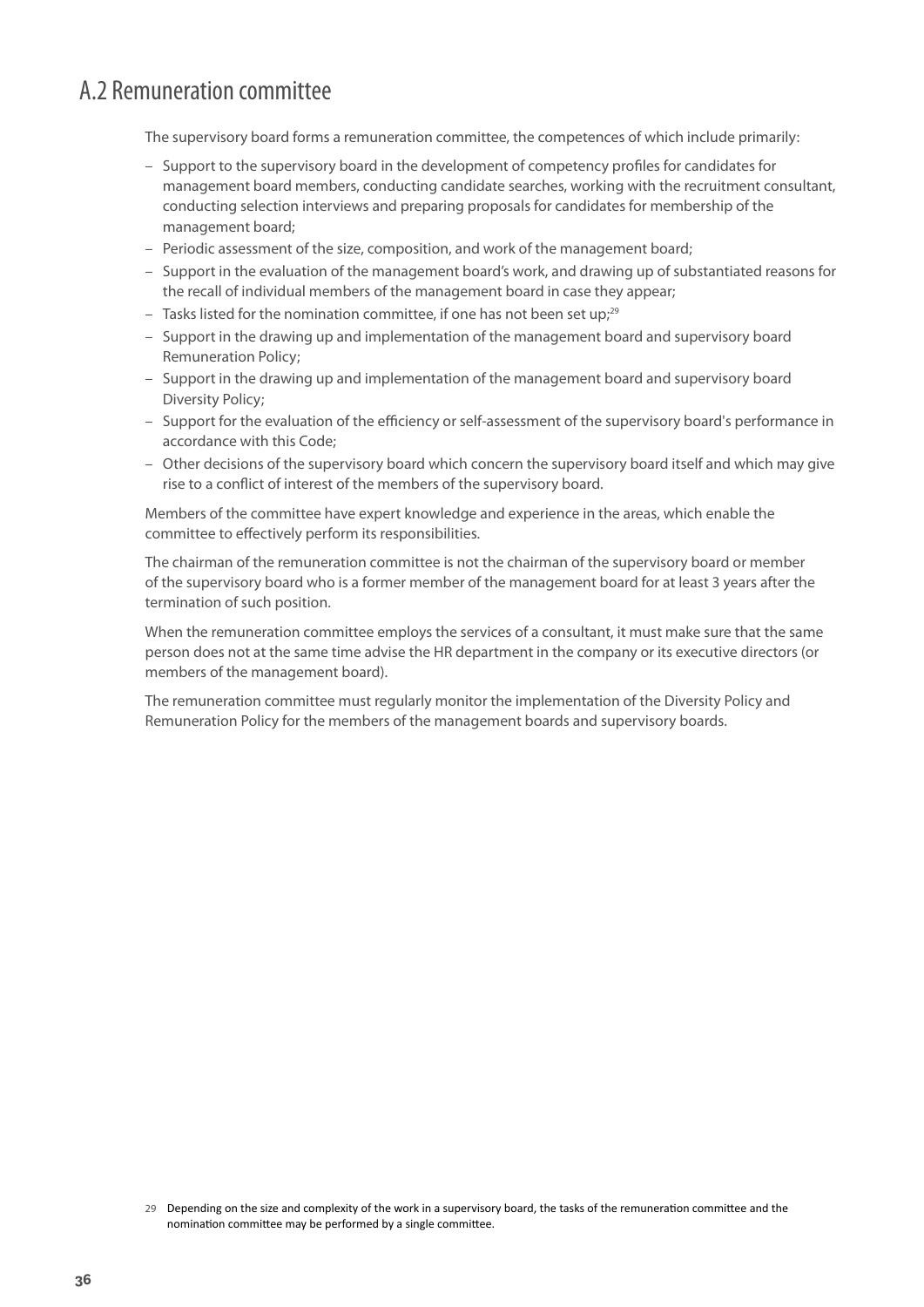#### A.3 Nomination committee

The supervisory board assesses whether there is a rational need to establish a separate committee in addition to the remuneration committee to support the supervisory board in the formulation of the proposal for the members of the supervisory board to be appointed by the general meeting of the company. If so, the nomination committee takes over the tasks specifed below from the remuneration committee.

Apart from the members of the supervisory board, external members may be appointed to the nomination committee by the supervisory board as experts for the felds necessary for the exercise of such tasks.

The tasks of the nomination committee include:

- To develop competency profle proposal for candidates for supervisory board members appointed by the general meeting, taking into account the specifcities and needs of the company and the Diversity Policy in the part that concerns the supervisory board;
- To prepare a proposal on conducting candidate searches;
- To work with a recruitment consultant, if one is invited;
- To conduct selection interviews with potential candidates for membership of the supervisory board;
- To prepare proposals for candidates for membership of the supervisory board.

Members of the committee have expert knowledge and experience in the areas, which enable the committee to efectively perform its responsibilities.

The majority of the members of the nomination committee should be members of the supervisory board who are not subject to the selection procedure or are no longer candidates for membership of the supervisory board. Where this cannot be ensured due to concurrent expiry of the terms of office of all members of the supervisory board who are representatives of the capital and their repeated candidacy, they should not vote on themselves. In such cases, it is particularly important for the supervisory board, together with the nomination committee, to follow such predefned procedures and criteria for the selection of these candidates and ensure transparency of its operations.

If the nomination committee utilises the services of a consultant, it must ensure that the relevant consultant does not simultaneously advise the remuneration department of the company's management board.

In performing its functions, the committee should exercise independent judgement and integrity.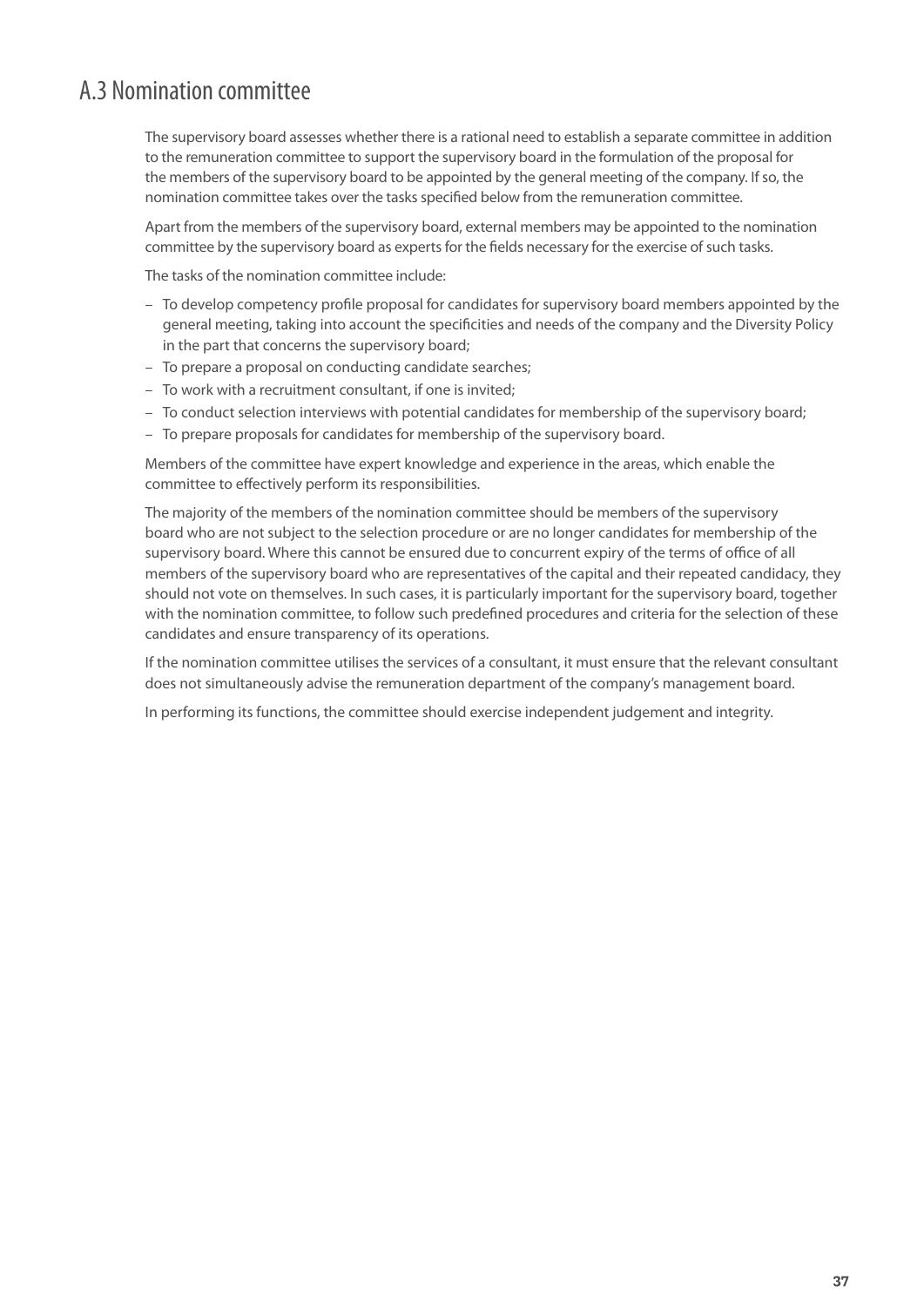## APPENDIX B: INDEPENDENCE OF THE MEMBERS OF SUPERVISORY BOARD AND COMMITTEES

Members of the supervisory board and external members of supervisory board committees fll out a statement of independence upon appointment, upon any change that affects their status of independence and annually.

In such statement, they address the most common dependency relationships as well as the relevance and permanence of these relationships:

- a) Members of the supervisory board shall neither be executive directors or members of the management board in the company concerned nor in any related company and shall not have occupied such a position over the past three years.
- b) Members of the supervisory board shall not be employed in the company and should not have occupied such a position over the past three years, except if they were appointed into the board of directors or supervisory board as employee representatives, pursuant to the law, and are not managers.
- c) Members of the supervisory board shall not receive, and should not have received, substantial sums from the company or related companies aside from the payment or extra payment for the function of the chairman, deputy chairman and membership in committees which they receive for being members of the supervisory board. These additional sums refer mainly to any form of stock options or any other form of performance-related remuneration.
- d) Members of the supervisory board are not and do not represent, in any way, controlling shareholders.
- e) Members of the supervisory board shall not have, and have not entered over the past year, in signifcant business contacts with the company or a related company, either directly or as partners, shareholders, directors or managers of a person that has entered such contacts. Having entered business contacts implies being a supplier of goods or services (including fnancial, legal, consulting services), an important client or an organization that is a recipient of substantial sums from the company or the group.
- f) Members of the supervisory board shall not be, and have not been over the past years, partners or employees of the company's or related company's current or former external auditor.
- g) Members of the supervisory board shall not be executive directors or members of the management board in another company in which an executive director or member of the management board is a member of the supervisory board in the company concerned. Members of the supervisory board may also not be related in any other way with executive directors or members of the management board on account of cooperating with them in other companies or bodies.
- h) Members of the supervisory board shall not be on the same supervisory board for longer than 3 mandates (or for more than 12 years in cases when the company's articles of association provide for a mandate of less than 4 years).
- i) Members of the supervisory board are not close family members of the members of the management board or persons occupying the positions from (a) to (h).

Aside from the situations from the previous recommendation, a confict of interests may arise for a member of the supervisory board also if the respective person:

- Is a member of the expanded management in a related company;
- Contributed to the drafting of the content of the company's annual report.

Members of the supervisory board or a committee also disclose in the statement of independence any other relationships which could afect their independent exercise of the function (e.g. business relationships with the company or its afliate that are not arm's length, personal links to the management board, etc.).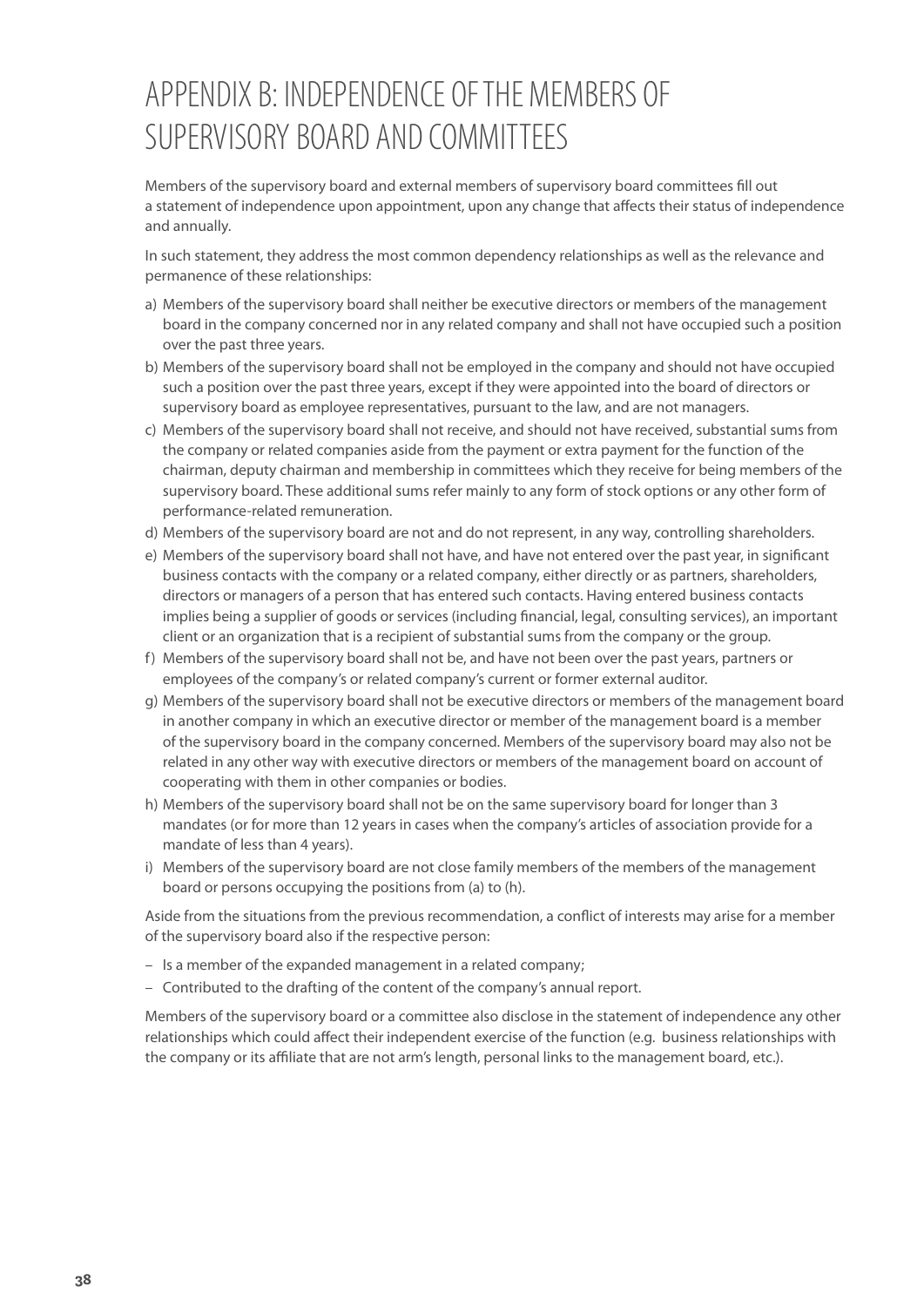## APPENDIX C: COMPOSITION AND REMUNERATION OF THE MANAGEMENT AND SUPERVISORY BOARDS<sup>30</sup>

#### **C.1: Composition of the management board in the financial year \_\_\_\_\_\_\_\_\_**

| First and last name (chairman, member) management board | <b>Function</b> | Area of work in the First appointment to<br>the office | <b>Termination of</b><br>office/mandate | Gender | <b>Nationality</b> | Year of birth | Education | Professional profile | Membership in<br>supervisory bodies<br>of non-related<br>companies |
|---------------------------------------------------------|-----------------|--------------------------------------------------------|-----------------------------------------|--------|--------------------|---------------|-----------|----------------------|--------------------------------------------------------------------|
|                                                         |                 |                                                        |                                         |        |                    |               |           |                      |                                                                    |

#### **C.2: Composition of the supervisory board and committees in the fnancial year \_\_\_\_\_\_\_**

| <b>First and</b><br>last name | <b>Function (SB</b><br>chairman.<br>deputy<br>chairman.<br>member)  | First<br>appointment<br>to the office | <b>Termination</b><br>of office/<br>mandate | Capital / workers'<br>representative                                                               | Attendance on the<br>SB sessions according to the<br>total number of sessions<br>(e.g. 5/7) | Gender | <b>Nationality</b> | Year of birth | <b>Education</b> | Professional<br>profile | Independence<br>according<br>to Article 23<br>of the Code<br>(YES /NO) | <b>Existence of</b><br>a conflict of<br>interest in<br>financial year<br>(YES/NO) | Membership<br>in supervisory<br>bodies of other<br>companies |
|-------------------------------|---------------------------------------------------------------------|---------------------------------------|---------------------------------------------|----------------------------------------------------------------------------------------------------|---------------------------------------------------------------------------------------------|--------|--------------------|---------------|------------------|-------------------------|------------------------------------------------------------------------|-----------------------------------------------------------------------------------|--------------------------------------------------------------|
|                               |                                                                     |                                       |                                             |                                                                                                    |                                                                                             |        |                    |               |                  |                         |                                                                        |                                                                                   |                                                              |
|                               | Membership in committees<br>(audit, remuneration, nomination, etc.) |                                       | Chairman /<br>member                        | Attendance on the committee<br>sessions according to the total<br>number of sessions<br>(e.g. 5/7) |                                                                                             |        |                    |               |                  |                         |                                                                        |                                                                                   |                                                              |
|                               |                                                                     |                                       |                                             |                                                                                                    |                                                                                             |        |                    |               |                  |                         |                                                                        |                                                                                   |                                                              |

#### **External committee member (audit, remuneration, personnel, etc.)**

| First and last name | Committee | Attendance on the<br>committee sessions<br>according to the total<br>number of sessions<br>(e.q. 5/7) | Gender | Nationality | <b>Education</b> | Year of birth | Professional profile | Membership in<br>supervisory bodies<br>of non-related companies |
|---------------------|-----------|-------------------------------------------------------------------------------------------------------|--------|-------------|------------------|---------------|----------------------|-----------------------------------------------------------------|
|                     |           |                                                                                                       |        |             |                  |               |                      |                                                                 |